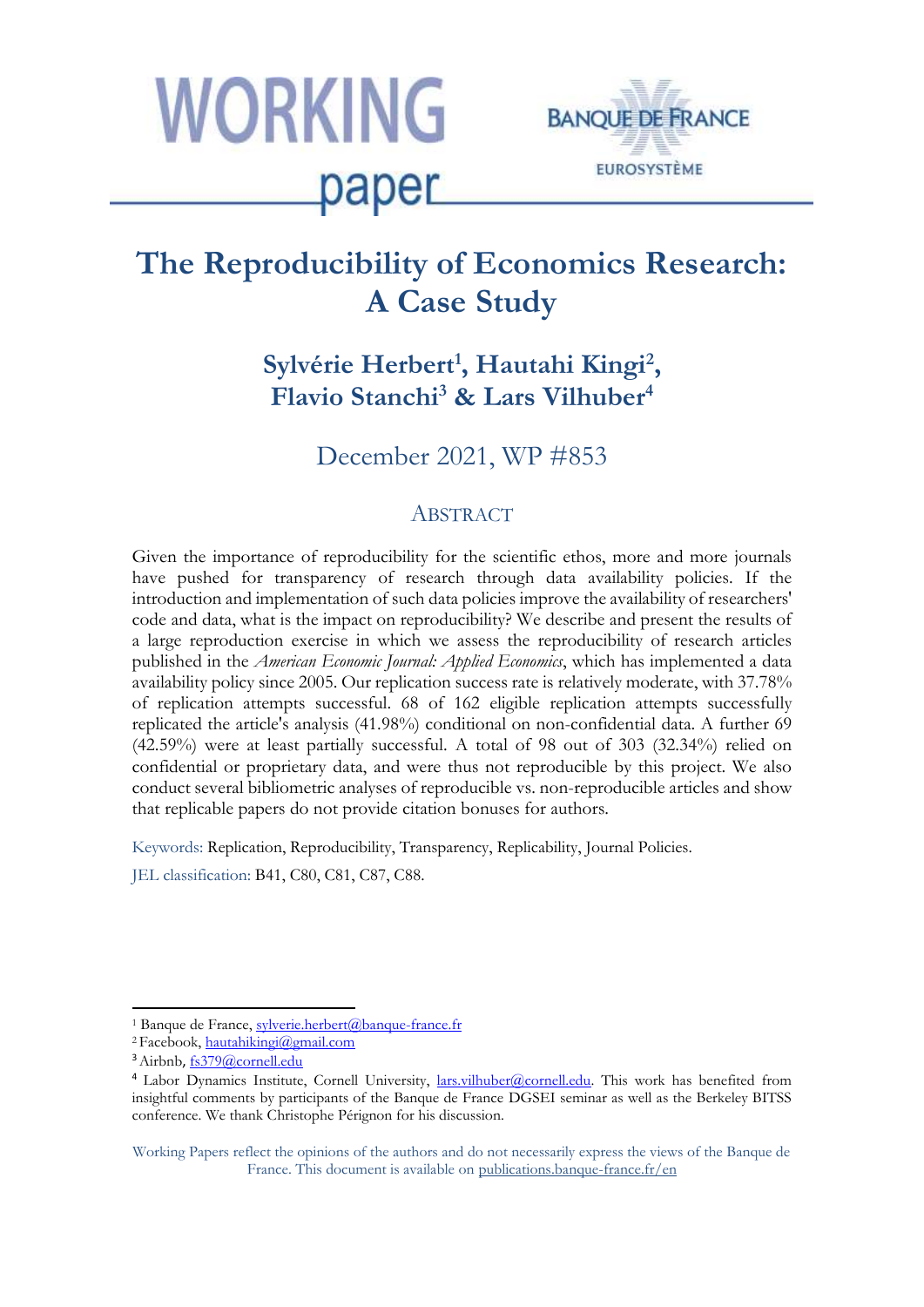## **NON-TECHNICAL SUMMARY**

Like for many scientific disciplines, transparency and openness are essential to the credibility of economics research. This is especially true given that economics research informs economic policy decisions. Indeed, in recent years, governments and policy institutions have pushed for "evidencebased" policy-making. They strive to base their policies on academic research, hence the need for economics research to be trustworthy for the policies to be credible. To be trustworthy, research needs to be *reproducible*.

The peer review process in economics journals ensures that original research is published and provide a stamp of "high quality". However, editors and referees do not have the obligation to check that "same data and same code give the same results". Hence, the referee process does not provide any feedback on the reproducibility. In an effort to foster reproducibility, journals have put in place data availability policies (DAP henceforth) as early as 1933 with *Econometrica*. Other journals followed quite early as well, such as the *Journal of Money, Credit and Banking* in the late 1990's. The first "top 5" journal, the A*merican Economic Review,* introduced a DAP in 2005, with the *Quarterly Journal of Economics* following in 2016. As of 2017, only 54% of 343 economic journals of the Thomson Reuters Social Science citation index had a DAP (Höffler 2017).

In this study, we aim to test whether data availability policies with light enforcement, such as the one enforced by the A*EA* in 2005, yields reproducible results. While there is no systematic check of the codes with such policies, making codes and data publicly available should in theory enhance transparency. Providing undergraduate students only with the code, data and information provided by the authors, we verify if they successfully replicate the results in the paper.



### **Proportion of articles with confidential and missing data (left) and reproducibility ratio (right)**

Note: ratio of articles with missing and confidential data to the left, over the sample of assessed articles. Failure, partial and full reproducibility ratio according to different definitions of the sample (to the right).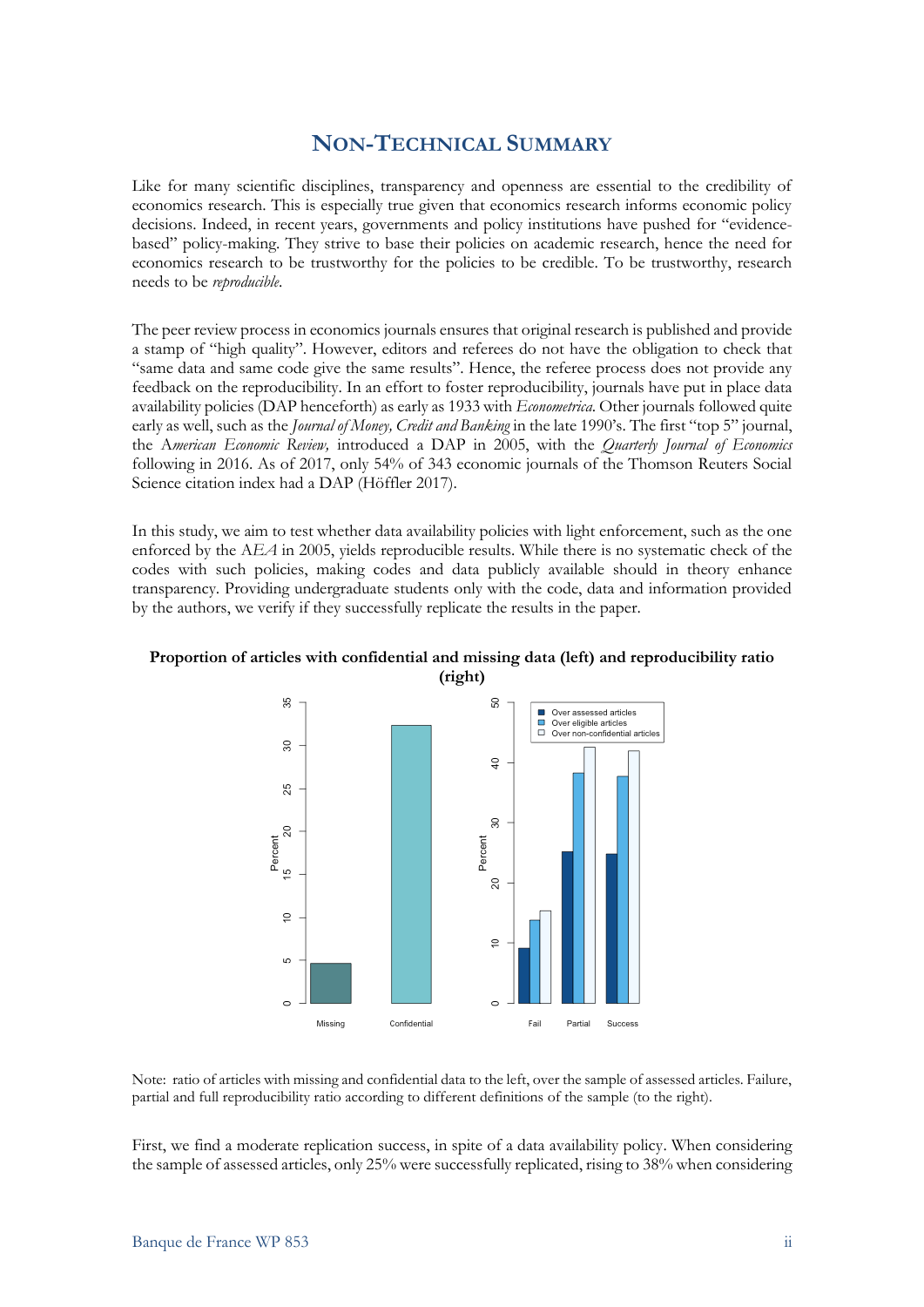First, we find a moderate replication success, in spite of a data availability policy. When considering the sample of assessed articles, only 25% were successfully replicated, rising to 38% when considering eligible papers only (those for which authors did not specify using confidential data). Conditional on non-confidential data, we find a higher reproducibility rate of 43%. Such low reproducibility is driven by confidential or missing data. Even restricting on non-confidential data, our analysis shows that a substantial numbers of articles had different results than those obtained from their replication packages. Secondly, we show that even reproducible articles required complex code changes to reach similar results as in the paper. Our analysis suggests that data availability policies are necessary but not sufficient to ensure full replicability.

Most importantly, we further show that replicated papers do not generate a citation bonus. Increased citations may thus not be enough of an incentive device to reach transparent documentation and coding practices. Our analysis therefore calls for a systematic check of articles during the referee process, as a way to reach a "good reproducibility" equilibrium.

# **La reproductibilité de la recherche en économie : un cas d'étude**

## RÉSUMÉ

Étant donné l'importance de la reproductibilité pour l'éthique scientifique, de plus en plus de revues ont poussé à la transparence de la recherche par le biais de politiques de disponibilité des données. Si l'introduction et la mise en œuvre de telles politiques de données améliorent la disponibilité du code et des données des chercheurs, quel est l'impact sur la reproductibilité ? Nous décrivons et présentons les résultats d'un vaste exercice de reproduction dans lequel nous évaluons la reproductibilité des articles de recherche publiés dans l'*American Economic Journal: Applied Economics*, qui a mis en place une politique de disponibilité des données depuis 2005. Notre taux de succès de réplication est relativement modéré, avec 37,78 % de tentatives de réplication réussies. 68 des 162 tentatives de réplication admissibles ont réussi à reproduire l'analyse de l'article (41,98 %), sous réserve de données non confidentielles. 69 autres tentatives (42,59 %) ont abouti à une réplication partielle. Un total de 98 sur 303 (32,34 %) reposaient sur des données confidentielles ou propriétaires, et n'étaient donc pas reproductibles par ce projet. Nous effectuons également plusieurs analyses bibliométriques des articles reproductibles par rapport aux articles non reproductibles et montrons que les articles reproductibles n'apportent pas de bonus de citation aux auteurs.

Mots-clés : réplication, reproductibilité, transparence, réplicabilité, politiques de journal.

Les Documents de travail reflètent les idées personnelles de leurs auteurs et n'expriment pas nécessairement la position de la Banque de France. Ils sont disponibles su[r publications.banque-france.fr](https://publications.banque-france.fr/)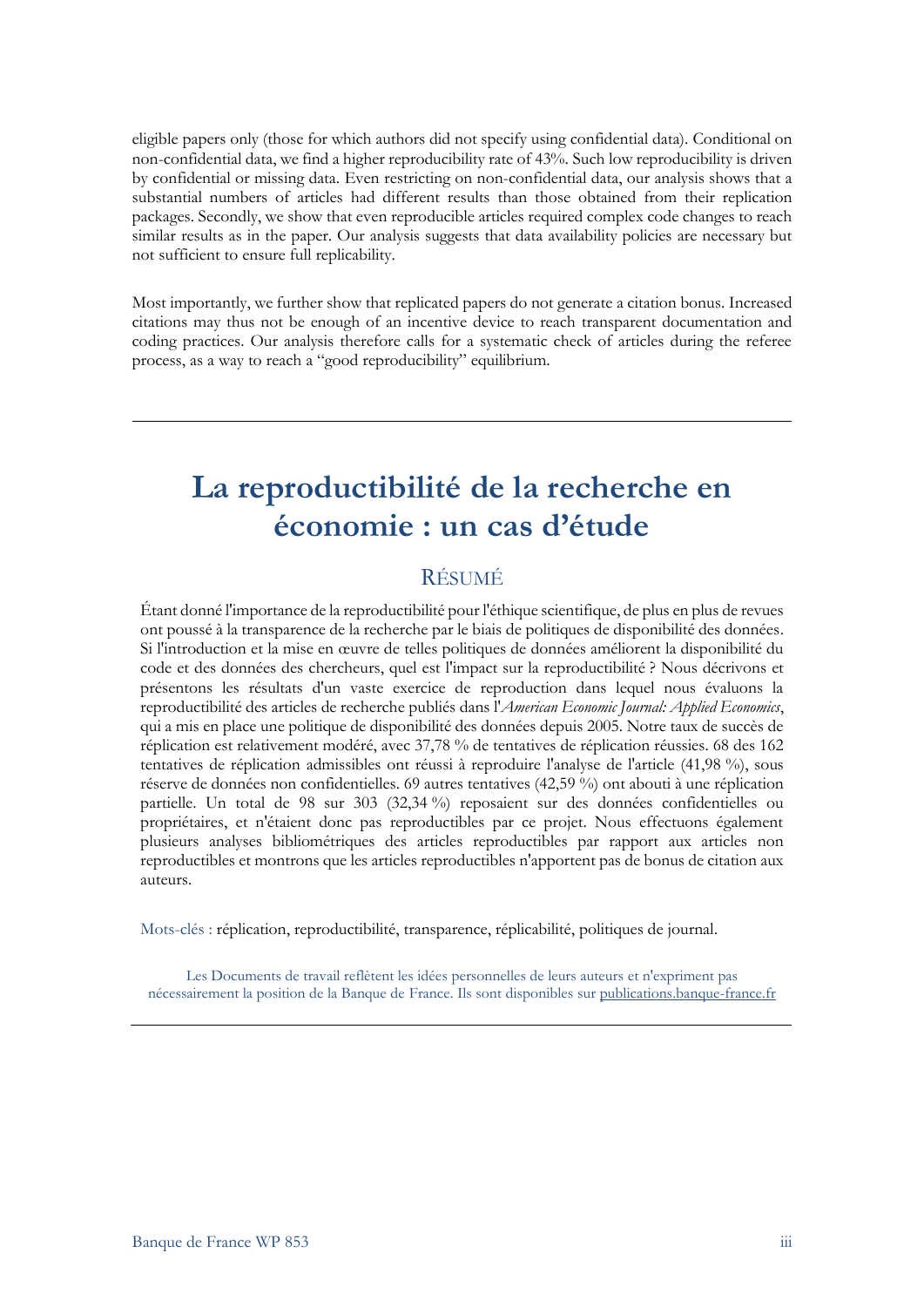### 1 Introduction

Replication, reproduction, and falsification of published articles is an important part of the scientific endeavor. It helps to make science "robust and reliable" (Bollen et al., [2015\)](#page-22-0) and is a sine qua non condition for the credibility of economic research. Robust and replicable research is especially important in policy institutions such as central banks or governments since it provides input needed for its core activities and informs their decisions. Given its importance for both research and policy purpose, the reproducibilty of articles has been discussed in economics for at least thirty years<sup>[1](#page-4-0)</sup>. While there are no systematic checks of replicabilty in most economic journals<sup>[2](#page-4-0)</sup>, some however have a data availability policy aiming at better transparency. In this paper, we carry out a large replication exercise of a journal which implements such data availability policy and test its efficiency.

As aforementioned, though not unheard of (Camerer et al., [2016;](#page-22-0) Chang and Li, [2015;](#page-22-0) Chang and Li, [2017;](#page-22-0) Höffler, [2017b\)](#page-23-0), actual published reproductions or replications are rare (Bell and Miller, [2013;](#page-22-0) Duvendack et al., [2017\)](#page-22-0). For example, Mueller-Langer et al. [\(2018\)](#page-23-0) found that just 0.1% of the 126,505 articles published between 1974 and 2014 in the top 50 economics journals were replications. Sukhtankar [\(2017b\)](#page-23-0) found that, of the 1,138 empirical development economics articles published between 2000 and 2015 in the "top  $10^{3}$  $10^{3}$  $10^{3}$ " economics journals, just 6.2% were replicated in a published or working paper. The paucity of replications in economics is, in part, because it is often difficult to find the materials required to conduct reproducibility or replication exercises (Dewald et al., [1986;](#page-22-0) McCullough and Vinod, [2003;](#page-23-0) McCullough et al., [2006\)](#page-23-0). Despite a long standing explicit recognition of the importance of replication in economics (Frisch, [1933\)](#page-22-0), it has been suggested that "there is no tradition of replication in economics" (McCullough et al.,  $2006$ , p. 1093).<sup>[4](#page-4-0)</sup>

To promote transparency, more and more journals are adopting "data and code availability" policies (the [AEA](#page-25-0) announced one in 2003, the Journal of Political Economy [\(JPE\)](#page-25-0) in 2004), though some doubt their effectiveness (Höffler, [2017a;](#page-23-0) Stodden et al., [2018\)](#page-23-0). According to Duvendack et al. [\(2015\)](#page-22-0) only 27 of the 333 economics journals listed in the Thomson Reuters Web of Science as of September 2013 regularly publish data and code for empirical articles, and 10 of those journals explicitly state that they publish replication studies. While that number seems low, it is higher than it was a decade earlier. More recently, the Journal of the American Statistical Association [\(JASA\)](#page-25-0) has moved towards much more stringent replication requirements (Fuentes, [2016\)](#page-22-0), and the [AEA](#page-25-0) in 2017/2018 appointed as Data Editor the last author in lexicographic order of this article (Duflo and Hoynes, [2018\)](#page-22-0).<sup>[5](#page-4-0)</sup>

Making data and code available should enhance transparency hence replicability. In this paper, we set out to assess how well a particular journal's "data availability" policy, combined with light enforcement, yields reproducible articles. By reproducibility we refer to "the ability  $[\ldots]$  to duplicate the results of a prior study using the same materials and procedures as were used by the original investigator,"(definition

<sup>&</sup>lt;sup>1</sup>Anderson and Kichkha [\(2017\)](#page-22-0), Anderson et al. [\(2005\)](#page-22-0), Berry et al. (2017), Burman et al. [\(2010\)](#page-22-0), Chang and Li (2017), Coff-man et al. [\(2017\)](#page-23-0), Dewald et al. [\(1986\)](#page-22-0), Duvendack et al. (2017), Hamermesh (2017), Höffler [\(2017a\)](#page-23-0), King [\(1995\)](#page-23-0), Sukhtankar [\(2017a\)](#page-23-0), and Vinod [\(2005\)](#page-23-0)

 $2\text{An exception is the American Economic Association (AEA)}$  $2\text{An exception is the American Economic Association (AEA)}$  $2\text{An exception is the American Economic Association (AEA)}$ 

<sup>3</sup>These were the traditional "top 5" and the American Economic Journal: Applied Economics [\(AEJ:AE\)](#page-25-0), the American Economic Journal: Economic Policy [\(AEJ:EP\)](#page-25-0), the Economic Journal [\(EJ\)](#page-25-0), the Journal of the European Economic Association [\(JEEA\)](#page-25-0) and the Review of Economics and Statistics [\(ReStat\)](#page-25-0).

<sup>&</sup>lt;sup>4</sup>Though Hamermesh  $(2007)$  and Hamermesh  $(2017)$  disagree.

<sup>5</sup>Much of the research reported in this article was started before the appointment.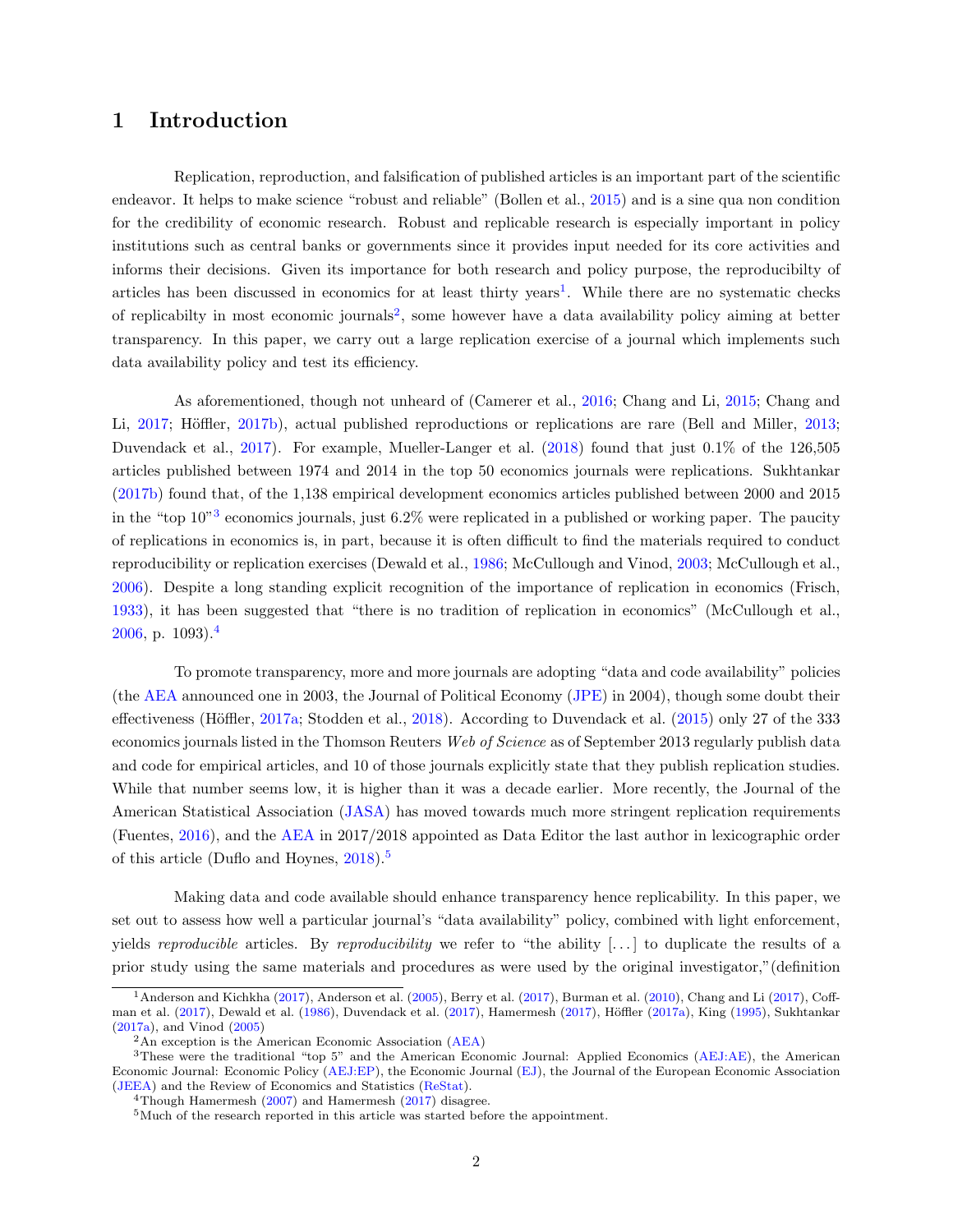<span id="page-4-0"></span>articulated by Bollen et al.  $(2015)$ , among others<sup>[6](#page-5-0)</sup>, which is related to the "narrow" sense of replication of Pesaran, [2003](#page-23-0)<sup>[7](#page-5-0)</sup>). Use of the "same procedures" may imply using the same computer code or re-implementing the statistical procedures in a different software package<sup>[8](#page-5-0)</sup>. In simple words, the same code and data should produce similar results. Our protocol is set with a relatively high bar: can undergraduates, armed only with the information provided by authors on the journal website, successfully reproduce the tables and figures presented by the author in the article? Unlike Dewald et al. [\(1986\)](#page-22-0) and McCullough and Vinod [\(2003\)](#page-23-0), who requested data and programs from the original authors, we did not attempt any contact with authors to clarify issues that arose. While our replicators were instructed to do their best to fix any bugs or inconsistencies that they encountered, they were limited both by time and training.

We conducted this experiment over several summers and during the 2018 Fall semester, using the [AEJ:AE](#page-25-0) as our source of articles, which we chose primarily for two reasons. First, because of the empirical nature of its articles and its policy of publishing papers "only if the data used in the analysis are clearly and precisely documented and are readily available to any researcher for purposes of replication," we expect that nearly all articles have some empirical component. Second, while other journals may also have theoretical or more complex empirical papers, using a variety of software, we wanted articles to be reproducible by the undergraduate student armed with knowledge of Stata and Matlab only. However, nothing in the methodology used in this paper is specific to the [AEJ:AE,](#page-25-0) and it can be expanded to other journals. Part of the motivation is also to test the feasibility of "pre-publication verification" similar to what is done at the American Journal of Politial Science [\(AJPS\)](#page-25-0) (Christian et al., [2018;](#page-22-0) Jacoby et al., [2017\)](#page-23-0) and now at the [AEA.](#page-25-0)

We find a moderate replication success, with a replication rate of 38 % overall, in spite of the data availability policy. 42 % of articles were successfully reproduced, conditional on available data, with an additional 43 % partially replicated. Compared for instance to the replication rate of 13% of Dewald et al. [\(1986\)](#page-22-0), who conducted a large replication exercise on the Journal of Money, Credit and Banking [\(JMCB\)](#page-25-0) which at the time had no similar policy, our results seem to suggest that journal policies that enhance transparency are helpful, yet not sufficient to reach full replicability. We further show that fully replicable papers do not benefit from a citation bonus, but authors' reputation seem to matter the most when it comes to citations. Our novel findings on what determines citations underline that we may be in a relatively low reproducibility equilibrium because the costs of producing reproducible research (for instance in terms of time) outweigh the advantages (given it does not lead to more citations). Our contribution to the literature is thus twofold: (1) we provide an estimate of reproducibility standards of a journal that imposed, from its creation, a data availability policy; (2) we provide a rationale for authors' lack of incentives to produce replicable research, absent journals' verification of reproducibility.

We start by describing, in Section [2,](#page-6-0) our methods of selection, analysis, and reproduction. We present our results in Section [3](#page-10-0) before concluding in Section [4.](#page-17-0)

 $6A$  variety of replication concepts are used (Bollen et al., [2015;](#page-22-0) Clemens, 2015; Hamermesh, [2017\)](#page-23-0)

<sup>7</sup>Hamermesh [\(2007\)](#page-22-0) calls this "pure replication", which Christensen and Miguel [\(2018,](#page-22-0) p. 942) argue is the "basic standard [that] should be expected of all published economics research, and hope this expectation is universal among researchers."

 ${}^{8}$ In contrast, *replicability* refers to "the ability of a researcher to duplicate the results of a prior study if the same procedures are followed but new data are collected" (Pesaran, [2003,](#page-23-0) "wider" sense of replication), while generalizability refers to the extension of the scientific findings to other populations, contexts, and time frames, perhaps using different methods. Because there is a grey zone between these last two definitions, we will generally refer to either context as "replicability", which Hamermesh [\(2017\)](#page-23-0) calls "scientific replication." In this text, we will use the terms as defined above when the distinction is material. However, we may refer to the overall concept of redoing the analysis as "replicability".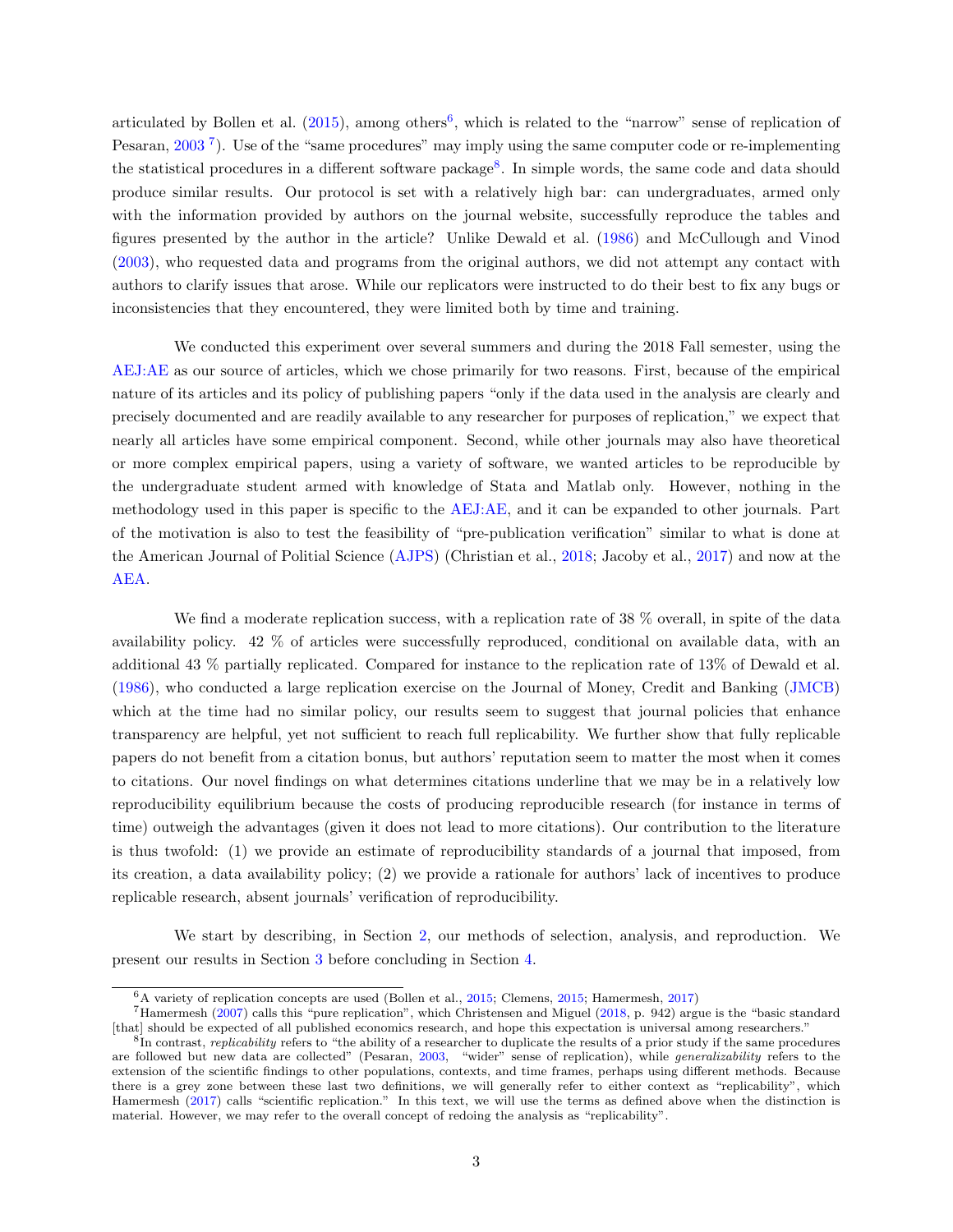### <span id="page-5-0"></span>2 Description of Reproduction Procedure

Our replication exercise was conducted over the course of four summers from 2014 to 2018 as well as the fall semester of 2018. This section describes the procedure used to conduct the replication exercise, which was split into 3 parts. First, an "assessor" evaluated the task of replication as to the availability of the required components and its difficulty, and recorded a selection of article characteristics. A "replicator" then conducted the actual replication. Often but not always, the same person would be assessor and replicator. Finally, upon completion of the replication attempt, replicators filled out a guided report with questions about the exercise, such as whether or not the main results of the article could be replicated and, if not, the main barriers impeding a successful replication. To complement the information collected during the replication exercise, we also obtained descriptive article and author information such as citations and hindices. Each of these steps are discussed in turn in the following subsections.

#### 2.1 Initial Assessment

We first assessed each article. An assessor filled out a questionnaire (see Appendix [C\)](#page-26-0), gathering descriptive information, and providing an initial assessment of the expected level of 'replicability' of an article. Each assessor was provided the Digital Object Identifier [\(DOI\)](#page-25-0) of the article,[9](#page-6-0) and then verified the following elements:

- The presence of one or more downloadable datasets (including [DOI](#page-25-0) or URL, if any), an online appendix, the programs used by the authors and documentation on how to run them (the "Readme");<sup>[10](#page-6-0)</sup>
- The clarity and completeness of the documentation and of the program metadata;
- The presence of clear references to the original data provenance and a description of how to construct the initial datasets;
- Data availability (e.g., restricted access data, private data, public use data, etc.)

Although some of the responses to the questionnaire could have been captured via web-scraping tools, it is not possible to assess the completeness of the supplemental data without inspection by the assessor. While many supplemental data packages contained some content, they often did not contain all the data or programs. Sometimes, the data provenance might be described in an online appendix, while the instructions for the programs might be enclosed in the supplemental "data" package. Thus, a "clerical" review of each article's webpage, and some careful reading of the actual article and online appendix were the only way to collect all the information requested. We will return to the aspect of machine-readability (machine-reproducibility) in the concluding discussion.

 $9DOS$  are a managed identifier space built on top of the Handle System (Sun et al., [2010\)](#page-23-0), a technology for distributed, persistent, and unique naming for digital objects. Virtually all academic publishers assign [DOIs](#page-25-0) at the article level in all of their publications. In addition, [DOIs](#page-25-0) are increasingly used to identify data (Pollard and Wilkinson, [2010\)](#page-23-0). In particular, each [DOI](#page-25-0) provides a persistent identifier (International DOI Foundation (IDF), [2012\)](#page-23-0) for a digital object: an article or data artifact.

 $10$ In theory, the author might have provided a [DOI](#page-25-0) to a third-party data archive for some or all of the content. Ideally, each component – the article, the online appendix, the data and the programs – would have a separate [DOI.](#page-25-0) In the case of the [AEJ:AE,](#page-25-0) only the article itself is assigned a [DOI.](#page-25-0) Supplemental data, programs, and online appendices are linked from the landing page associated with the article's [DOI.](#page-25-0)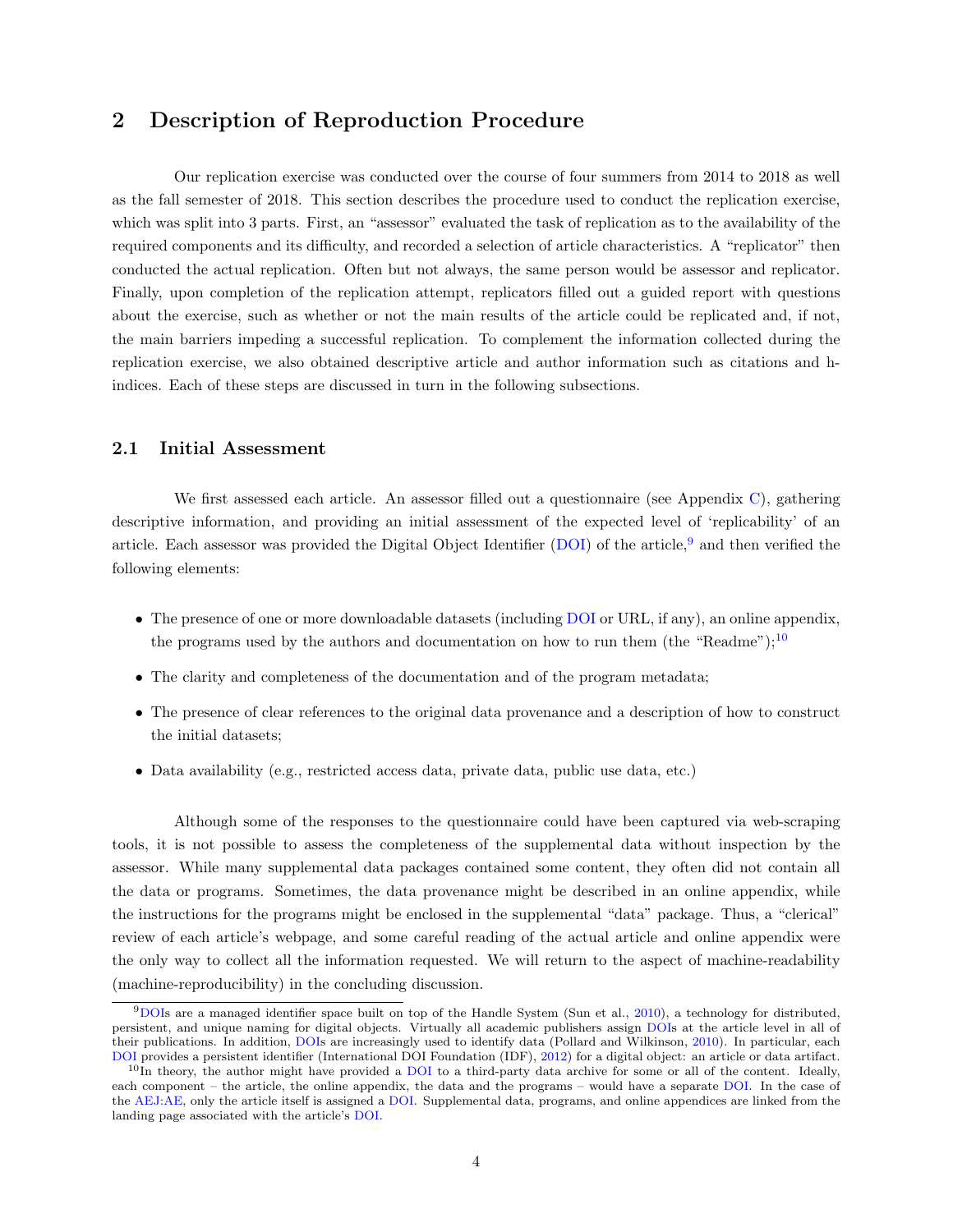<span id="page-6-0"></span>Based on the initial objective enumeration of the characteristics of the article and on subjective evaluation by the assessor of the complexity of the task described in the "Readme" document, the assessor was asked to provide a subjective rating of the replication difficulty, from 1 (easiest) to 5 (most difficult), based on a set of heuristics (see Table [1\)](#page-7-0).<sup>[11](#page-7-0)</sup> Assessors also recorded the programming languages and separately the data storage formats contained within each archive. Archives can and do contain programs and data in multiple formats. While all articles had some supplementary data, not all articles were accompanied by the datasets necessary for replication. Assessors recorded whether the articles were accompanied by a dataset and, if not, the (apparent) reason why data was not provided. This included an assessment of whether the data were confidential or proprietary, for which we provided some guidance.

Table 1: Criteria for Assessment of Difficulty of Replication

| Rating         | Description                                                                                                                                                                                                                                                                 |
|----------------|-----------------------------------------------------------------------------------------------------------------------------------------------------------------------------------------------------------------------------------------------------------------------------|
| 1              | The article possesses all desired features that ensure replicability. Datasets are provided<br>and their use is public. The documentation and program metadata are clear and complete.<br>Negligible changes might be required to run the programs (e.g. path redirection). |
| 2              | The article possesses most desired features that ensure replicability. Datasets are<br>provided and their use is public. The documentation and program metadata are present<br>but the programs might need some changes to run cleanly.                                     |
| 3              | The article replication may present some difficulties. Datasets are provided and their use<br>is public, but the documentation is incomplete or unclear. Substantial changes might be<br>needed to run the programs.                                                        |
| $\overline{4}$ | The article replication may present substantial difficulties and/or additional steps are<br>required to recover the datasets used by the authors. Datasets may not be provided but<br>their use is public or available on request.                                          |
| 5              | The article is not replicable. The dataset are not provided and their access is private or<br>restricted. The programs are not provided. Documentation is absent or incomprehensible.                                                                                       |

### 2.2 Reproducing the Empirical Analyses

Once the article was assessed and determined to be amenable for replication, a replicator was assigned based on characteristics of the article, and in particular the type of software required and the assessed difficulty of the replication task. Most often, the initial assessor self-assigned themselves as the replicator although some replications were conducted by the supervising team or distributed to a replicator based on their familiarity with a particular programming language. The replicator was instructed to document any changes made to the author-provided programs using a version control system  $(VCS)$ .<sup>[12](#page-7-0)</sup> The materials for each article were downloaded, and used to populate a article-specific repository. If multiple replicators worked on the same article, they would work in separate subdirectories of the same repository. In addition to recording changes in the [VCS,](#page-25-0) replicators were asked to record information in two additional files. They recorded one or more Uniform Record Locators [\(URLs](#page-25-0)) of materials obtained in 'SRC.txt'. And, in addition to any [VCS](#page-25-0) commit messages, they were asked to provide a high-level summary of steps undertaken for the replication and results obtained in 'REPLICATION.txt'.

 $11A$  score of 1 assigned to an article does not imply that its 'replicability' cannot be improved. For example, the programs provided by authors might lack a complete header or [DOI](#page-25-0) for each database, but overall the article appears to be easily replicable.

 $12$ Until August 2018, the team used an restricted-access Subversion repository. Since September 2018, the team uses a restricted-access Git repository.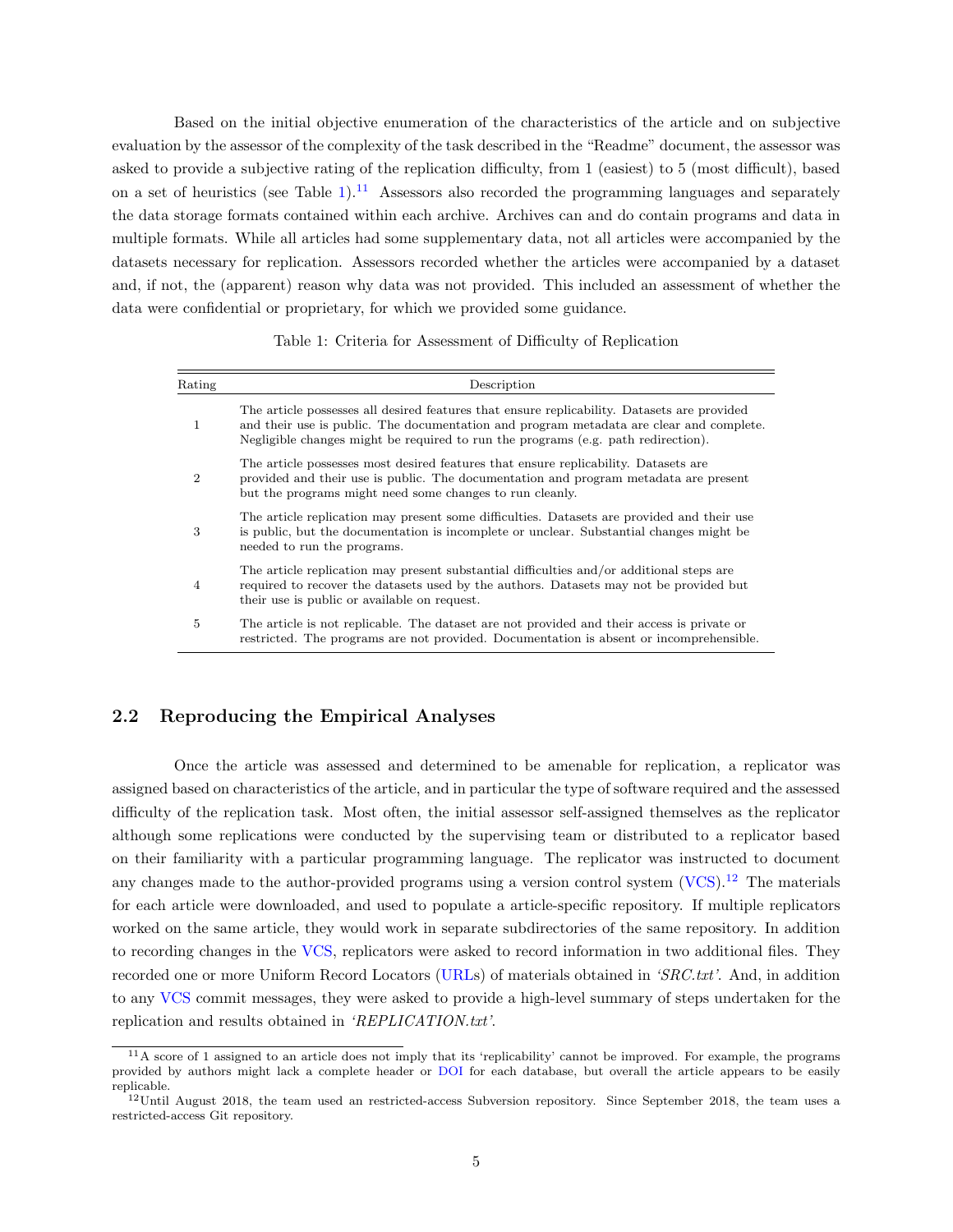<span id="page-7-0"></span>Once the [VCS](#page-25-0) area was populated and all data files were downloaded, each replicator was instructed to read the author-provided "Readme", and attempt to run the programs in the author-provided archive. Replicators were told to keep modifications to the absolute minimum, starting with the adjustment of path structures to the replication system (Figure [1\)](#page-9-0). Whenever a program required more extensive changes to run, the replicator would do so to the best of their ability. Replicators were free to use any computer they had access to for the replication, unless the author materials specifically mandated a particular operating system. This was quite rare, but did happen a few times. We note that the journal does not require authors to specify the required software, operating system [\(OS\)](#page-25-0), and versions thereof, and most articles were silent on the topic. In addition to replicators' laptops, our team had access to university-provided Windows remote desktops and a Linux cluster, and were unlikely to be constrained by computing resources. Both Windows and Linux systems had access to the latest version of the computing software available at the time of replication (Stata 13 and 14, SAS 9.4, and SPSS 23 at the time of the replication). In general, we assume that versions of [OS](#page-25-0) and software are different from the version originally used by the authors, given the considerable time lag between submission, publication, and the time of the replication exercise. In some cases, programs needed small modifications to run cleanly due to software version discrepancies. If successful, these modifications were treated as 'negligible' and did not affect the score of the article. If unsuccessful, however, the article was classified as non- or partially reproducible. We discuss the necessary code changes required for successful replication along with our results in Section [3.](#page-10-0) [13](#page-8-0)

It is important to note that the articles considered were relatively recent, and trying to replicate papers even just a few years older might present more difficulties related to differences in software version. To assess the authenticity of the results, we would ideally use the same software version used by the authors of an article, but such software is often difficult - and, in some cases, impossible - to find or run. Most authors did not provide software version information and, to the best of our knowledge, the journals do not attempt to capture this information from authors. However, based on time-lag to publication, and the age of the articles, we expect that multiple versions of each software lie between when the authors ran their programs and when our team ran the programs. For instance, Matlab updates their software distribution twice a year - for an article published in 2010, it is likely that the version of Matlab used by the author was released in 2008 or 2009, at least six years before we replicated the article.

One way to address the issue of software versioning and other issues such as ambiguity in the documentation of programs would be to reach out to authors directly for confirmation. Unlike Dewald et al. [\(1986\)](#page-22-0) and McCullough and Vinod [\(2003\)](#page-23-0), however, who requested data and programs from the original authors, we only tried to obtain data that was available on the journal's archive, and replicators were explicitly instructed not to contact the authors. Thus, we did not follow-up on missing datasets, private data, protected data, or data available upon request. All attempts at reproducing the analysis were done based exclusively on the materials provided by the authors at the time of publication of the articles. The entire team discussed problems encountered in regular meetings, and sought to find solutions. However, we also limited the time to find a solution for problems encountered to about a week. If unsuccessful in finding a solution, the replication was marked as "not reproducible." There was no time limit for running programs.

 $13$ We captured the modified programs created by the replicators in the [VCS.](#page-25-0) We could, therefore, capture objective measures of code changes using, for instance, the number of code lines changed. We have yet to do this.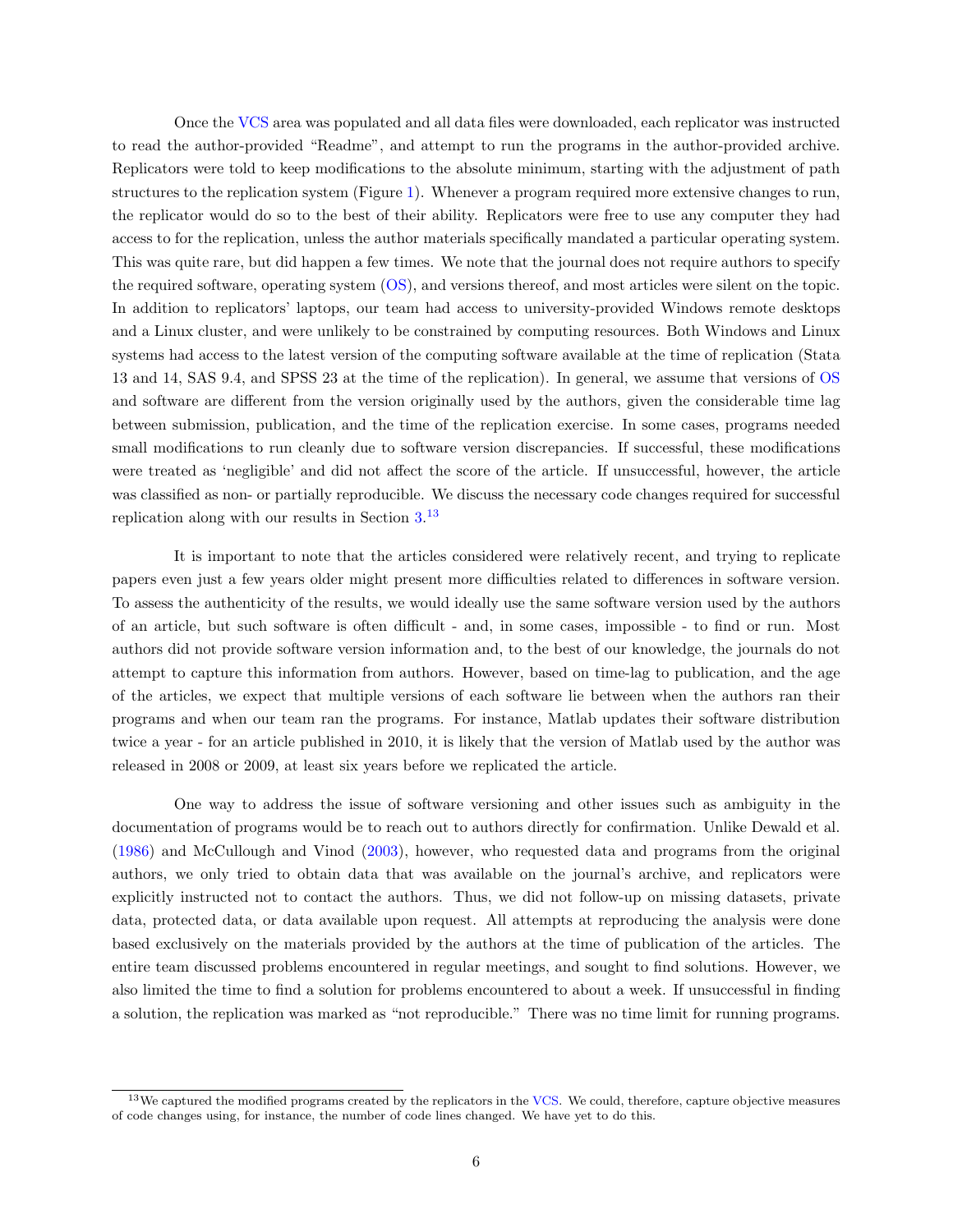Figure 1: Example of change to author-provided file

```
> svn diff -r961:HEAD $SVNURL/10.1257/app.5.4.92/replication-xxx/Data/
do_files/main_analysis.do
Index: main_analysis.do
===================================================================
--- main_analysis.do (revision 961)
+++ main_analysis.do (revision 3425)
@@ -6,7 +6,7 @@
     version 11.2
*place path here:
-global path "C:\"
+global path "\\rschfs1x\usercl\spring\xxx\Data"
 cd "$path\output"
use "$path\data\thefts_sales.dta",clear
 cap log close
```
#### 2.3 Report on Reproducibility

Once the replication attempt terminated, replicators completed a questionnaire-based report on outcomes ("Exit Questionnaire") to capture information about the success or failure of the reproduction attempt and other descriptive information.<sup>[14](#page-9-0)</sup> We asked replicators to describe the clarity and helpfulness of the documentation provided with the supplementary materials of the article. Although this information is also gathered at the assessment stage described in Section [2.1](#page-6-0) to assign a subjective measure of ex-ante replication difficulty, a full understanding of an article's documentation quality is best left to a replicator who has gone through a replication attempt. We also captured the qualitative nature of the code changes (if any).

### 2.4 Other data related to the articles

In addition to the data collected through the replication process, we also obtained complementary descriptive data for each article and the (academic) characteristics of the authors. We queried the Web of Science (Thomson-Reuters, [2016\)](#page-23-0) database for each of up to five authors per article, and recorded their h-index (Hirsch, [2005\)](#page-23-0) and the number of citations for each author by year, which is the raw data underlying the calculation of the h-index, as well as the search criteria used to find the author. In some cases, a simple search by author name does not yield a unique person (e.g., "Smith, Adam"), and sometimes, the metadata in Web of Science contained errors.<sup>[15](#page-9-0)</sup> We also obtained citation statistics for each article.

<sup>&</sup>lt;sup>14</sup>The print version of the online questionnaire is provided in Appendix  $D$ .

<sup>&</sup>lt;sup>15</sup>For example, we only found one article for "Lawrence E. Katz" in Web of Science as of January 2016, namely the article in [AEJ:AE,](#page-25-0) but did find quite a few more for "Lawrence F. Katz." While we initially thought this to be the result of some inside joke for senior economists, even the [AEJ:AE](#page-25-0) website lists the author of the article as "Lawrence F. Katz," and we have no explanation for how this error could persist in Web of Science. Our search criteria adjusted for this error.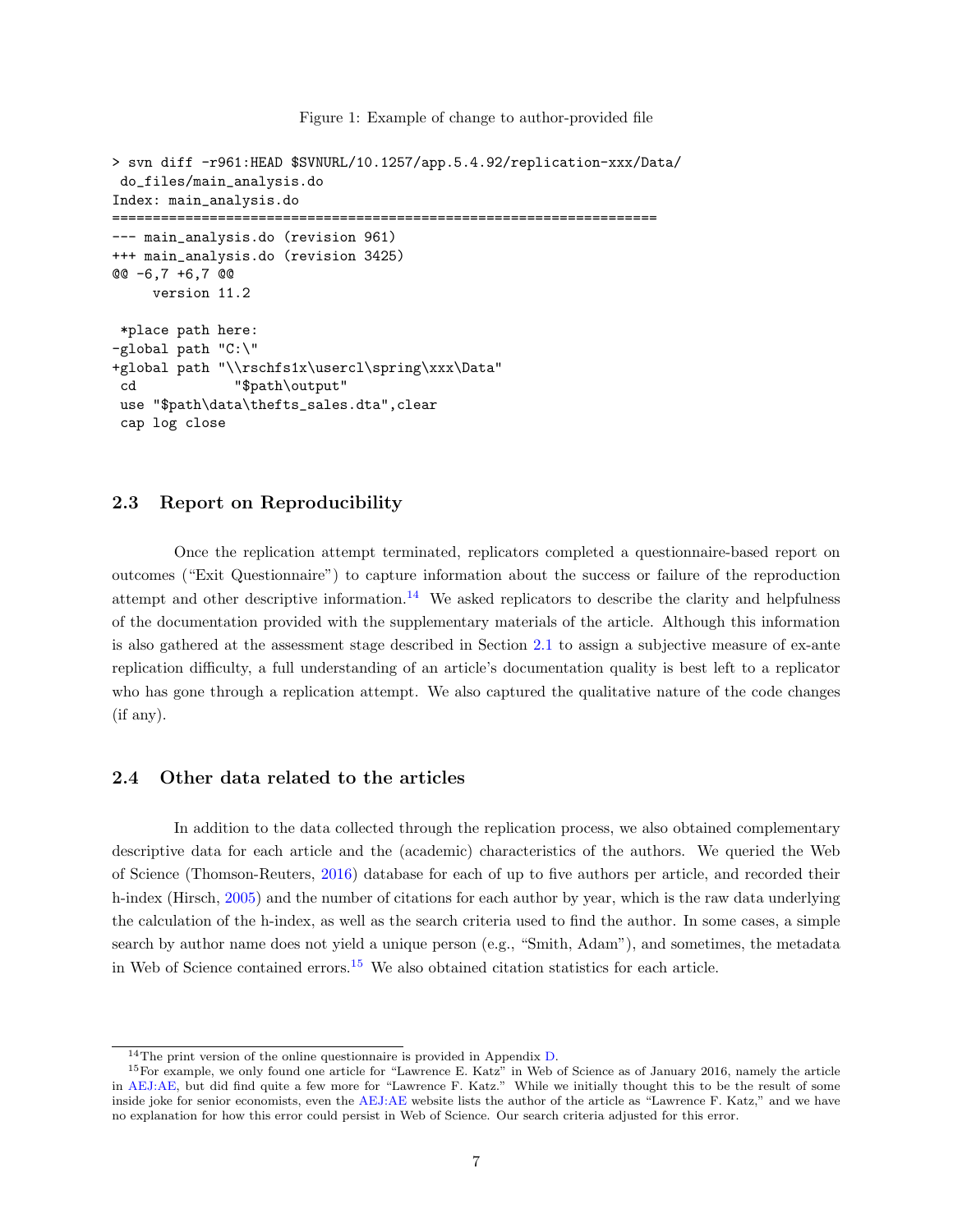#### <span id="page-9-0"></span>2.5 Recruitment of Replication Lab Members

Over the course of five summers, we recruited undergraduate students (typically but not always seniors) for the replication work as part of summer research, to serve as assessors and replicators. The team members needed to meet some minimal technical qualifications, such as experience working with the relevant programming language and acceptable performance in economics or technically equivalent courses (it turned out that many of our students had never taken an economics class). Team members attended a one-day training course covering the background and purpose of the replication exercise and our approach. They were also given guidance about the subjective aspects of the exercise such as difficulty rating and classifying documentation clarity, and were instructed on some technical matters such as version control with Subversion and the use of remote computing clusters using materials from a Cornell High Performance Computing course designed for social science researchers. The team members were supervised by economics Ph.D. candidates from Cornell University (Kingi, Stanchi, Herbert) and a faculty-level researcher (Vilhuber).

The information gathered by the students in the entry and exit questionnaires allow us to grasp how documented the data and code is, and how easy the replication can potentially be.

### 3 Are data policies enough to ensure full reproducibility?

In total, 303 [AEJ:AE](#page-25-0) articles were assessed<sup>[16](#page-10-0)</sup>. Table [2](#page-11-0) presents the by-year breakdown of these articles. We first document the compliance with the data availability policy by gathering information about data availability, documentation clarity and a subjective measure of replication difficulty. We then turn to the replication results.

### 3.1 Descriptive statistics

#### 3.1.1 Data compliance

While all articles had some supplementary materials, not all articles were accompanied by the datasets necessary for replication. Table [3](#page-11-0) details whether the initial assessment declared an article to be eligible because the necessary data was present, based on the README and other materials provided by the authors. In general, if the data was not present, it was due to the confidentiality of the data. 80 articles stated that they used confidential or proprietary data and were therefore not considered for replication, along with the 14 articles with missing data for which no explanation was provided. We note that this is based on an ex-ante assessment, not based on an attempt to actual reproduce the analysis (see Table [8](#page-15-0) for causes of reproduction failure due to datasets being missing).

Most papers had programmed codes and stored data in proprietary softwares format. The vast

<sup>16</sup>There were 342 assessments for these 303 articles. Articles could be assessed multiple times for a number of reasons, including explicit double-coding, "onboarding" of new replicators, and operator error. At this stage, we consolidated duplicates, which will be removed later in the analysis to keep the most successful outcomes when several outcomes were available for a given article.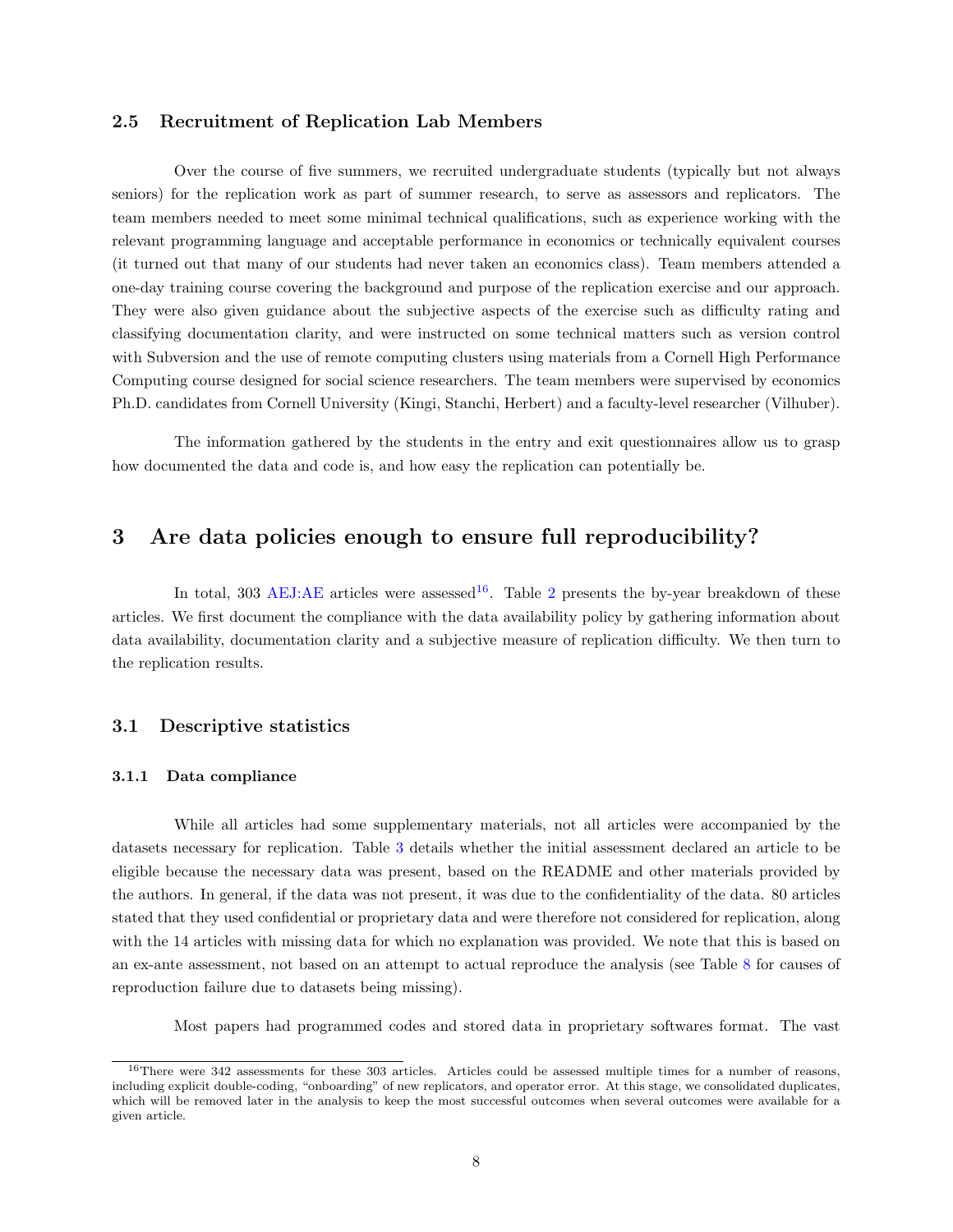|  |  | Table 2: Articles by Year |  |  |
|--|--|---------------------------|--|--|
|--|--|---------------------------|--|--|

<span id="page-10-0"></span>

| 2009 | 2010 | 2011 | 2012 2013 2014 2015 2016 2017 |    |    |    |    |    | 2018 | $_{\rm Total}$ |
|------|------|------|-------------------------------|----|----|----|----|----|------|----------------|
| 23   | 32   | 36   | 40                            | 10 | 40 | 24 | 36 | 42 | 20   | 303            |

Table 3: Was Data Provided?

| Reason            | 2009 | 2010 | 2011 | 2012 | 2013 | 2014 | 2015 | 2016 | 2017 | 2018 | $\text{Total}$ | Percent |
|-------------------|------|------|------|------|------|------|------|------|------|------|----------------|---------|
| Confidential Data |      | 10   | ×.   | 10   |      | Тp   |      |      |      |      | 80             | 26.4    |
| Data was Provided | 16   | 22   | 28   | 27   | 9    | 23   | 21   | 23   | 29   |      | 209            | 68.98   |
| No Data or Reason |      |      |      |      |      |      |      |      |      |      | 14             | 4.62    |
| Total             | 23   | 32   | 36   | 40   | 10   | 40   | 24   | 36   | 42   | 20   | 303            | 100     |

majority of articles used the Stata programming language for at least some portion of analysis (Table [4\)](#page-11-0). This preponderance of a single language is reflective of broader usage in economics, though the particular dominance of Stata might be specific to the [AEJ:AE.](#page-25-0) From a reproducibility perspective, Stata has both advantages and disadvantages. While it is proprietary software, it is relatively cheap and accessible. Many packages to extend its usability are available, many of which are accessible from within the software from both peer-reviewed (Stata Journal) and crowd-sourced (RePEc/SSC) repositories. Unfortunately, in contrast to CRAN, the SSC does not currently support versioning of packages, making it sometimes difficult to find the relevant version of a package. Table [4](#page-11-0) also indicates that economists tend to provide data in the native format of the programming language used, instead of open formats (CSV and others). Again, the Stata format has proven to be quite robust, as newly released versions of Stata maintain backward compatibility to all previous versions of the data format. Furthermore, the data format is well understood (albeit not open-source), and can be read by many open-source software packages (R, python). The Stata format allows the embedding of richer metadata, which is not feasible for CSV formats. We did not verify that metadata (variable labels, sane variable names, etc.) complied with modern data curation standards.

| Software           | Programming Language | Data Format |
|--------------------|----------------------|-------------|
| Stata.             | 281                  | 203         |
| Not Reported       | 14                   | 76          |
| Matlab             | 11                   | 3           |
| SAS                | 9                    |             |
| R                  | 6                    |             |
| <b>SPSS</b>        | 2                    | 1           |
| Excel              | 1                    | 8           |
| Eviews             | 0                    |             |
| Fortran            | 0                    | 0           |
| <b>Mathematica</b> | $\mathbf{\Omega}$    |             |
| <b>CSV</b>         |                      | 12          |
| <b>RDS</b>         |                      | 2           |
| txt                |                      | 2           |

Table 4: Programming Languages and Data Formats

Totals are not equal to the total number of articles because the articles could use more than one programming language or data format.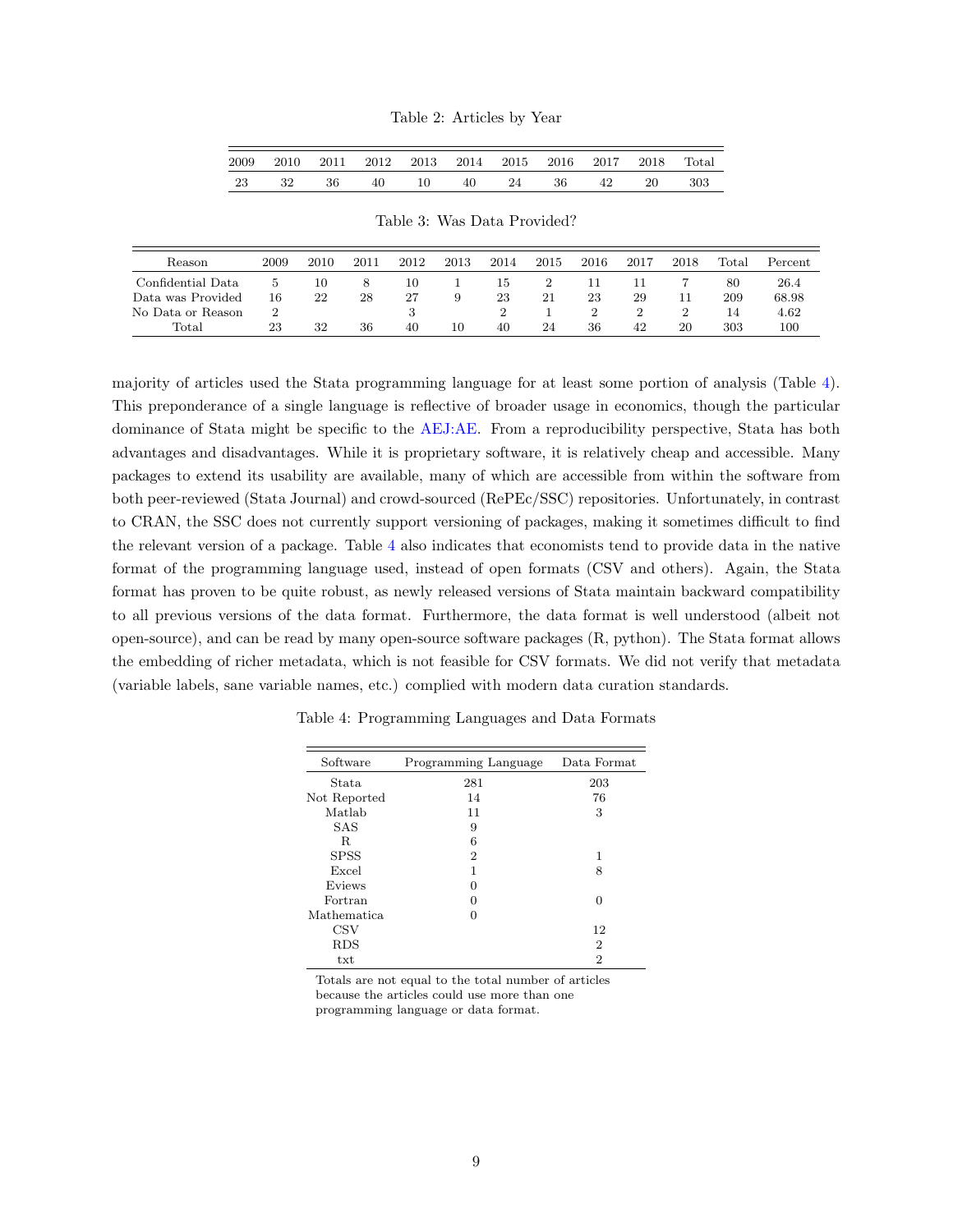#### <span id="page-11-0"></span>3.1.2 Documentation of replication packages

Overall, the documentation of data and code were considered clear enough to enable reproduction attempts. Indeed, the subjective measure of "reproducibility" (described in Table [1\)](#page-7-0), presented in Table [5,](#page-12-0) shows a reasonably even distribution of articles across the rating scale.

Table 5: Replication Difficulty Assessment

| Difficulty Rating | Number of Articles | Percent |
|-------------------|--------------------|---------|
|                   | 64                 | 21.12   |
| 2                 | 64                 | 21.12   |
| 3                 | 66                 | 21.78   |
|                   | 37                 | 12.21   |
| 5                 | 72                 | 23.76   |

Previous authors have pointed toward the need to improve the documentation of submitted data and programs (Chang and Li, [2015;](#page-22-0) McCullough et al., [2006\)](#page-23-0). Replication attempts are made significantly easier when replicators are not required to resolve ambiguity and each figure is well documented for reproduction. Table [6](#page-12-0) presents a summary of the documentation quality of the materials provided with the articles for which a reproduction attempt is made categorized by the year in which they were published (from the post-replication questionnaire). As evaluated by the replicators, the quality of documentation seems decent, with a majority of articles being well documented. 133 articles out of 180 (73.9%) provided complete documentation, defined as a ReadMe file with step by step instructions on how to execute every provided program. However, 45 articles (25%) only provided incomplete ReadMe files that either skipped some of the important steps required to run the programs or contained some ambiguous instructions. No documentation was provided in 2 articles.

Table 6: Documentation Clarity

|            | 2009 | 2010 | 2011 | 2012 | 2013 | 2014 | 2015 | 2016 | 2017 | 2018 | $_{\rm Total}$ | Percent |
|------------|------|------|------|------|------|------|------|------|------|------|----------------|---------|
| Complete   | 10   | 8    |      | 21   |      | 18   | 15   | 15   | 19   | O    | 133            | 73.89   |
| Incomplete | 4    |      | 6    |      |      |      |      |      |      |      | 45             | 25      |
| No Info    |      |      |      |      |      |      |      |      |      |      |                |         |
| Total      | 14   | 13   | 24   | 26   |      | 23   | 18   | 20   | 26   | 9    | 180            | 100     |

As can be seen in Table [6'](#page-12-0)s totals, the post-completion response questionnaire captured information about 180 of the 209 eligible articles (see the table in appendix [A](#page-24-0) for a description of articles at each stage of our analysis). However, there were 228 post-completion reports filed for these articles, 36 of which were duplicated articles resulting from multiple reproduction attempts. Of these duplicated articles, 21 arrived at different conclusions about the replication success of that article. In these cases, we kept the replication attempts that resulted in the more successful outcome. Specifically, we define an article to be a successful replication if at least one replicator was able to replicate the results. Similarly, if multiple replications of an article arrived at a "partially replicated" and "not replicated" conclusion (without a successful attempt), then we say it was partially replicated. This categorization gives the best chance for replication, results that we present in the next subsection. <sup>[17](#page-12-0)</sup>

<sup>&</sup>lt;sup>17</sup>Our final sample differs from the 209 eligible articles for two reasons. First, the completion response questionnaire captured information for some articles that were not recorded in the initial assessment questionnaire. We only kept articles for which we had both entry and exit questionnaire information. This is explained by a subsample of 2013 articles that were incorrectly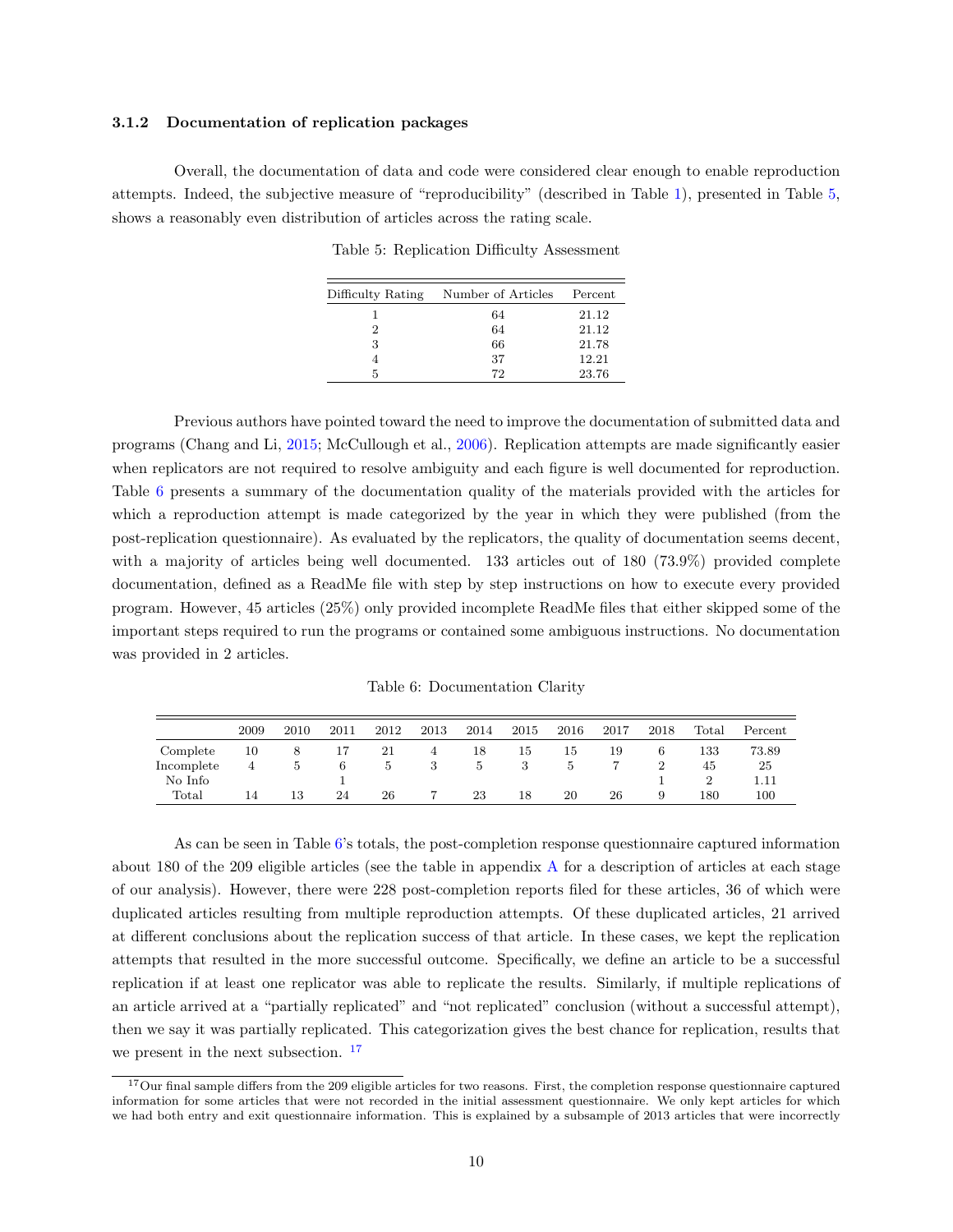#### <span id="page-12-0"></span>3.2 Replicability assessment

#### 3.2.1 Extent and sources of non-replicability

We find a moderate replication success overall, regardless of the definition of reproducibility ratio we consider. We define the reproducibilty ratio as

$$
R_{t,s} = \frac{n_t}{d_s},\tag{1}
$$

where  $n_t$  is the number of articles that were either fully, partially or not replicated, with  $t = (fail, partial, full)$ . The denominator  $d_s$  stands for the number of articles, with  $s =$ (assessed, eligible, nonconf). Assessed corresponds to the sample of articles for which we had both an entry and exit questionnaires, which means the assessor finished the replication exercise or assessment, as well as a unique record. This includes papers with missing or confidential data. Eligible articles are those identified as using non-confidential data in the preliminary analysis, and finally, non-conf is restricting the sample to papers amenable for replication, those that have the  $data^{18}$  $data^{18}$  $data^{18}$ . During the replication exercise, results could differ in precision (small discrepancies, rounding errors) or coverage (all, some or few results being reproduced), so how do we distinguish between full and partial replication? Assessors were instructed to categorize articles as fully replicable if all numbers and figures matched up to some decimals (allowing for some minor rounding errors). Partial replication means that the replicators were able to execute the computer programs that produced the numerical values reported in the articles and that there were differences in the numerical values but they remained negligible.<sup>[19](#page-13-0)</sup> In particular, the results were qualitatively silmilar, or the main results had to hold but other secondary results and robustness checks could still differ. It has to be noted that the categorization remained to some extent subjective to the assessor.

Table [7](#page-15-0) presents the main results of the reproduction exercise. 68 of 180 replication attempts successfuly replicated the article's analysis  $(37.8\%)$ . The success rate of replication conditional on nonconfidential data was 42% (68 out of 162). A further 69 (42.6%) were at least partially successful. We summarize our replication success depending on how we define the replicability ration, i.e., whether we consider assessed articles, eligible or articles with non-confidential data in figure [2.](#page-14-0) Considering all assessed articles for which we had complete records (entry and exit questionnaires), we only successfully replicated 24.8% of them. Restricting to the sample of articles eligible for replication because identified as using nonconfidential data we get a higher success rate of 37.8%. Conditional on non-confidential data (after removing articles identified as using confidential data during the exercise, as it was not mentionned by authors), our success rate of 42% is thus higher.

The main reason for unsuccessful reproductions is that the data used in the article was either confidential or proprietary, and therefore not available to replicators. Normally, this would imply that no replication attempt is undertaken. We have 18 cases where it would seem that assessors had missed the information that no data was available. The fact that these articles were not immediately recognized by

recorded, which explains the corresponding low 2013 number in Table [2.](#page-11-0) Second, it appears as if not all of the 209 eligible articles were attempted. However, these non-attempts were not assigned specifically so it should not affect the results.

<sup>&</sup>lt;sup>18</sup> recall that this sample can differ from the previous one as assessors discovered confidential data while doing the analysis, as this was

 $19$ Possible causes may lie in software version discrepancies, uninitialized random number generators, different operating systems, or even different machines. We did not identify the causes of the discrepancy.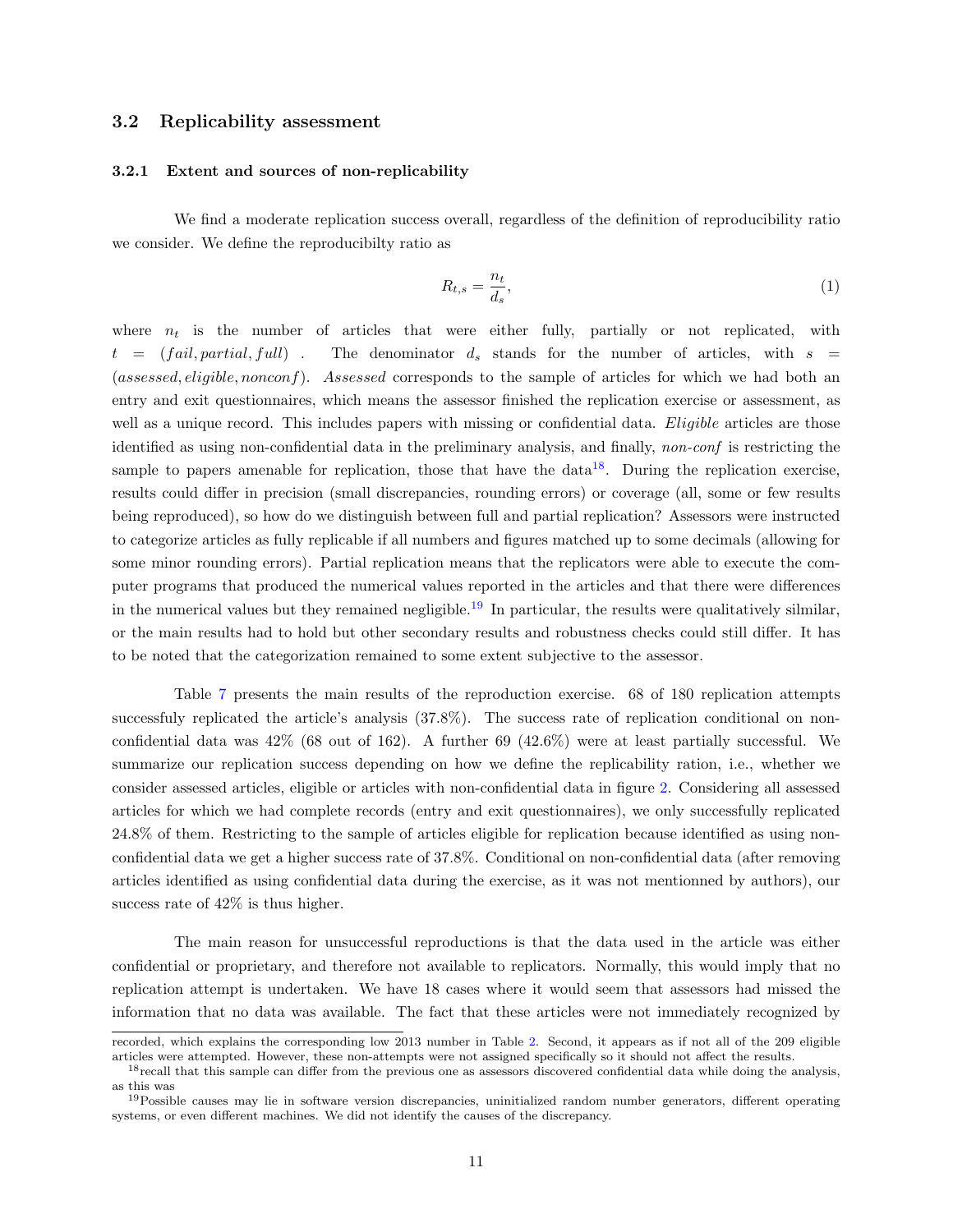<span id="page-13-0"></span>

Figure 2: Summary of replicability success

Note: ratio of missing and articles with confidential data over the sample of assessed articles (on the left). Failure, partial and full reproducibility ratio (to the right) according to different definitions.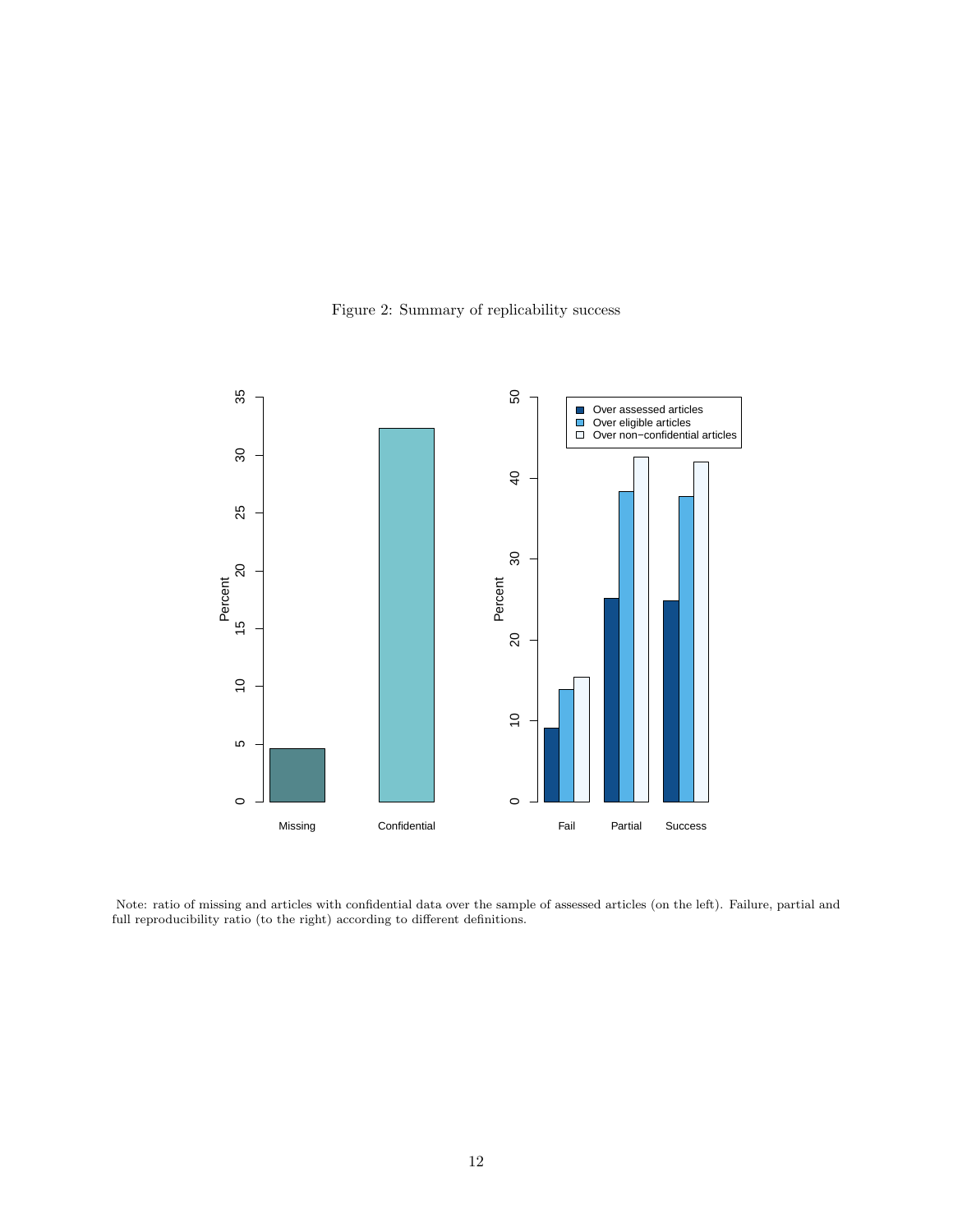<span id="page-14-0"></span>the assessor is itself an argument for better metadata on journal websites. Combining with the 80 articles identified as relying on confidential data at the initial assessment stage, a total of 98 out of 303 (32.3%) relied on confidential or proprietary data, and were thus not reproducible by this project.

| Year    | Confidential Data | Unsuccessful   | Successful | Partial        | Total |
|---------|-------------------|----------------|------------|----------------|-------|
| 2009    | 5                 |                | 4          | 4              | 14    |
| 2010    |                   | 3              |            | 3              | 13    |
| 2011    |                   | 12             | 10         | $\overline{2}$ | 24    |
| 2012    | 2                 | 3              | 8          | 13             | 26    |
| 2013    |                   |                | 4          | 3              | 7     |
| 2014    | 2                 | $\overline{2}$ | 7          | 12             | 23    |
| 2015    | 2                 |                | 4          | 12             | 18    |
| 2016    | 3                 |                | 8          | 8              | 20    |
| 2017    | 2                 | 2              | 13         | 9              | 26    |
| 2018    | 2                 |                | 3          | 3              | 9     |
| Total   | 18                | 25             | 68         | 69             | 180   |
| Percent | 10                | 13.89          | 37.78      | 38.33          | 100   |

Table 7: Reproduction Results

Table [7](#page-15-0) lists a further 25 articles that were not able to be reproduced for other reasons. Table [8](#page-15-0) breaks down the reasons for these unsuccessful reproductions. 4 articles did not provide the (non-confidential) data required to produce their results. Further investigation is needed to identify the reason for this apparent non-conformance to the [AEJ:AE](#page-25-0) data availability policies, although we point out that some non-confidential data is still subject to terms of use that prevent redistribution (earlier years of IPUMS data and any version of PSID data are just two examples). Errors in the provided computer programs prevented the replication of 1 article<sup>[20](#page-15-0)</sup>, while the data provided in 3 articles was corrupted in some way so that the software available to us was not able to read the datasets. Our replicators did not have access to the software required to run 1 article. For 16 articles, the computer programs successfully ran, but the numerical values were inconsistent with those reported in the articles, and the replicators were unable to find a convincing reason.

|  |  |  | Table 8: Reason for Unsuccessful Reproduction |  |  |
|--|--|--|-----------------------------------------------|--|--|
|--|--|--|-----------------------------------------------|--|--|

| Year  | Missing Data | Corrupted Data Code Error | Software Unavailable | Other | Total |
|-------|--------------|---------------------------|----------------------|-------|-------|
| 2009  |              |                           |                      |       |       |
| 2010  |              |                           |                      | 3     | 3     |
| 2011  |              |                           |                      | 12    | 12    |
| 2012  |              |                           |                      |       | 3     |
| 2014  |              |                           |                      |       | റ     |
| 2016  |              |                           |                      |       |       |
| 2017  |              |                           |                      |       | າ     |
| 2018  |              |                           |                      |       |       |
| Total |              | 3                         |                      | 16    | 25    |

While most unsuccessful replications were not due to programming errors but rather inconsistent numbers, even successful replications required complex code modifications. We tabulate in Table [9](#page-16-0) the extent to which modifications to the provided computer programs were required to successfully reproduce the articles. The majority of successful replications required minimal work from the replicators. 44 of the 68 successful replications required, at most, a simple rerouting of directory references. The remaining 24 successful articles required a deeper understanding of the software, and a more in-depth analysis of the

 $^{20}$ For instance, one example of assessor's comment was "Could not replicate due to incorrect use of indicator variable function. Did not understand what the author was trying to achieve due to lack of comments in the code, and therefore could not come up with alternate way to generate the dta file."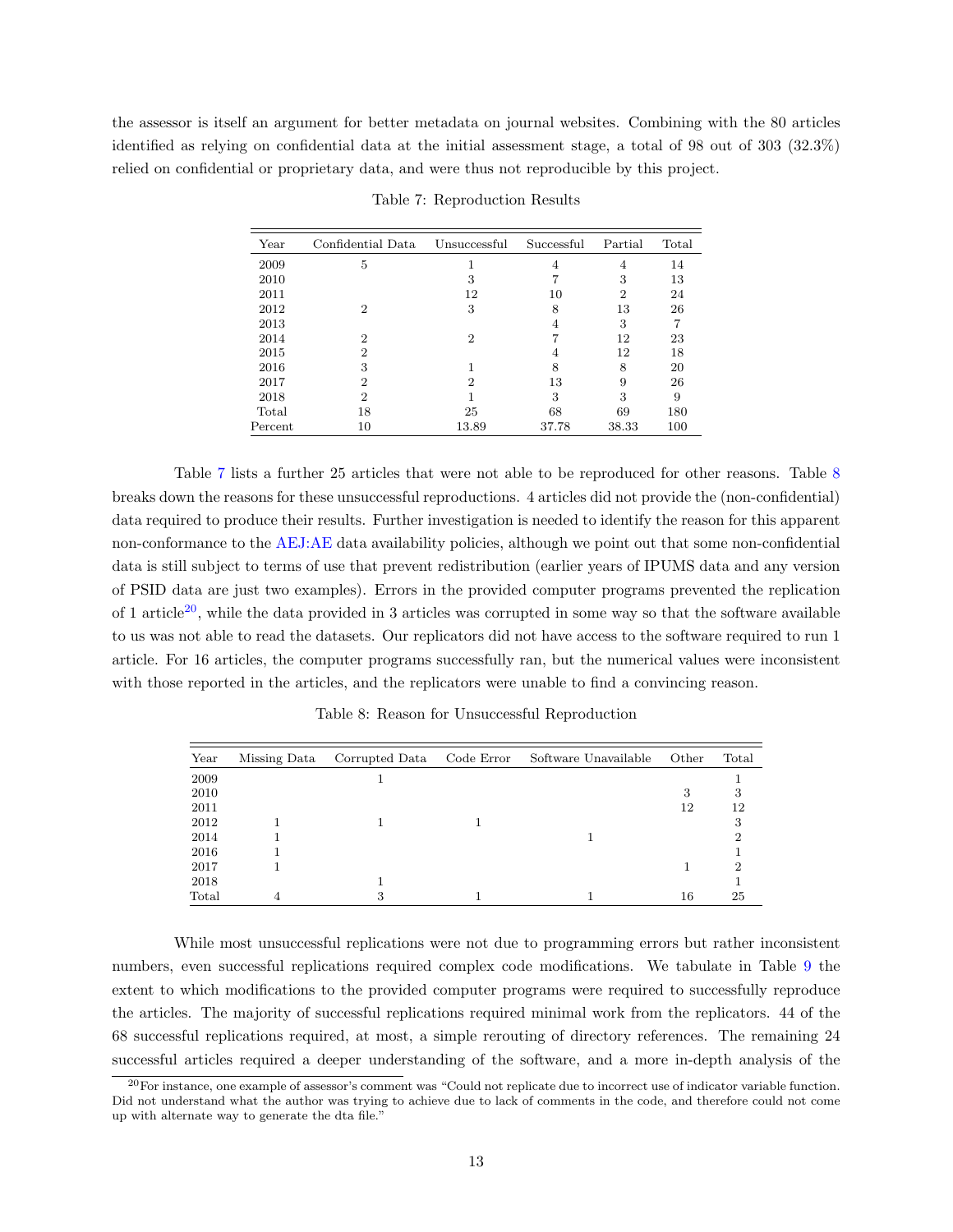<span id="page-15-0"></span>code and/or command of the subject matter. These "Complex Changes" to the code required more than simple directory adjustments such as, for example, the debugging of classical code errors or the adjustment of outdated commands to reflect newer verions of software or operating systems. The fact that about 35.3% required complexe changed calls for at least better documenation in implementing these changes were they unavoidable, along with more robust coding practices.

| Year  | Complex Change | Directory Change | No Change | Total |
|-------|----------------|------------------|-----------|-------|
| 2009  |                |                  | 2         |       |
| 2010  |                | З                | 3         |       |
| 2011  |                | 2                | 4         | 10    |
| 2012  | 2              | 3                | 3         | 8     |
| 2013  |                |                  | 3         |       |
| 2014  | 2              |                  |           |       |
| 2015  |                | 3                |           |       |
| 2016  | 3              | 3                | 2         | 8     |
| 2017  | 9              | 2                | 2         | 13    |
| 2018  | 2              |                  |           | 3     |
| Total | 24             | 19               | 25        | 68    |

Table 9: Manipulation of Code Required for Successful Reproductions

#### 3.2.2 Documentation and reproducibility

Good documentation is key to better reproducibility, as emphasized by many authors (Chang and Li, [2015;](#page-22-0) McCullough et al., [2006;](#page-23-0) Stark, [2018\)](#page-23-0). In Table [10](#page-16-0) we investigate whether better documentation is positively correlated with reproduction success. The results show a positive and statistically significant relationship between reproduction success of an article and the quality of its documentation, based on the Pearson and Kendall correlation tests.

Table 10: Correlation of Reproduction Success vs Documentation Quality

|         | Estimate | p-value |
|---------|----------|---------|
| Pearson | 0.30000  | 0.00060 |
| Kendall | 0.30000  | 0.00070 |

If clear documentation allows for better replicability, we then wonder if such "easiness" of use of replicable papers' material make these papers more widely used and cited.

### 3.3 Is there a citation bonus for replicable papers?

We would expect a priori that replicable papers provide research which can be easily built upon and that other researchers are thus more likely to use. Providing clear programs and data may increase the reputation of an author and his papers. This should lead to a higher citation count for these papers. To test for a citation bonus of papers successfully replicated, we captured bibliometric measures in 2017 for articles published through 2013, leaving a minimum of 3 years of post-publication years available to measure these metrics. We captured h-index for all authors of a paper, and computed the avarege per-paper h-index, as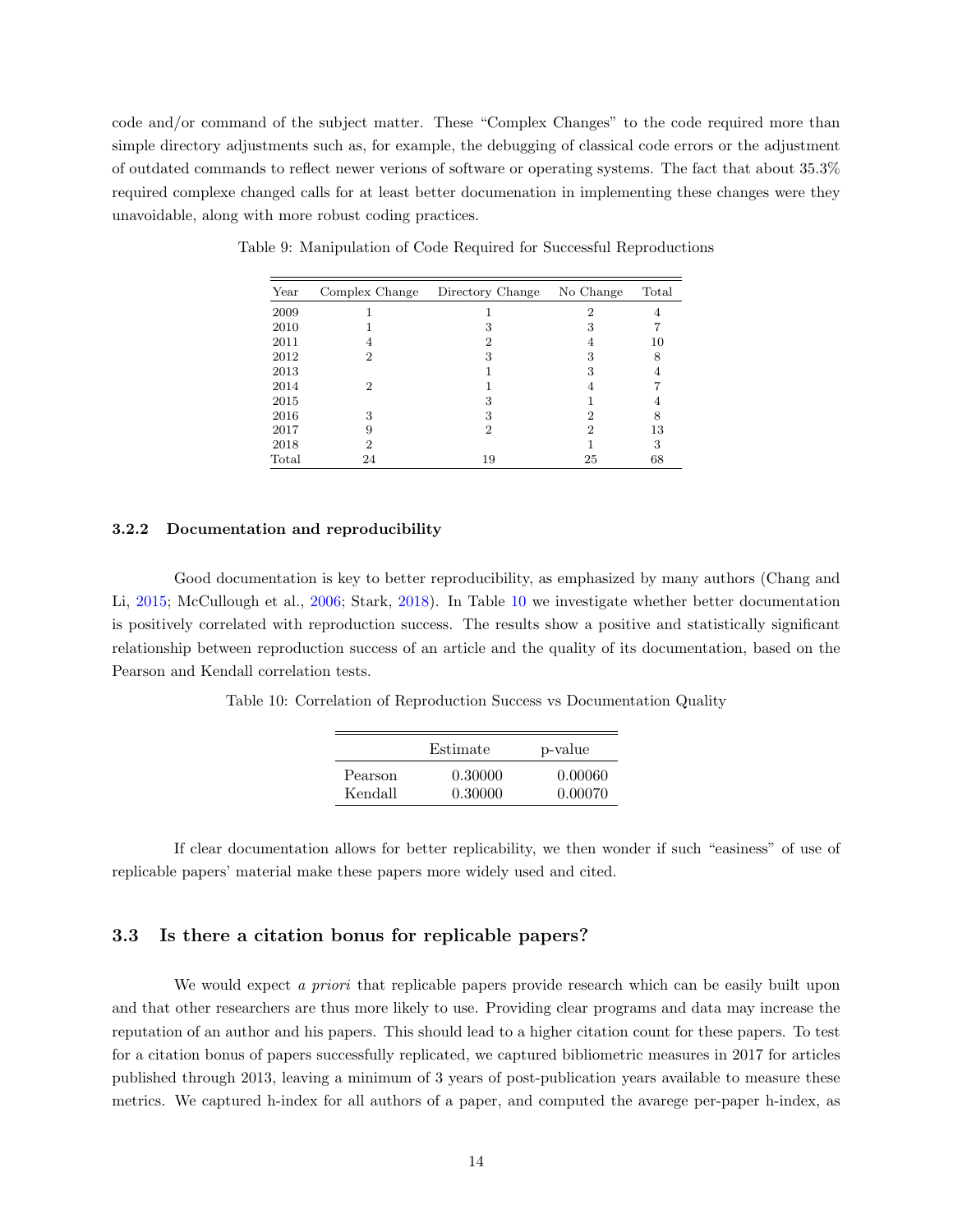<span id="page-16-0"></span>well as the lowest and highest when multiple authors were present. We also computed the average annual citations of the paper. Table [12](#page-17-0) presents a summary of these measures, categorized by reproduction success. Articles have an average of 2.2 authors and were cited, on average, 4.5 times per year. Papers with more authors tend to have more documentation (table [11\)](#page-17-0).

Table 11: Clarity and Author Metrics

| clarity    | Number of Articles | Number of Authors |
|------------|--------------------|-------------------|
| Complete   | 133                | 2.4               |
| Incomplete | 45                 | 2.3               |
| No Info    |                    | ച                 |

| Outcome      |    |     |     | Number of Articles Avg h-index Lowest h-index Number of Authors Avg Annual Citations |
|--------------|----|-----|-----|--------------------------------------------------------------------------------------|
| Unsuccessful | 26 | 4.b |     | 4.9                                                                                  |
| Partial      | 25 |     |     |                                                                                      |
| Successful   |    |     | 2.6 |                                                                                      |

Table 12: Publication and Author Metrics

We investigate the relationship between the bibliometric measures, reproducibility measures and outcomes. We model the count of citations, conditional on h-index measures, reproduction outcome of the paper, the type of data used, and other covariates. In Table [13,](#page-18-0) we start by controlling for the h-index measures, interacted with an indicator whether the article used confidential data. Results indicate a positive but noisy citation bonus for papers with confidential data. Authors with a high h-index, an indicator of high citation count in the past, also seem to obtain more future citations, but there is no interaction with the use of confidential data.

Conditional on not using confidential data, how does the reproducibility of an article affect its future citation count? Tables [13](#page-18-0) and [15](#page-20-0) (in log terms) show that, controlling for h-indices, the ability to reproduce an article does not appear to play a significant role in the citation count. In columns (1) through (3), we control only for full reproduction, in columns (4) through (6), for full or partial reproduction. The only correlate with a strongly significant effect appears to be the authors' reputation as captured by h-index (column (2)). These results are worth highlighting as replicable papers should make it easier for other researchers to build on previous research, and therefore could be used (and quoted) more often.

### 4 Conclusion

In this paper, we carried out a large scale reproduction exercise of a journal that introduced a data availability policy. How do these results compare with and differ from similar exercises conducted by other authors? Dewald et al. [\(1986\)](#page-22-0) found that only 7 out of 54 (13%) articles from the [JMCB](#page-25-0) were able to be replicated. In later work using the same journal, McCullough et al. [\(2006\)](#page-23-0) found only 14 of 186 (7.5%) articles selected from the [JMCB](#page-25-0) were reproducible. Using a different economic journal, we found a higher but nonethless moderate reproducibility rate of 38 % (42 % conditional on non-confidential data). Our main raison for failure of reproduction was the confidentiality or proprietary nature of data, but conditional on available data, the majority of failures stemmed from inconsistent numbers without convincing reasons.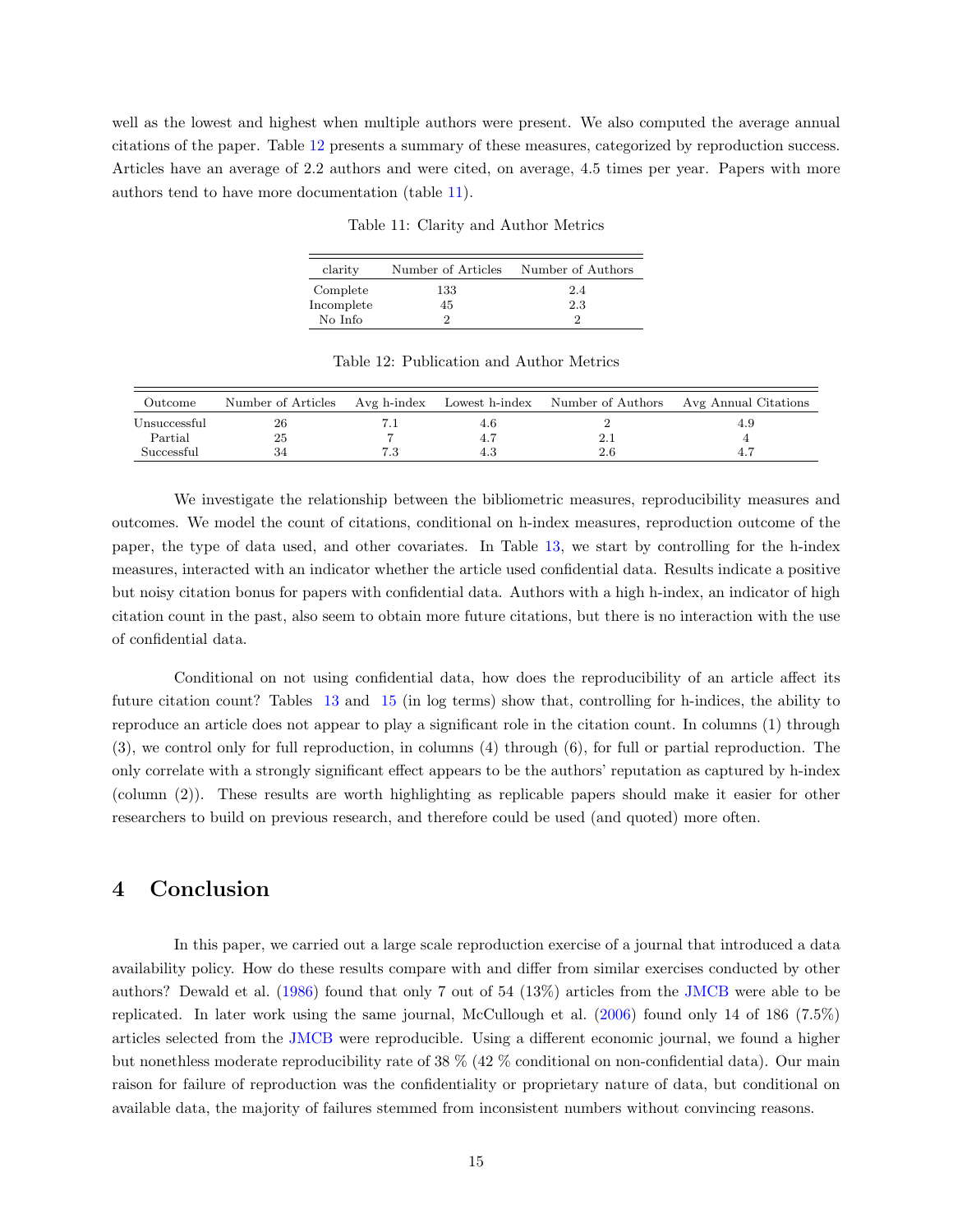<span id="page-17-0"></span>

|                                                      | Annual Citations      |                                        |                      |  |
|------------------------------------------------------|-----------------------|----------------------------------------|----------------------|--|
|                                                      | (1)                   | (2)                                    | (3)                  |  |
| avghindex                                            | $3.000***$<br>(0.700) |                                        |                      |  |
| tophindex                                            |                       | $1.000***$<br>(0.400)                  |                      |  |
| lowhindex                                            |                       |                                        | 2.000<br>(1.000)     |  |
| confidential data                                    | 17.000*<br>(9.000)    | 13.000*<br>(8.000)                     | 8.000<br>(9.000)     |  |
| $a v g h in {\rm dex:} confidence in the total data$ | $-1.000$<br>(1.000)   |                                        |                      |  |
| tophindex:confidential_data                          |                       | $-0.500$<br>(0.700)                    |                      |  |
| lowhindex:confidential_data                          |                       |                                        | $-0.200$<br>(2.000)  |  |
| Constant                                             | 5.000<br>(6.000)      | $13.000***$<br>(5.000)                 | 20.000***<br>(5.000) |  |
| N                                                    | 119                   | 119                                    | 119                  |  |
| Notes:                                               |                       | ***Significant at the 1 percent level. |                      |  |

Table 13: OLS: Citations vs Confidential Data

∗∗Significant at the 5 percent level.

<sup>∗</sup>Significant at the 10 percent level.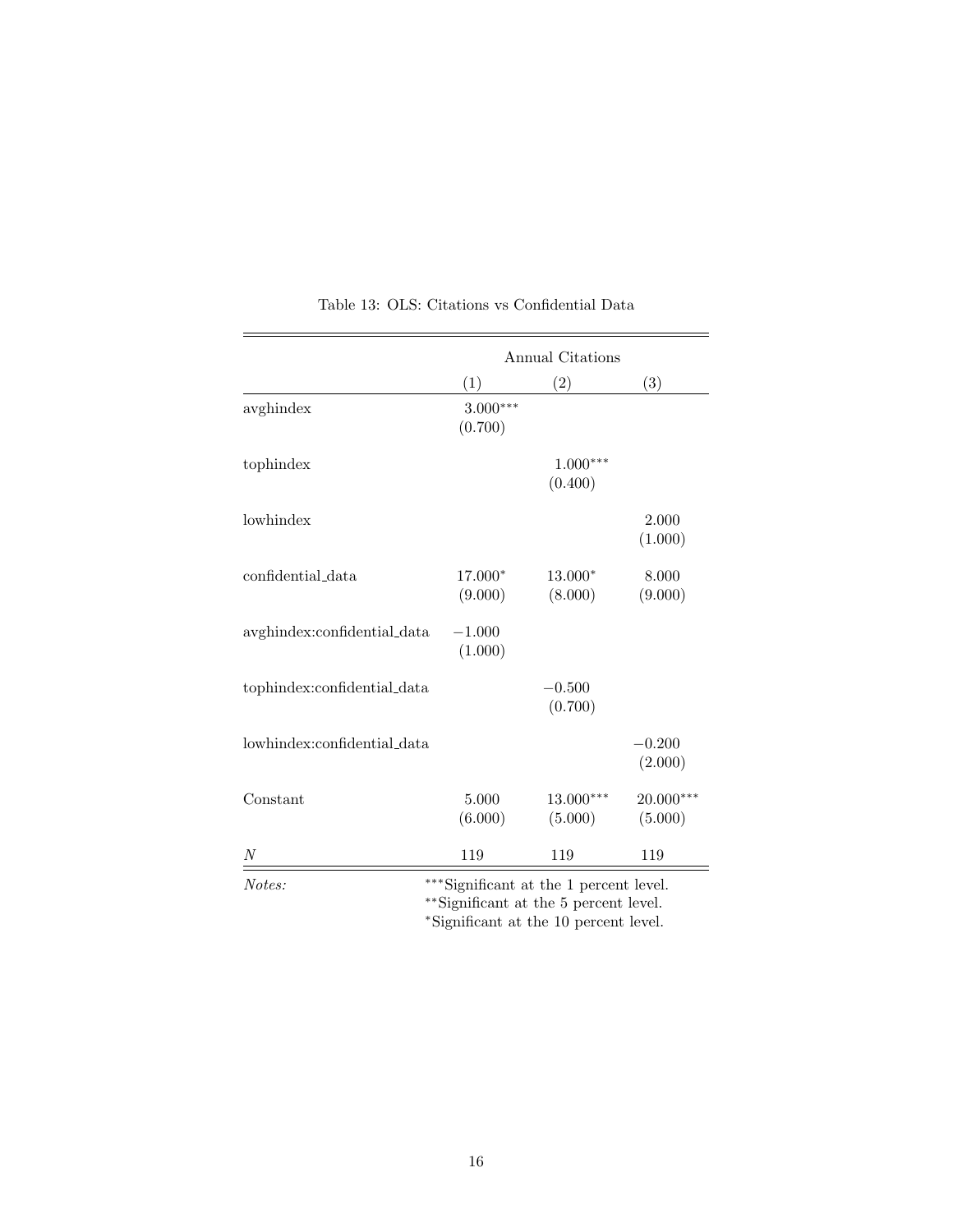<span id="page-18-0"></span>

|                              |                       |                       | Annual Citations    |                      |                     |                      |
|------------------------------|-----------------------|-----------------------|---------------------|----------------------|---------------------|----------------------|
|                              | (1)                   | (2)                   | (3)                 | (4)                  | (5)                 | (6)                  |
| avghindex                    | $4.000***$<br>(0.800) |                       |                     | $4.000**$<br>(2.000) |                     |                      |
| tophindex                    |                       | $2.000***$<br>(0.400) |                     |                      | $2.000*$<br>(0.800) |                      |
| lowhindex                    |                       |                       | $2.000*$<br>(1.000) |                      |                     | 2.000<br>(2.000)     |
| 'Fully reproduced'           | 13.000<br>(10.000)    | 10.000<br>(9.000)     | 9.000<br>(10.000)   |                      |                     |                      |
| avghindex:'Fully reproduced' | $-2.000$<br>(1.000)   |                       |                     |                      |                     |                      |
| tophindex:'Fully reproduced' |                       | $-0.900$<br>(0.700)   |                     |                      |                     |                      |
| lowhindex:'Fully reproduced' |                       |                       | $-2.000$<br>(2.000) |                      |                     |                      |
| 'Full or Partial'            |                       |                       |                     | 6.000<br>(15.000)    | 0.700<br>(11.000)   | $-3.000$<br>(12.000) |
| avghindex:'Full or Partial'  |                       |                       |                     | $-1.000$<br>(2.000)  |                     |                      |
| tophindex:'Full or Partial'  |                       |                       |                     |                      | $-0.200$<br>(0.900) |                      |
| lowhindex:'Full or Partial'  |                       |                       |                     |                      |                     | $-0.020$<br>(2.000)  |
| Constant                     | $-0.300$<br>(7.000)   | 9.000<br>(6.000)      | 15.000**<br>(7.000) | $-0.100$<br>(13.000) | 12.000<br>(10.000)  | 22.000**<br>(11.000) |
| Observations                 | 78                    | 78                    | 78                  | 78                   | 78                  | 78                   |

Table 14: OLS: Citations vs Reproduction Success

Notes: <sup>∗</sup>\*\*Significant at the 1 percent level.

∗∗Significant at the 5 percent level.

<sup>∗</sup>Significant at the 10 percent level.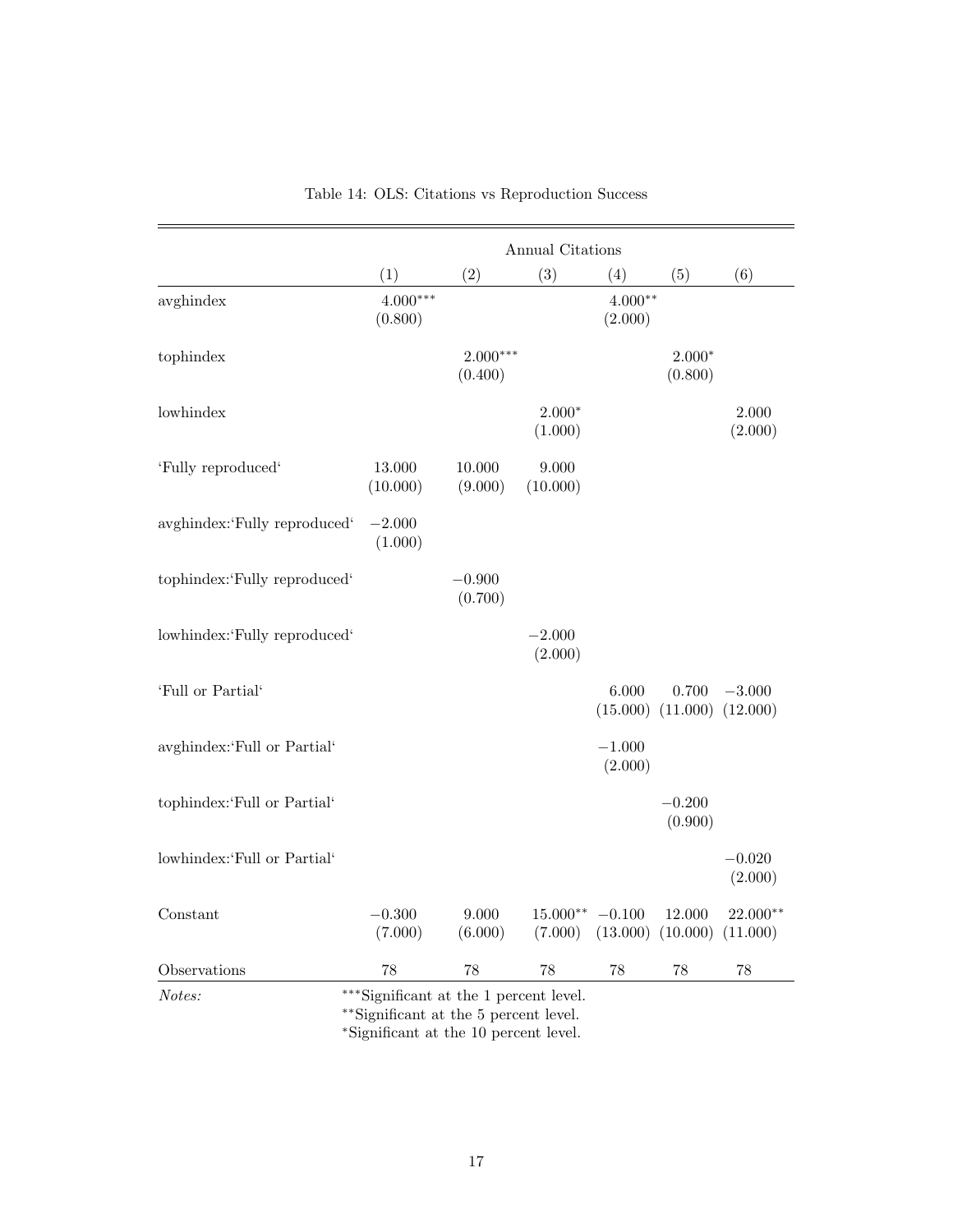|                              |                       |                       | Annual Citations      |                       |                       |                       |
|------------------------------|-----------------------|-----------------------|-----------------------|-----------------------|-----------------------|-----------------------|
|                              | (1)                   | (2)                   | (3)                   | (4)                   | (5)                   | (6)                   |
| avghindex                    | $0.200***$<br>(0.030) |                       |                       | $0.200***$<br>(0.060) |                       |                       |
| tophindex                    |                       | $0.070***$<br>(0.020) |                       |                       | $0.070**$<br>(0.030)  |                       |
| lowhindex                    |                       |                       | $0.100**$<br>(0.050)  |                       |                       | 0.090<br>(0.080)      |
| 'Fully reproduced'           | $0.600*$<br>(0.400)   | 0.500<br>(0.300)      | $0.500\,$<br>(0.400)  |                       |                       |                       |
| avghindex:'Fully reproduced' | $-0.070$<br>(0.050)   |                       |                       |                       |                       |                       |
| tophindex:'Fully reproduced' |                       | $-0.040$<br>(0.030)   |                       |                       |                       |                       |
| lowhindex:'Fully reproduced' |                       |                       | $-0.070$<br>(0.080)   |                       |                       |                       |
| 'Full or Partial'            |                       |                       |                       | 0.400<br>(0.500)      | 0.100<br>(0.400)      | $-0.100$<br>(0.500)   |
| avghindex:'Full or Partial'  |                       |                       |                       | $-0.060$<br>(0.070)   |                       |                       |
| tophindex:'Full or Partial'  |                       |                       |                       |                       | $-0.020$<br>(0.030)   |                       |
| lowhindex:'Full or Partial'  |                       |                       |                       |                       |                       | 0.000<br>(0.090)      |
| Constant                     | $2.000***$<br>(0.200) | $2.000***$<br>(0.200) | $2.000***$<br>(0.300) | $2.000***$<br>(0.500) | $2.000***$<br>(0.400) | $3.000***$<br>(0.400) |
| Observations                 | 78                    | $78\,$                | 78                    | 78                    | 78                    | 78                    |

|  | Table 15: OLS: Log Citations vs Reproduction Success |  |
|--|------------------------------------------------------|--|
|  |                                                      |  |

Notes: ∗∗∗Significant at the 1 percent level.

∗∗Significant at the 5 percent level.

<sup>∗</sup>Significant at the 10 percent level.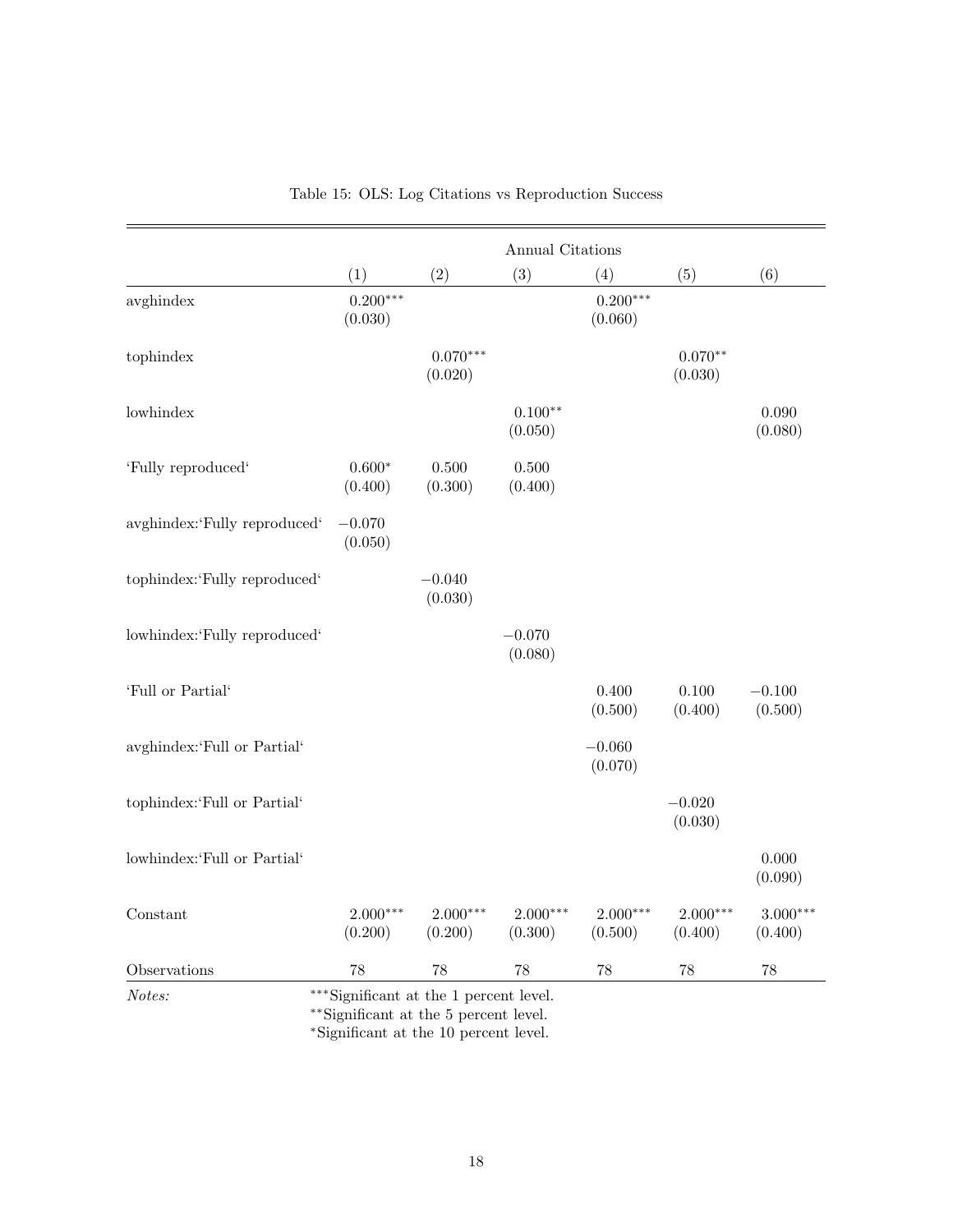<span id="page-20-0"></span>Such moderate replication success is not specific to this journal. Chang and Li [\(2015\)](#page-22-0), using slightly different methodology in selection, selected all articles from 13 well-regarded economics journals satisfying certain criteria (empirical paper using data on U.S. gross domestic product), and successfully reproduced the results of only 22 of 67 (32.8%) papers. This seems to suggest that journal policies to enhance publications are helpful, but insufficient to foster replicabilty.

Most importantly, we showed that replicability of papers did not provide a citation bonus. This is surprising given that researchers can build on state of the art research more easily with transparent and easily replicable research. Part of the reason could be that it is sometimes easier to rewrite codes. Our analysis highlighted that complex changes to the code were frequently required to reproduce the papers, and documentation sometimes was lacking or inadequate. This is in line with the assessment of Trisovic et al. [\(2021\)](#page-23-0) of the current state of research code. They analyzed more than 2000 replication datasets and found that 60% of R files crashed even after some small correction such as directory changes or packages installation (58% when restricting to data from journals).

Data availability policies are thus necessary to reach transparency, but not sufficient to foster good coding practices. While our analysis sheds some light on good coding and data practices that facilitate replication, aiming at improving the way we do research, the fact that replicable papers carry no citation advantage emphasizes we will not get to this "good" equilibrium on our onw. Systematic reviews of datasets in journals with strict data sharing policy can help, as studies have shown that they result in higher reexecution (Trisovic et al., [2021\)](#page-23-0).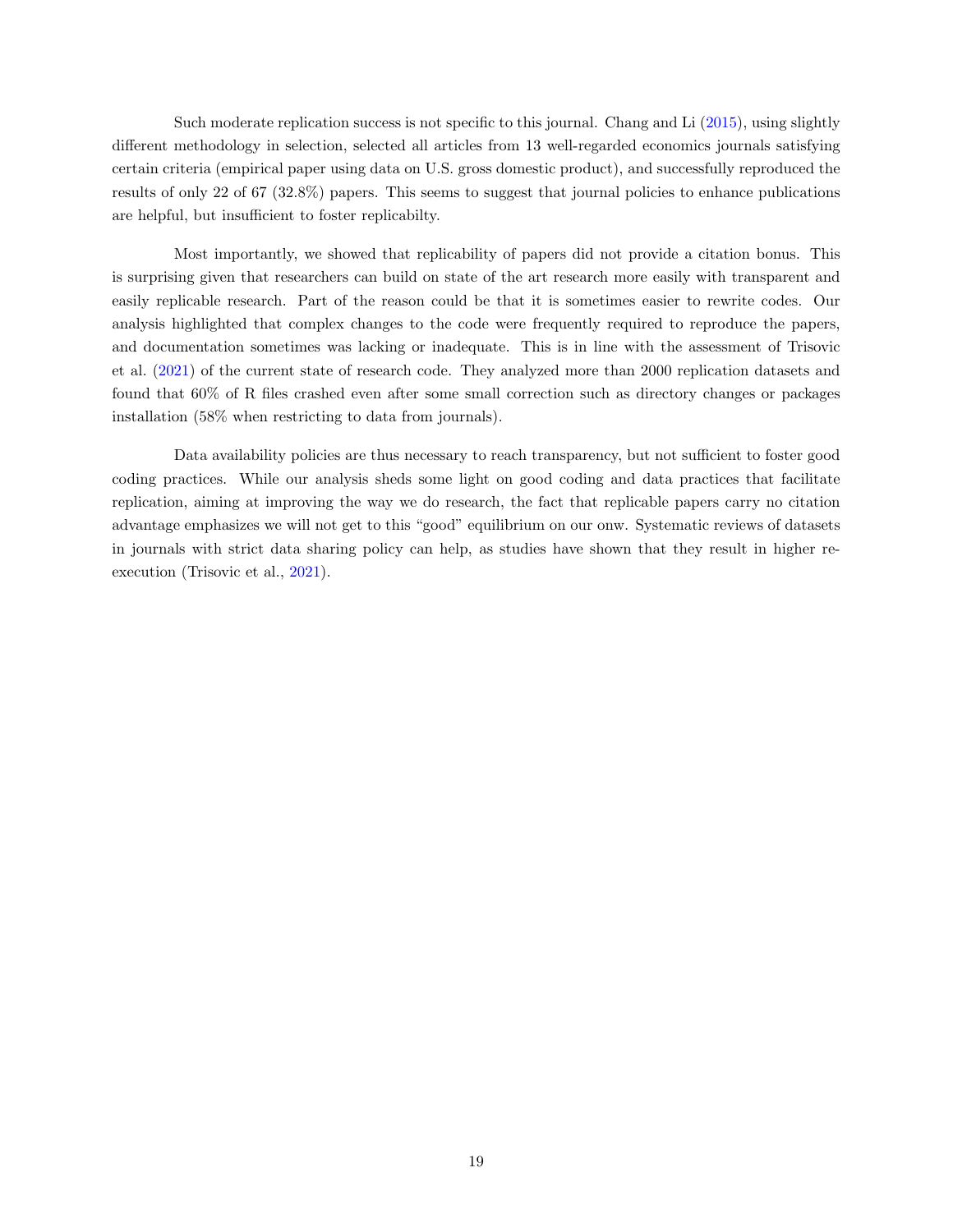### References

- Anderson, Richard G. and Areerat Kichkha (2017). "Replication, Meta-Analysis, and Research Synthesis in Economics." In: American Economic Review 107.5, pp. 56–59. DOI: [10.1257/aer.p20171033](https://doi.org/10.1257/aer.p20171033).
- Anderson, Richard G. et al. (2005). The Role of Data and Program Code Archives in the Future of Economic Research. Working Paper 2005-014C.
- Bell, Mark and Nicholas Miller (2013). How to Persuade Journals to Accept Your Replication Paper.
- Berry, James et al. (2017). "Assessing the Rate of Replication in Economics." In: American Economic Review 107.5, pp. 27-31. DOI: [10.1257/aer.p20171119](https://doi.org/10.1257/aer.p20171119).
- Bollen, Kenneth et al. (2015). Social, Behavioral, and Economic Sciences Perspectives on Robust and Reliable Science. Tech. rep. Subcommittee on Replicability in Science, National Science Foundation Directorate for Social, Behavioral, and Economic Sciences.
- Burman, Leonard E., W. Robert Reed, and James Alm (2010). "A Call for Replication Studies." In: Public Finance Review 38.6, pp. 787-793. DOI: [10.1177/1091142110385210](https://doi.org/10.1177/1091142110385210).
- Camerer, Colin F et al. (2016). "Evaluating replicability of laboratory experiments in economics." In: Science 351.6280, pp. 1433–1436.
- Chang, Andrew C. and Phillip Li (2015). Is Economics Research Replicable? Sixty Published Papers from Thirteen Journals Say "Usually Not". Finance and Economics Discussion Series 2015-83. Board of Governors of the Federal Reserve System (U.S.)
- (2017). "A Preanalysis Plan to Replicate Sixty Economics Research Papers That Worked Half of the Time." In: American Economic Review 107.5, pp. 60–64. doi: [10.1257/aer.p20171034](https://doi.org/10.1257/aer.p20171034).
- Christensen, Garret and Edward Miguel (2018). "Transparency, Reproducibility, and the Credibility of Economics Research." In: Journal of Economic Literature 56.3, pp. 920–980.
- Christian, Thu-Mai Lewis et al. (2018). "Operationalizing the Replication Standard: A Case Study of the Data Curation and Verification Workflow for Scholarly Journals." In: DOI: [10.31235/osf.io/cfdba](https://doi.org/10.31235/osf.io/cfdba).
- Clemens, Michael A. (2015). "THE MEANING OF FAILED REPLICATIONS: A REVIEW AND PRO-POSAL." In: Journal of Economic Surveys 31.1, pp. 326-342. DOI: [10.1111/joes.12139](https://doi.org/10.1111/joes.12139).
- Coffman, Lucas C., Muriel Niederle, and Alistair J. Wilson (2017). "A Proposal to Organize and Promote Replications." In: American Economic Review 107.5, pp. 41–45. DOI: [10.1257/aer.p20171122](https://doi.org/10.1257/aer.p20171122).
- Dewald, William G, Jerry G Thursby, and Richard G Anderson (1986). "Replication in Empirical Economics: The Journal of Money, Credit and Banking Project." In: American Economic Review 76.4, pp. 587–603.
- Duflo, Esther and Hilary Hoynes (2018). "Report of the Search Committee to Appoint a Data Editor for the AEA." In: AEA Papers and Proceedings 108, p. 745. DOI: [10.1257/pandp.108.745](https://doi.org/10.1257/pandp.108.745).
- Duvendack, Maren, Richard W. Palmer-Jones, and W. Reed (2015). "Replications in Economics: A Progress Report." In: ECON Journal Watch 12.2, pp. 164–191.
- Duvendack, Maren, Richard Palmer-Jones, and W. Robert Reed (2017). "What Is Meant by "Replication" and Why Does It Encounter Resistance in Economics?" In: American Economic Review 107.5, pp. 46–51. doi: [10.1257/aer.p20171031](https://doi.org/10.1257/aer.p20171031).
- Frisch, Ragnar (1933). "Editor's Note." In: Econometrica 1.1, pp. 1–4.
- Fuentes, Montse (2016). Reproducible Research in JASA. [http://magazine.amstat.org/blog/2016/07/](http://magazine.amstat.org/blog/2016/07/01/jasa-reproducible16/) [01/jasa-reproducible16/](http://magazine.amstat.org/blog/2016/07/01/jasa-reproducible16/). Accessed: 2017-4-4.
- Hamermesh, Daniel S. (2007). "Viewpoint: Replication in economics." In: *Canadian Journal of Economic-*s/Revue canadienne d'économique 40.3, pp. 715–733. DOI: [10.1111/j.1365-2966.2007.00428.x](https://doi.org/10.1111/j.1365-2966.2007.00428.x).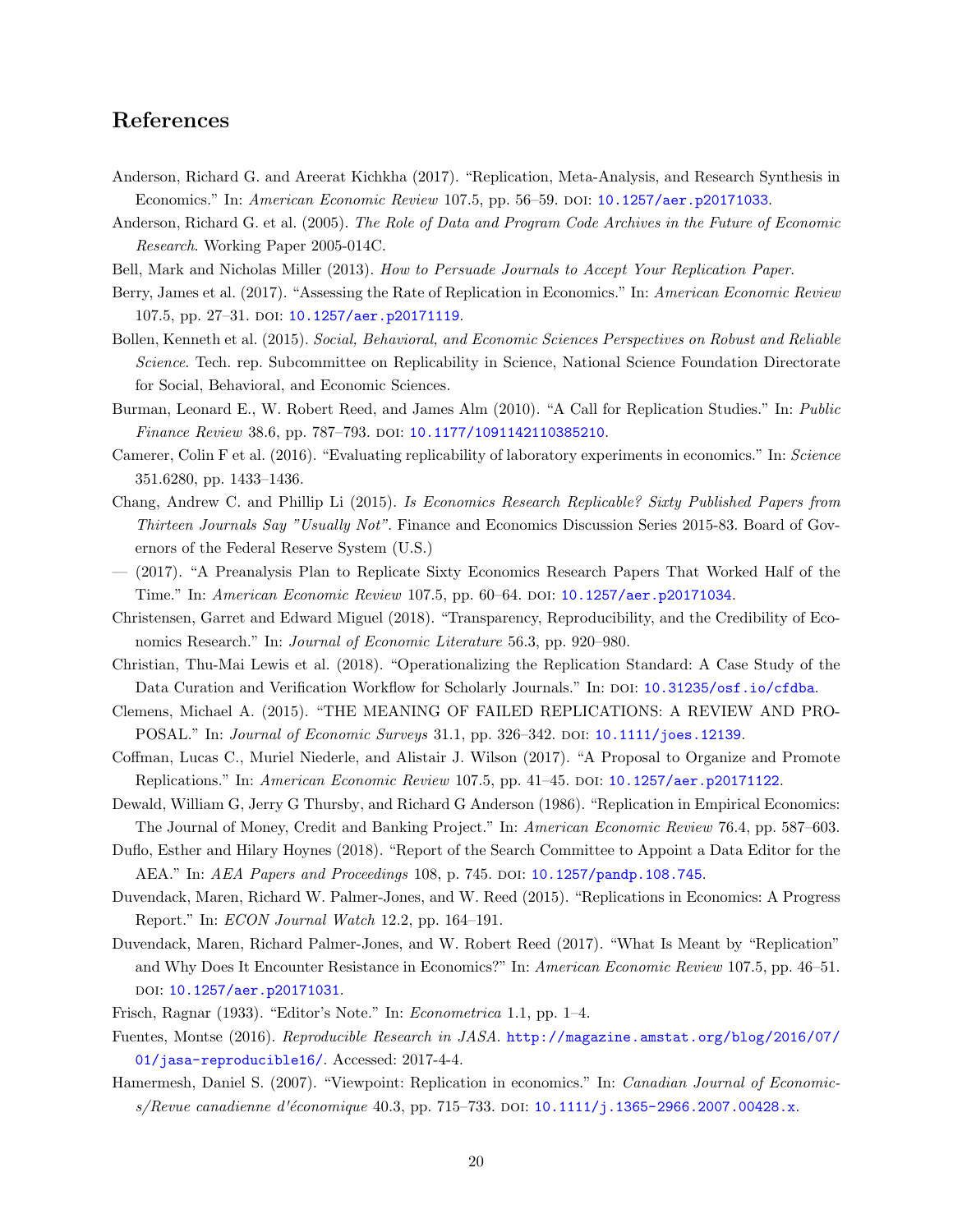- <span id="page-22-0"></span>Hamermesh, Daniel S. (2017). "Replication in Labor Economics: Evidence from Data and What It Suggests." In: American Economic Review 107.5, pp. 37-40. DOI: [10.1257/aer.p20171121](https://doi.org/10.1257/aer.p20171121).
- Hirsch, J. E. (2005). "An index to quantify an individual's scientific research output." In: Proceedings of the National Academy of Sciences of the United States of America 102.46, pp. 16569–16572. poi: [10.1073/](https://doi.org/10.1073/pnas.0507655102) [pnas.0507655102](https://doi.org/10.1073/pnas.0507655102).
- Höffler, Jan H. (2017a). "Replication and Economics Journal Policies." In: American Economic Review 107.5, pp. 52–55. doi: [10.1257/aer.p20171032](https://doi.org/10.1257/aer.p20171032).
- (2017b). "ReplicationWiki: Improving Transparency in Social Sciences Research." In: D-Lib Magazine 23.3/4. DOI: [10.1045/march2017-hoeffler](https://doi.org/10.1045/march2017-hoeffler).
- International DOI Foundation (IDF) (2012). The Digital Object Identifier System Home Page.
- Jacoby, William G., Sophia Lafferty-Hess, and Thu-Mai Christian (2017). Should Journals Be Responsible for Reproducibility? en.
- King, Gary (1995). "Replication, Replication." In: PS: Political Science and Politics 28.3, pp. 443–499.
- McCullough, B D and Hrishikesh D. Vinod (2003). "Econometrics and Software: Comments." In: Journal of Economic Perspectives 17.1, pp. 223–224.
- McCullough, B. D., Kerry Anne McGeary, and Teresa D. Harrison (2006). "Lessons from the JMCB Archive." In: Journal of Money, Credit and Banking 38.4, pp. 1093–1107.
- Mueller-Langer, Frank et al. (2018). Replication Studies in Economics: How Many and Which Papers Are *Chosen for Replication, and Why?* JRC Working Papers on Digital Economy 2018-01. Joint Research Centre (Seville site).
- Pesaran, Hashem (2003). "Introducing a replication section." In: Journal of Applied Econometrics 18.1, pp. 111–111. DOI: [10.1002/jae.709](https://doi.org/10.1002/jae.709).
- Pollard, Tom J. and J. Max Wilkinson (2010). "Making Datasets Visible and Accessible: DataCite's First Summer Meeting." In: Ariadne 64.
- Stark, Philip B. (2018). "Before reproducibility must come preproducibility." In: Nature 557.7707, pp. 613– 613. doi: [10.1038/d41586-018-05256-0](https://doi.org/10.1038/d41586-018-05256-0).
- Stodden, Victoria, Jennifer Seiler, and Zhaokun Ma (2018). "An empirical analysis of journal policy effectiveness for computational reproducibility." In: Proceedings of the National Academy of Sciences 115.11, pp. 2584–2589. doi: [10.1073/pnas.1708290115](https://doi.org/10.1073/pnas.1708290115).
- Sukhtankar, Sandip (2017a). "Replications in Development Economics." In: American Economic Review 107.5, pp. 32-36. DOI: [10.1257/aer.p20171120](https://doi.org/10.1257/aer.p20171120).
- (2017b). "Replications in development economics." In: American Economic Review 107.5, pp. 32–36.
- Sun, S. X., L. Lannom, and B. Boesch (2010). Handle System Overview. Corporation for National Research Initiaties.
- Thomson-Reuters (2016). Web of Science.
- Trisovic, Ana et al. (2021). A large-scale study on research code quality and execution. Tech. rep.
- Vinod, Hrishikesh D. (2005). "Evaluation of Archived Code with Perturbation Checks and Alternatives." In: Meetings of the American Economic Association.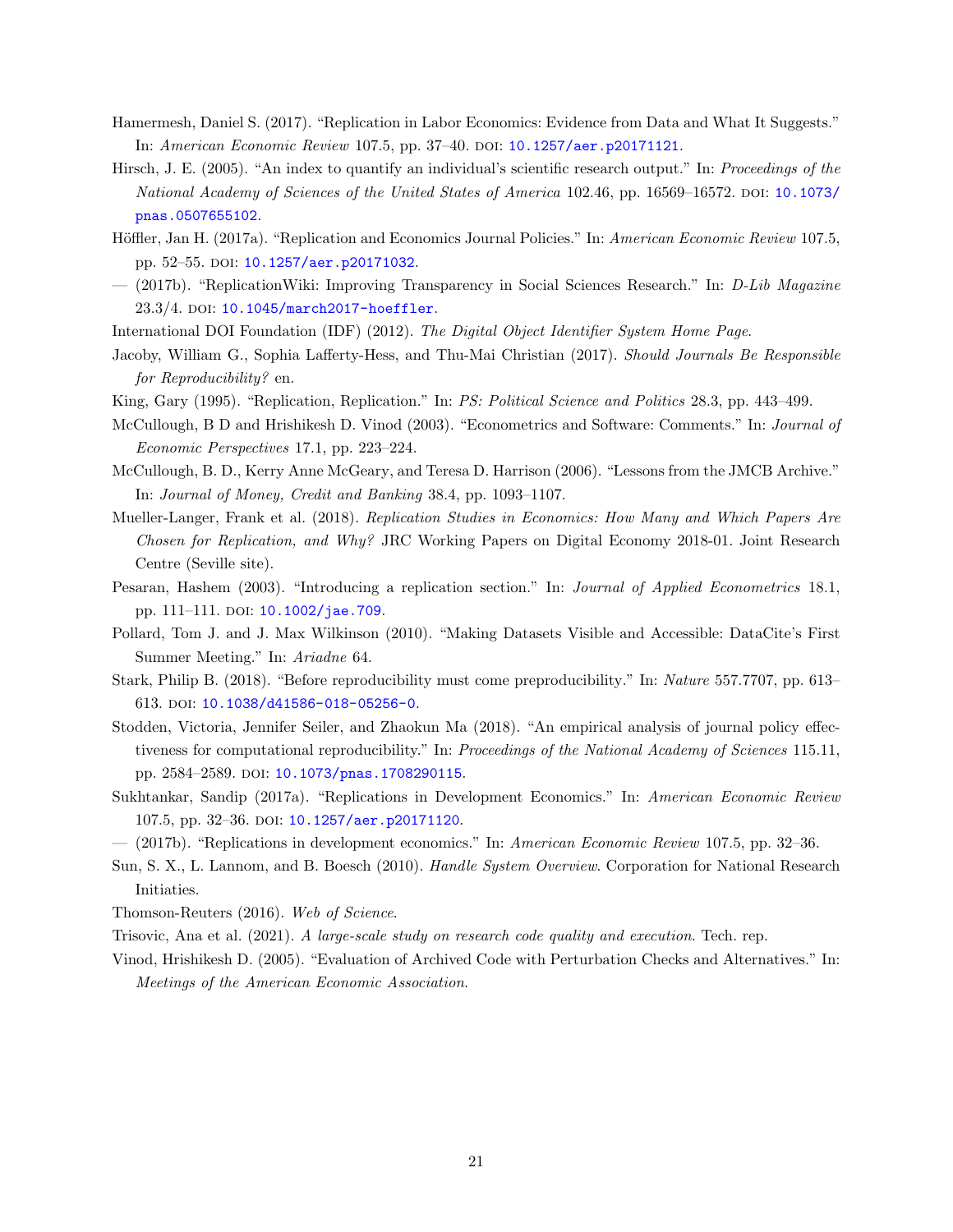# <span id="page-23-0"></span>A Appendix

### Table 16: Summary of data

|                                                                                                   | Count |
|---------------------------------------------------------------------------------------------------|-------|
| Assessed articles                                                                                 | 303   |
| Assessed with complete records                                                                    | 274   |
| Articles with non-confidential / non missing data                                                 | 209   |
| Eligible articles with non confidential data, complete and unique records)                        | 180   |
| Amenable for replication, after removing confidential data articles identified during replication | 162   |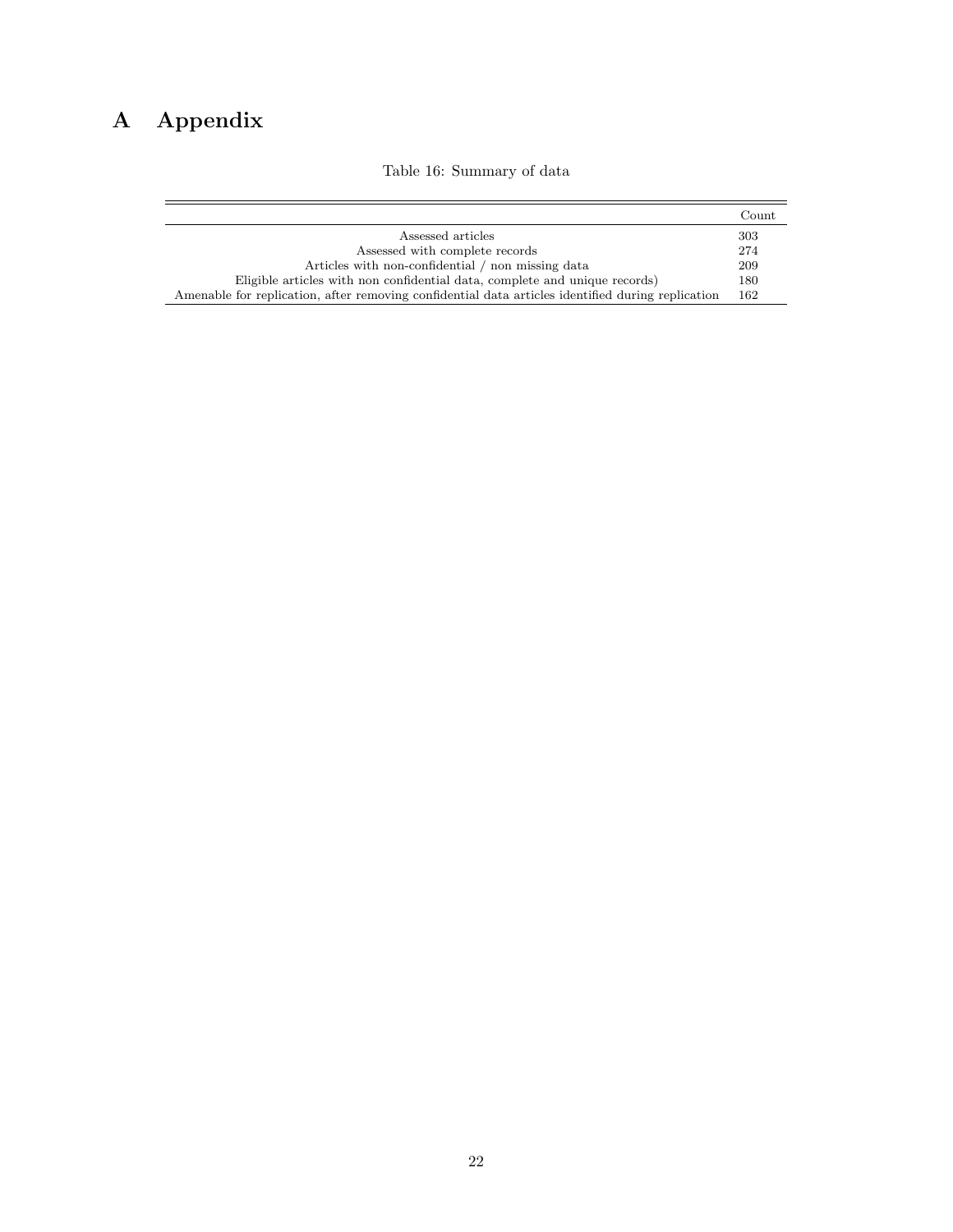### <span id="page-24-0"></span>B Acronyms Used

AEA American Economic Association AEJ:AE American Economic Journal: Applied Economics AEJ:EP American Economic Journal: Economic Policy AJPS American Journal of Politial Science DOI Digital Object Identifier EJ Economic Journal JASA Journal of the American Statistical Association JMCB Journal of Money, Credit and Banking JPE Journal of Political Economy JEEA Journal of the European Economic Association OS operating system ReStat Review of Economics and Statistics URL Uniform Record Locator VCS version control system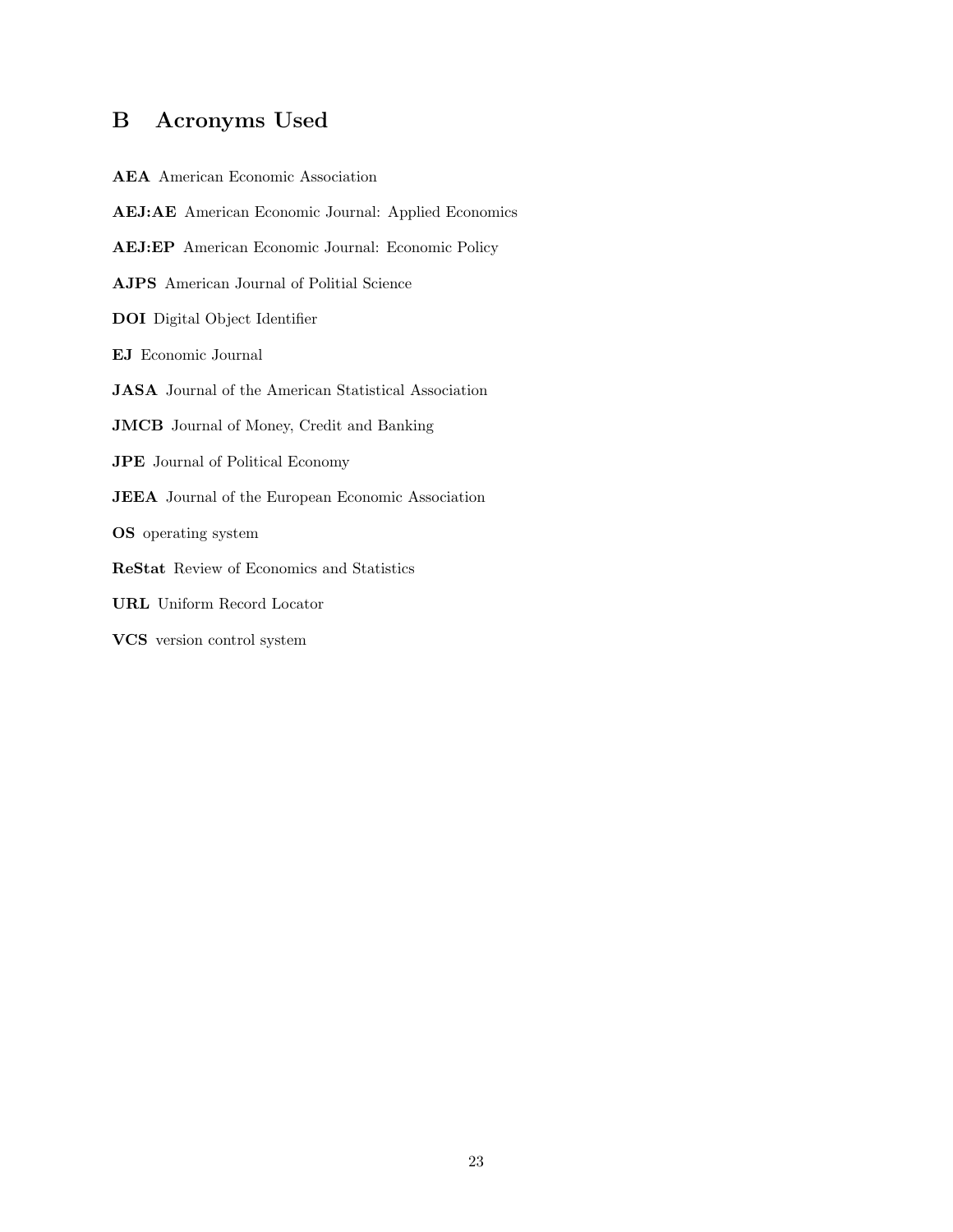### <span id="page-25-0"></span>C Assessment Questionnaire

10/8/2014 ReplicationDataQuestionnaire Google Forms

## **ReplicationDataQuestionnaire**

Please fill out the form to the best of your abilities.

\* Required

1. Please enter your NetID

2. **DOI \***

What is the DOI (not the URL!) of the article you are reviewing? (This was sent to you by email: simply copy it here)

#### 3. **TypeOfArticle \***

Does the article contain empirical work, simulations, or experimental work? *Mark only one oval.*

Yes

No *After the last question in this section, stop filling out this form.*

#### 4. **OnlineAppendix \***

Does the article have an online Appendix? *Mark only one oval.*

Yes *Skip to question 5.*

No *Skip to question 7.*

### **Information on online materials**

5. **OnlineAppendixURL**

Enter the URL of the online Appendix

#### 6. **OnlineAppendixDOI**

Enter the DOI of the online Appendix (this is often the case if the journal provides a DOI to the article, and hosts the appendix)

### **Online Data**

https://docs.google.com/forms/d/1c6wfHmXgcad5unPtVWItmI\_rU8piOcvNQEqgmk\_lu9w/edit 1/12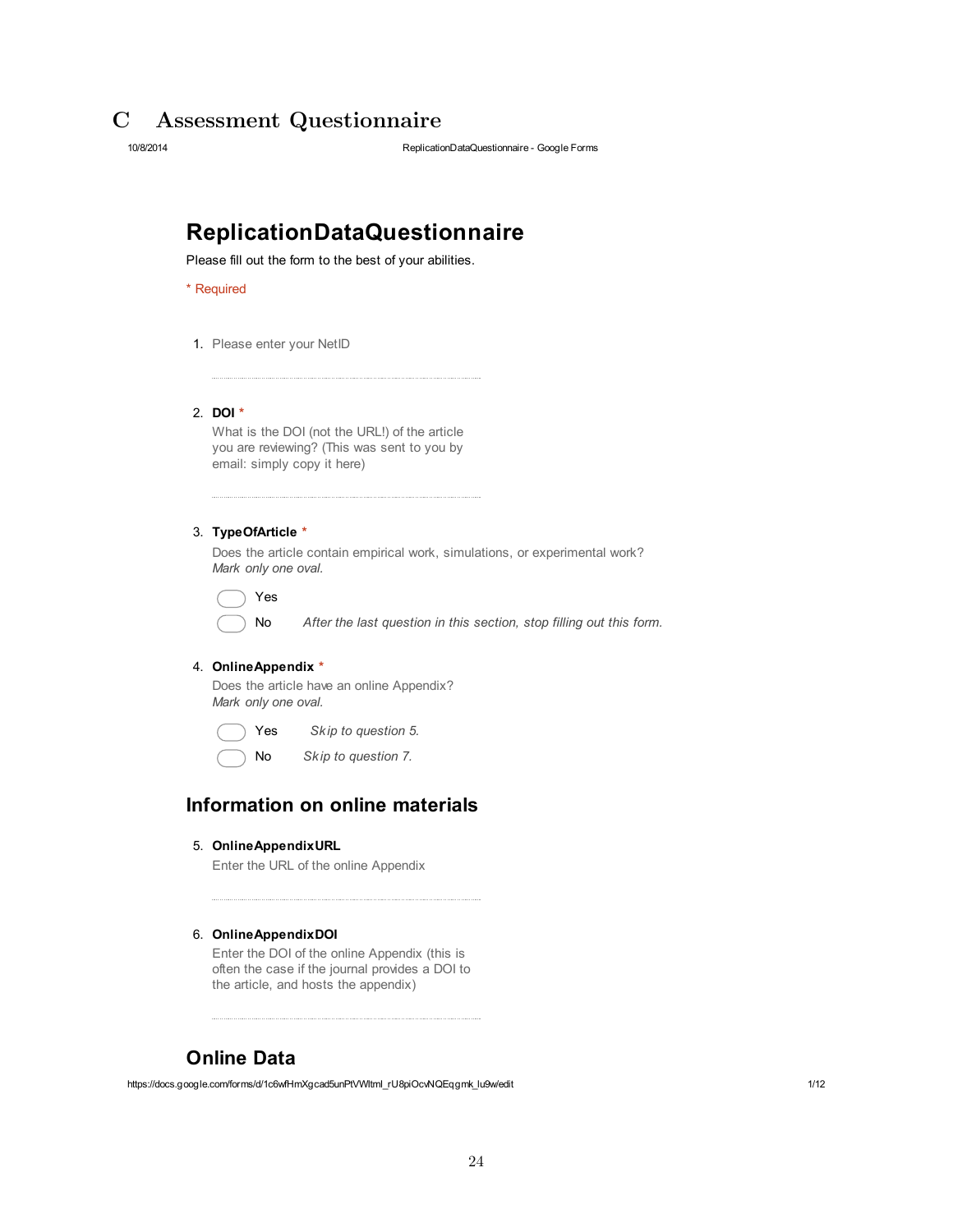<span id="page-26-0"></span>

In the next few sections, we consider the following types of data: (i) input data are data as collected by the authors or another agency (examples: "CPS" or "my survey data" (ii) analysis data are the post-processed and clean data underlying specific regressions. Think of the basic workflow [input data] -> [preparation programs] -> [analysis data] -> [regression programs] -> results. If available, we will request information on up to three input datasets, and one analysis dataset.

#### 7. **OnlineData \***

Does the online appendix link to one or more downloadable dataset? *Mark only one oval.*

| Yes | Skip to question 9. |
|-----|---------------------|
| No  |                     |

#### 8. **OnlineDataInside \***

Does the article itself mention where to obtain the final analysis data? (for instance, because the data are confidential or proprietary, or because there is a public-use download site for the data) *Mark only one oval.*

| Yes |
|-----|
|     |

No *Skip to question 43.*

### **Information on online datasets**

Please describe the first INPUT dataset.

#### 9. **DataRunClean \***

Does the article and/or its appendices allow you to identify the data needed to start from scratch? (Original input datasets) *Mark only one oval.*

Yes No *Skip to question 43.*

Input dataset 1

#### 10. **OnlineDataDOI**

Please enter the DOI of the downloadable dataset (notation: doi://)

#### 11. **OnlineDataHandle**

Please enter the Handle of the downloadable dataset (notation: hdl://)

https://docs.google.com/forms/d/1c6wfHmXgcad5unPtVWItmI\_rU8piOcvNQEqgmk\_lu9w/edit 2/12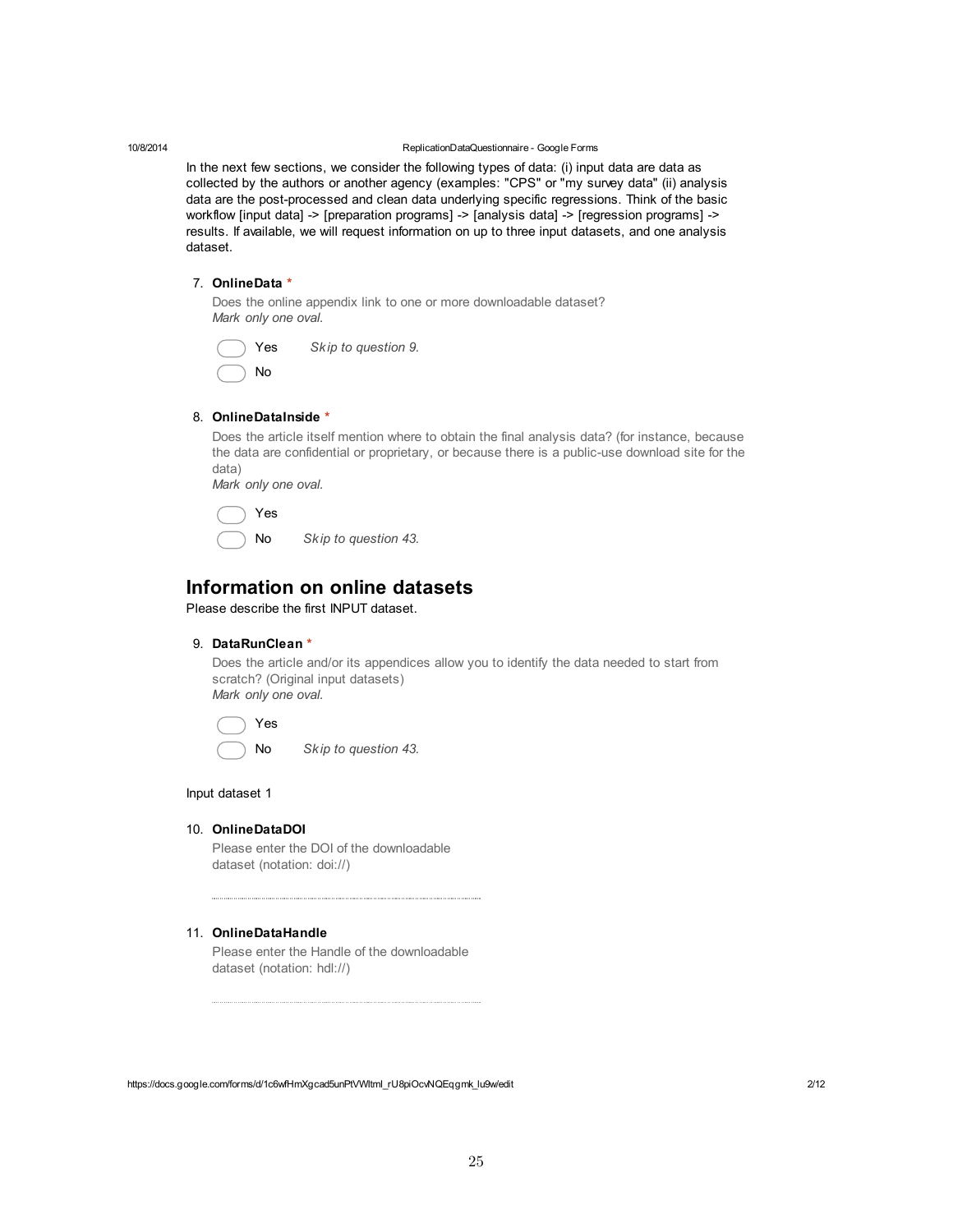#### 12. **OnlineDataURL**

Please enter the URL of the downloadable dataset. (this may duplicate one or the other of DOI or HDL, but is a more general way to describe it. notation: http://)

#### 13. **DataAvailability**

Are the data available without restriction (can be downloaded or requested by anybody without restriction)? [Answer DK (Don't know) if it is not clear from the article how users can access non-downloadable data] *Mark only one oval.*

Yes No

#### 14. **DataAvailabilityAccess**

DK

Do the data require users to apply for access, purchase, or otherwise sign agreements to access the data? (This should be mentioned in the Readme PDF or in the article) [Answer DK (Don't know) if it is not clear from the article how users can access non-downloadable data.]

*Mark only one oval.*



#### 15. **DataAvailabilityExclusive**

Are the data accessible only to the authors? [Answer yes if the authors clearly state that the data are only available to them. Answer No if there is clear evidence that others can access to the data, albeit with restrictions. Answer DK if you can't figure it out from the article.] *Mark only one oval.*



#### 16. **OtherNotes**

Any notes for this dataset that was not covered by the questions above.

https://docs.google.com/forms/d/1c6wfHmXgcad5unPtVWItmI\_rU8piOcvNQEqgmk\_lu9w/edit 3/12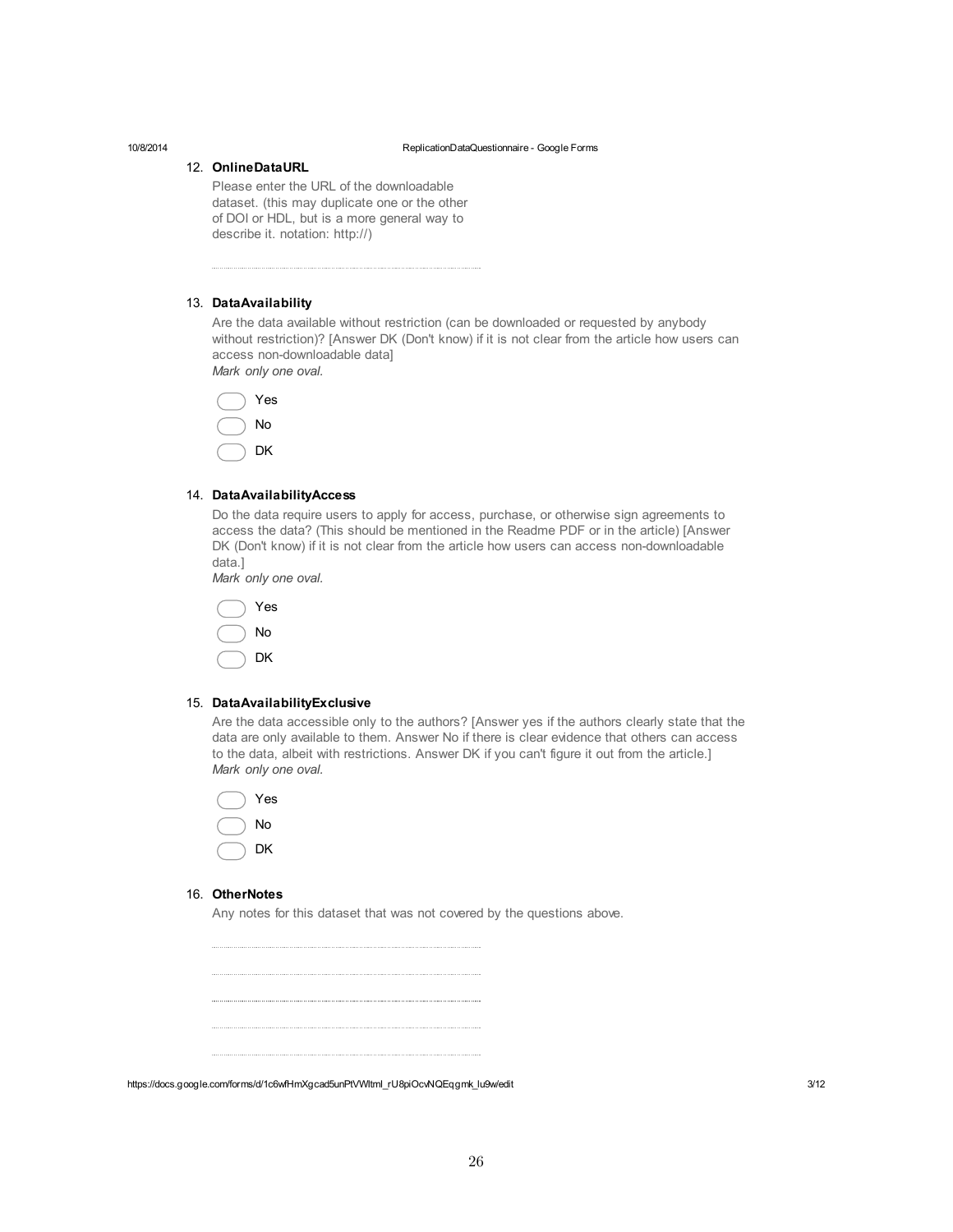#### 17. **Do you want to describe another dataset? \***

*Mark only one oval.*

```
Yes
```

```
No Skip to question 34.
```
#### Input dataset 2

#### 18. **OnlineDataDOI2**

Please enter the DOI of the downloadable dataset (notation: doi://)

#### 19. **OnlineDataHandle2**

Please enter the Handle of the downloadable dataset (notation: hdl://)

#### 20. **OnlineDataURL2**

Please enter the URL of the downloadable dataset. (this may duplicate one or the other of DOI or HDL, but is a more general way to describe it. notation: http://)

#### 21. **DataAvailability2**

Are the data available without restriction (can be downloaded or requested by anybody without restriction)? [Answer DK (Don't know) if it is not clear from the article how users can access non-downloadable data] *Mark only one oval.*



#### 22. **DataAvailabilityAccess2**

Do the data require users to apply for access, purchase, or otherwise sign agreements to access the data? (This should be mentioned in the Readme PDF or in the article) [Answer DK (Don't know) if it is not clear from the article how users can access non-downloadable data.]

*Mark only one oval.*



https://docs.google.com/forms/d/1c6wfHmXgcad5unPtVWItmI\_rU8piOcvNQEqgmk\_lu9w/edit 4/12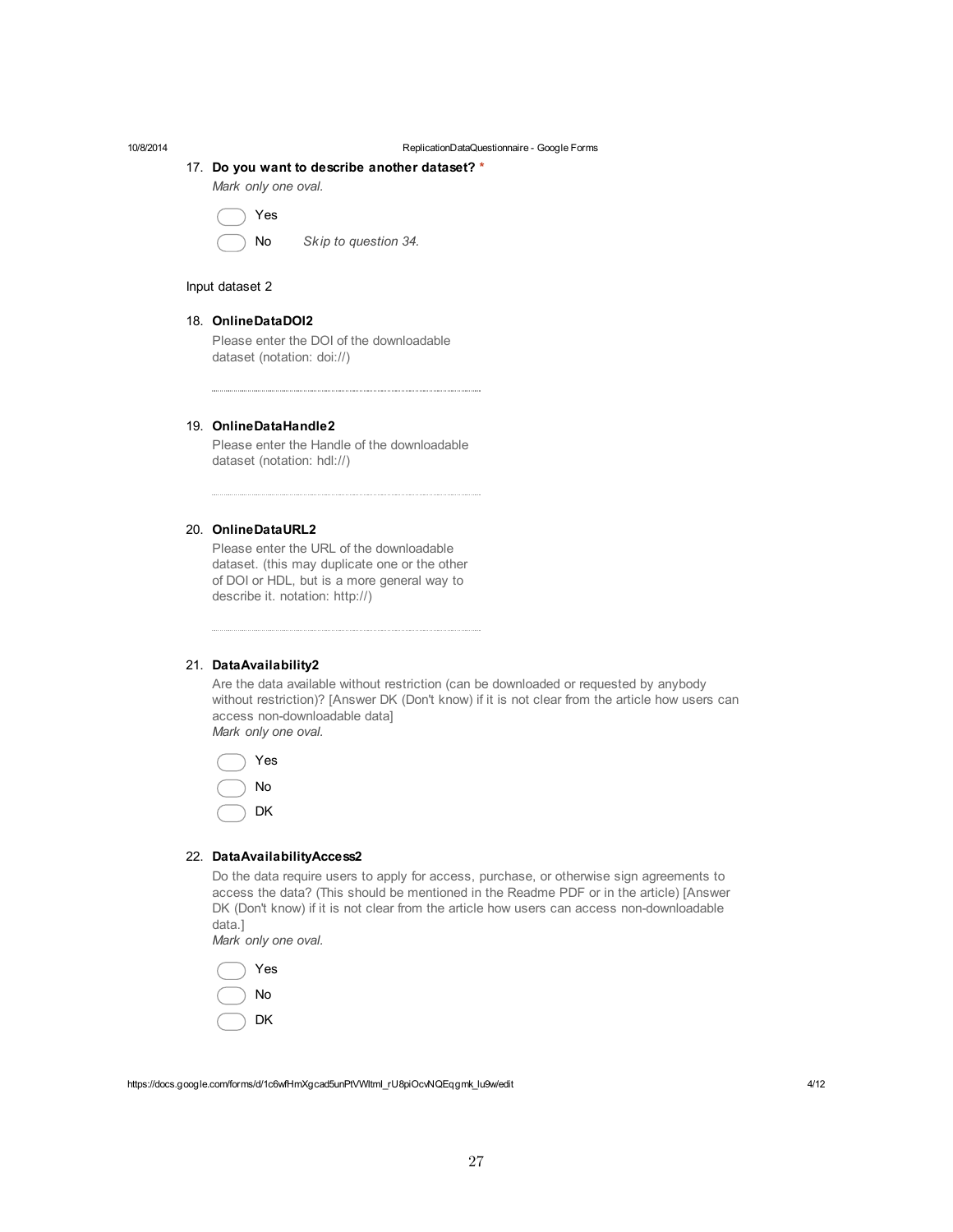#### 23. **DataAvailabilityExclusive2**

Are the data accessible only to the authors? [Answer yes if the authors clearly state that the data are only available to them. Answer No if there is clear evidence that others can access to the data, albeit with restrictions. Answer DK if you can't figure it out from the article.] *Mark only one oval.*



#### 24. **OtherNotes2**

Any notes for this dataset that was not covered by the questions above.

25. **Do you want to describe another dataset?**

*Mark only one oval.*



No *Skip to question 34.*

#### Input dataset 3

#### 26. **OnlineDataDOI3**

Please enter the DOI of the downloadable dataset (notation: doi://)

#### 27. **OnlineDataHandle3**

Please enter the Handle of the downloadable dataset (notation: hdl://)

#### 28. **OnlineDataURL3**

Please enter the URL of the downloadable dataset. (this may duplicate one or the other of DOI or HDL, but is a more general way to describe it. notation: http://)

https://docs.google.com/forms/d/1c6wfHmXgcad5unPtVWItmI\_rU8piOcvNQEqgmk\_lu9w/edit 5/12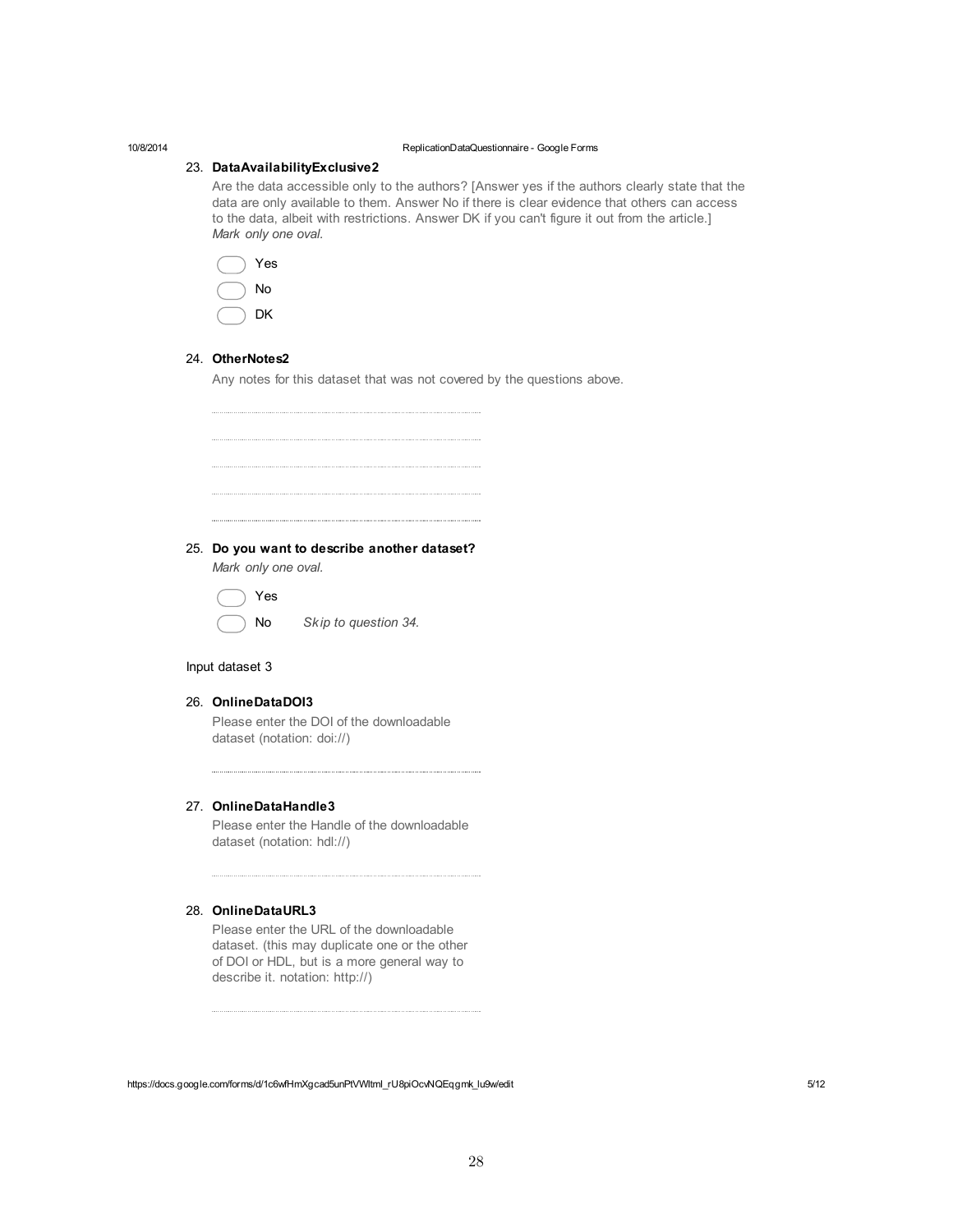#### 29. **DataAvailability3**

Are the data available without restriction (can be downloaded or requested by anybody without restriction)? [Answer DK (Don't know) if it is not clear from the article how users can access non-downloadable data] *Mark only one oval.*



#### 30. **DataAvailabilityAccess3**

Do the data require users to apply for access, purchase, or otherwise sign agreements to access the data? (This should be mentioned in the Readme PDF or in the article) [Answer DK (Don't know) if it is not clear from the article how users can access non-downloadable data.]

*Mark only one oval.*



#### 31. **DataAvailabilityExclusive3**

Are the data accessible only to the authors? [Answer yes if the authors clearly state that the data are only available to them. Answer No if there is clear evidence that others can access to the data, albeit with restrictions. Answer DK if you can't figure it out from the article.] *Mark only one oval.*



#### 32. **OtherNotes3**

Any notes for this dataset that was not covered by the questions above.

### **Analysis datasets**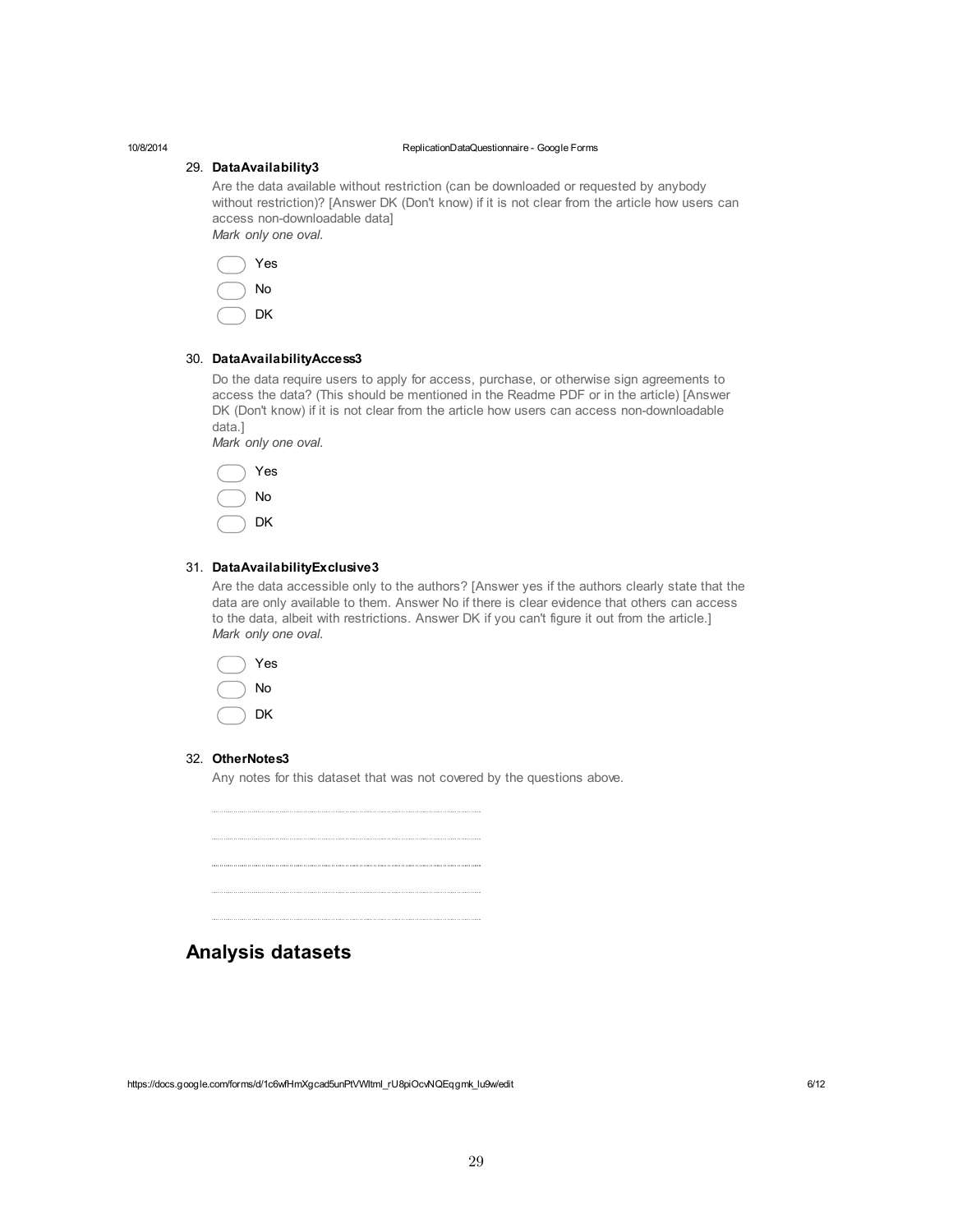#### 33. **DataRunFinal**

Does the article and/or its appendices allow you to identify the data needed to run the final models? *Mark only one oval.*

Yes



#### Analysis dataset

#### 34. **OnlineFinalDataDOI**

Please enter the DOI of the downloadable dataset (notation: doi://)

35. **OnlineFinalDataHandle**

Please enter the Handle of the downloadable dataset (notation: hdl://)

#### 36. **OnlineFinalDataURL**

Please enter the URL of the downloadable dataset. (this may duplicate one or the other of DOI or HDL, but is a more general way to describe it. notation: http://)

#### 37. **FinalDataAvailability**

Are the data available without restriction (can be downloaded or requested by anybody without restriction)? [Answer DK (Don't know) if it is not clear from the article how users can access non-downloadable datal *Mark only one oval.*



#### 38. **FinalDataAvailabilityAccess**

Do the data require users to apply for access, purchase, or otherwise sign agreements to access the data? (This should be mentioned in the Readme PDF or in the article) [Answer DK (Don't know) if it is not clear from the article how users can access non-downloadable data.]

*Mark only one oval.*

Yes No DK

https://docs.google.com/forms/d/1c6wfHmXgcad5unPtVWItmI\_rU8piOcvNQEqgmk\_lu9w/edit 7/12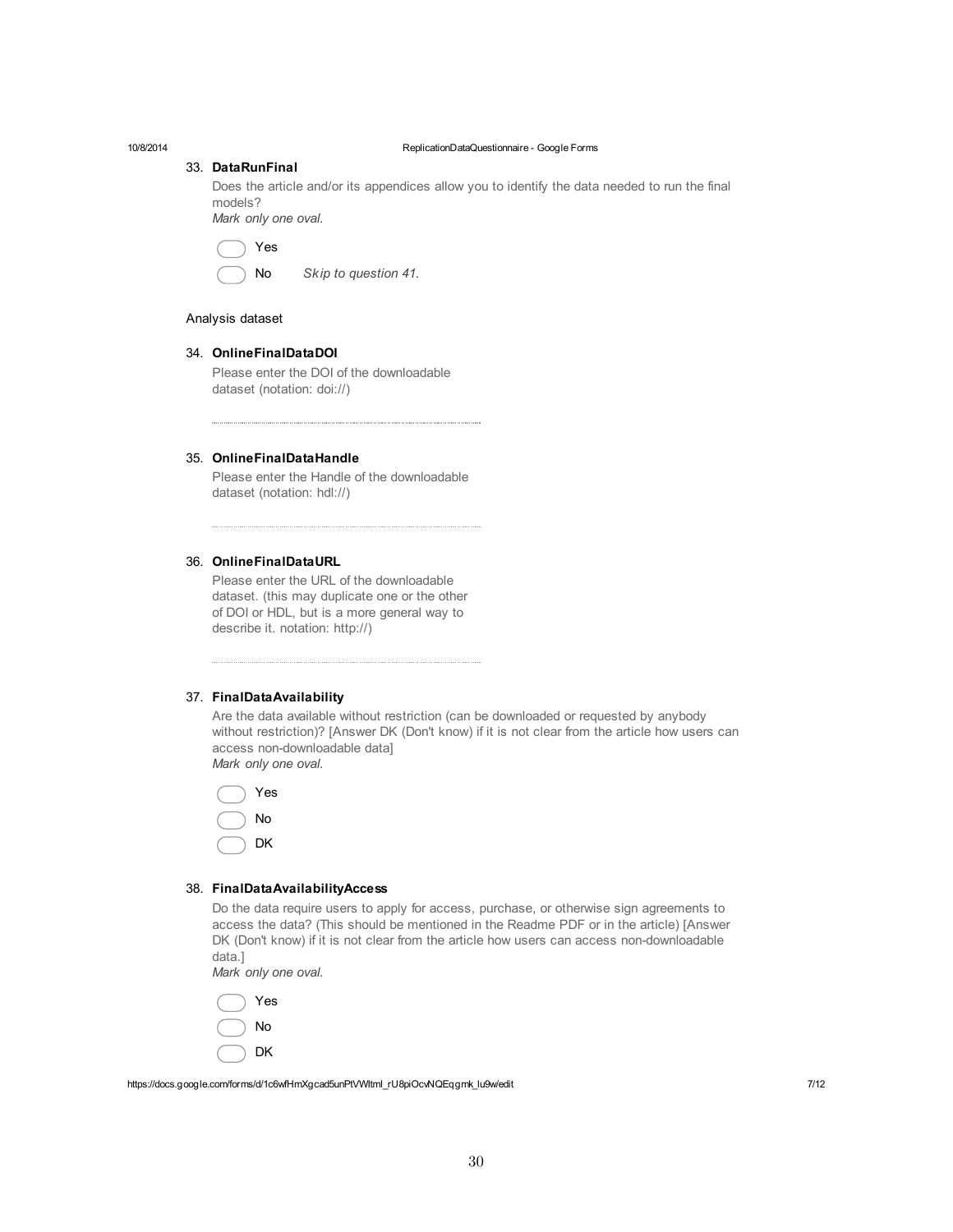#### 39. **FinalDataAvailabilityExclusive**

Are the data accessible only to the authors? [Answer yes if the authors clearly state that the data are only available to them. Answer No if there is clear evidence that others can access to the data, albeit with restrictions. Answer DK if you can't figure it out from the article.] *Mark only one oval.*



#### 40. **OtherNotesFinal**

Any notes for this dataset that was not covered by the questions above.

| . |  |  |
|---|--|--|
|   |  |  |

### **Data formats**

Considering all of the datasets described above, please check all boxes that apply.

#### 41. **DataFormatInputs**

What format are the original input datasets in? *Check all that apply.*

| Stata       |
|-------------|
| <b>CSV</b>  |
| R           |
| Matlab      |
| <b>SPSS</b> |
| SAS         |
| Other:<br>  |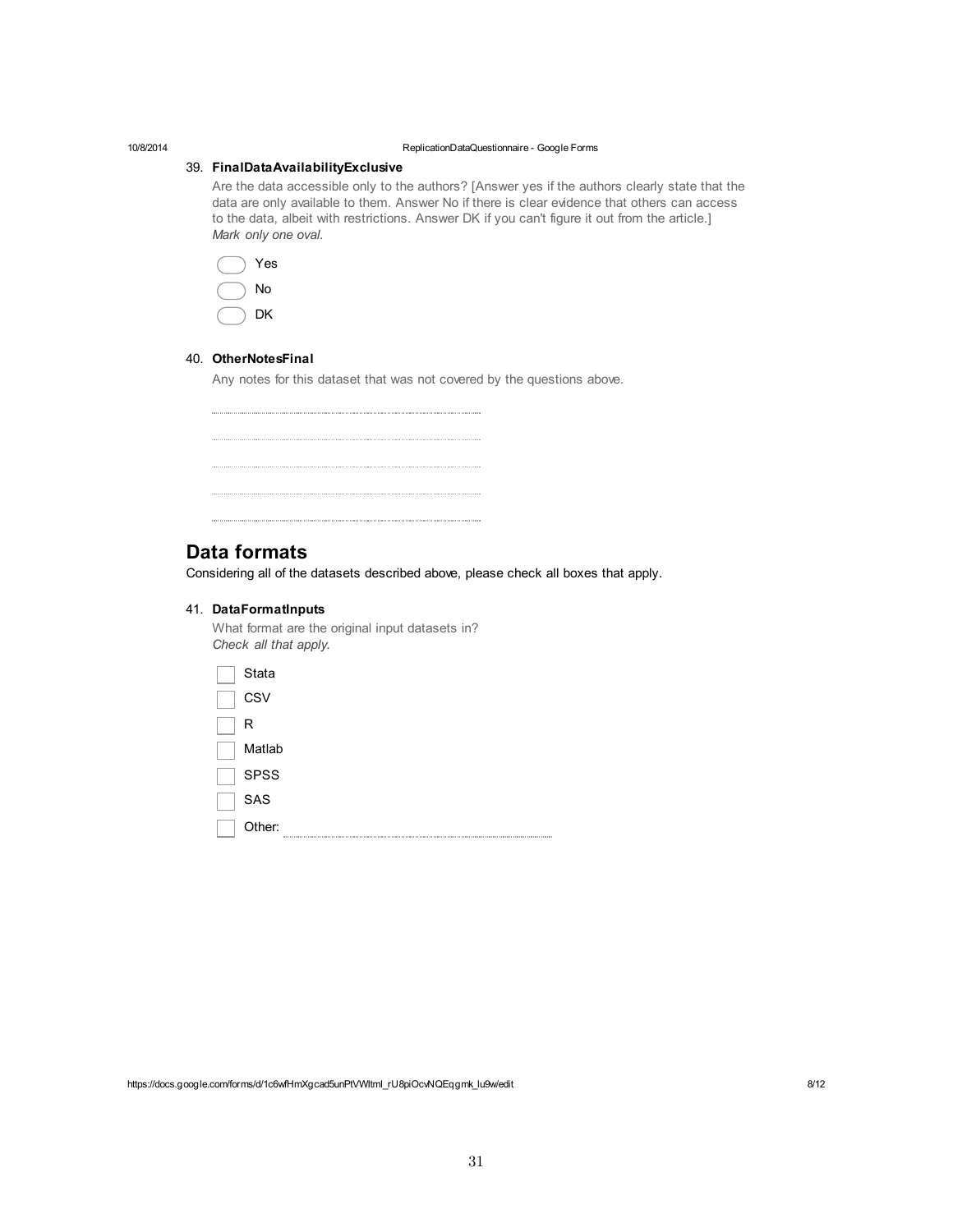#### 42. **DataFormatAnalysis**

What format are the final analysis datasets in? *Check all that apply.*

| Stata  |  |  |
|--------|--|--|
| CSV    |  |  |
| R      |  |  |
| Matlab |  |  |
| SPSS   |  |  |
| SAS    |  |  |
| Other: |  |  |

### **Information on programs**

#### 43. **OnlinePrograms**

Does the online appendix have information on the programs used to run the analysis? *Mark only one oval.*

| Yes | Skip to question 45. |
|-----|----------------------|
| No  |                      |

#### 44. **OnlineProgramsInside**

Does the article itself mention where to obtain the programs needed to replicate the study (for instance, at a data or code repository)? *Mark only one oval.*

Yes No

### **Information on online programs**

#### 45. **OnlineProgramsDOI**

Please enter the DOI of the downloadable programs (notation: doi://

#### 46. **OnlineProgramsHDL**

Please enter the Handle of the downloadable programs (notation: hdl://

https://docs.google.com/forms/d/1c6wfHmXgcad5unPtVWItmI\_rU8piOcvNQEqgmk\_lu9w/edit 9/12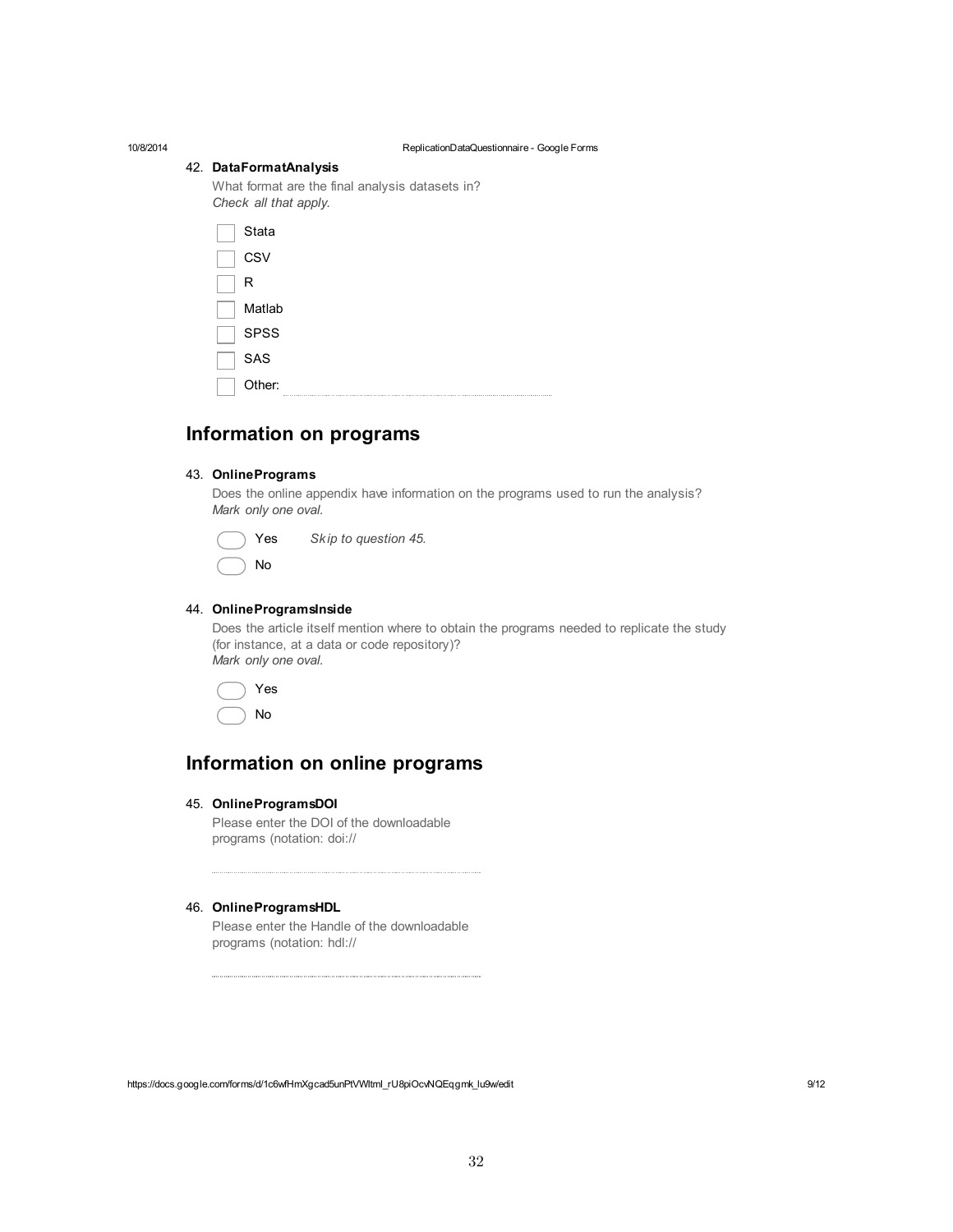#### 47. **OnlineProgramsURL**

Please enter the URL of the downloadable programs (notation: http://

### **Documentation**

#### 48. **DocReadmePresent**

Does the downloadable data/program archive include a Readme PDF or TXT file, or some other generic instruction file? *Mark only one oval.*

Yes No

#### 49. **DocReadmeContent**

Does the Readme PDF (or generic instruction file) list all included files, document the purpose and format of each file provided, and provides instruction to a user on how replication can be conducted? *Check all that apply.*

lists all included files documents the purpose of each file documents the format of each file provides instructions for replication

### **Program details**

| 50. ProgramFormat |  |
|-------------------|--|
|-------------------|--|

What format are the programs in? *Check all that apply.*

| Stata       |
|-------------|
| R           |
| Matlab      |
| <b>SPSS</b> |
| SAS         |
| Other:      |

https://docs.google.com/forms/d/1c6wfHmXgcad5unPtVWItmI\_rU8piOcvNQEqgmk\_lu9w/edit 10/12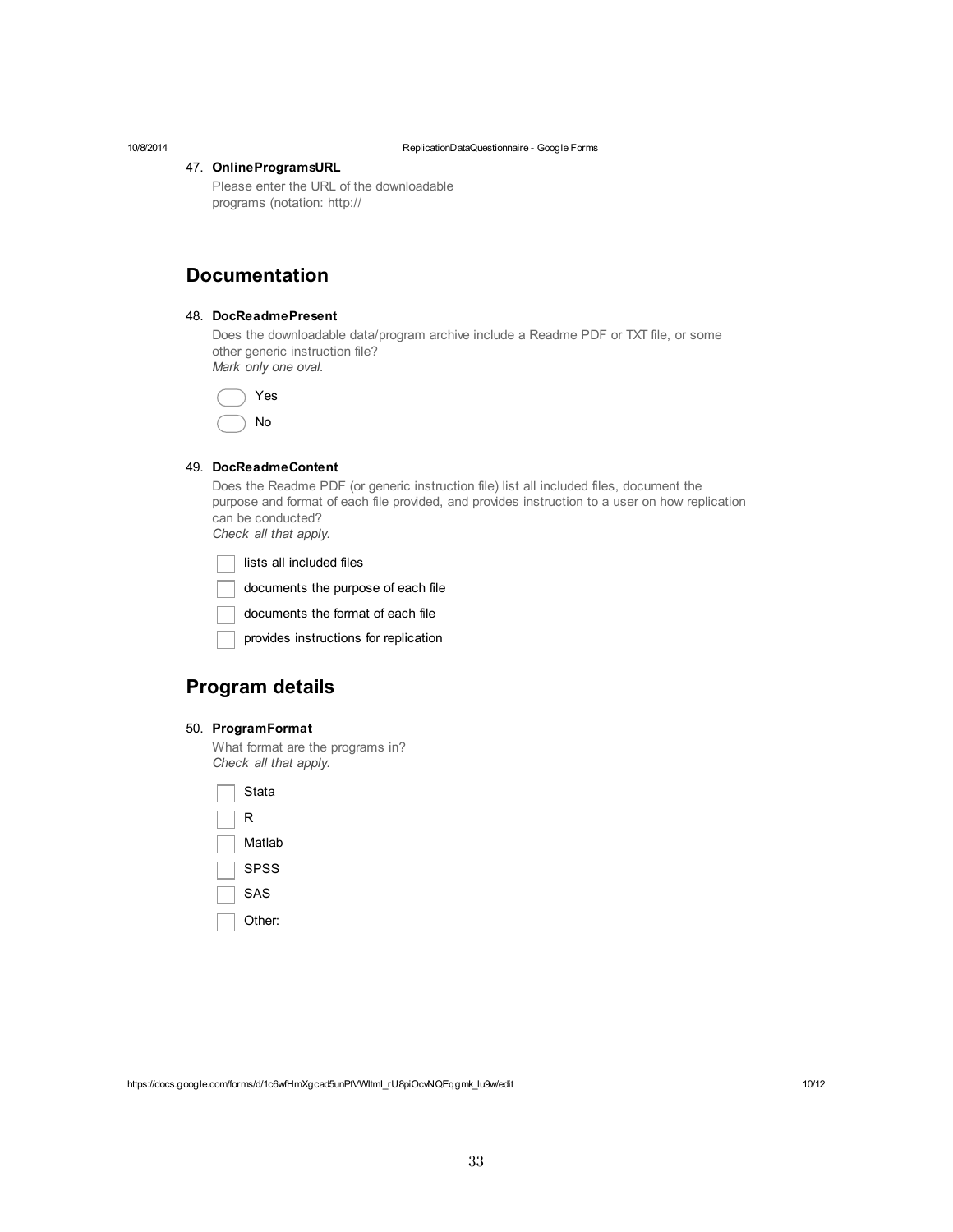#### 51. **ProgramSequence**

Does the Readme PDF or one of the other included documents (including one of the programs) provide enough detail to run all the programs? *Mark only one oval.*

Yes No

#### 52. **ProgramsDocumentation**

Are the programs themselves clearly documented? (There are comments throughout the program that briefly describe what is done at each step) *Mark only one oval.*

Yes No

#### 53. **ProgramsHeaderAuthor**

Do the programs have a header that identifies the author? (Program metadata) *Mark only one oval.*

|  | Yes |
|--|-----|
|  | Nο  |

#### 54. **ProgramsHeaderInfo**

Do the programs have a header that identifies when they were created and/or modified (Program metadata) *Mark only one oval.*

Yes

No

#### 55. **ProgramsStructureManual**

Do the instructions require the user to do manual modifications to data or programs? *Mark only one oval.*

| د<br>÷ |
|--------|
| ר      |

#### 56. **GeneralNotes**

General notes on this article, that wasn't captured by the questions

https://docs.google.com/forms/d/1c6wfHmXgcad5unPtVWItmI\_rU8piOcvNQEqgmk\_lu9w/edit 11/12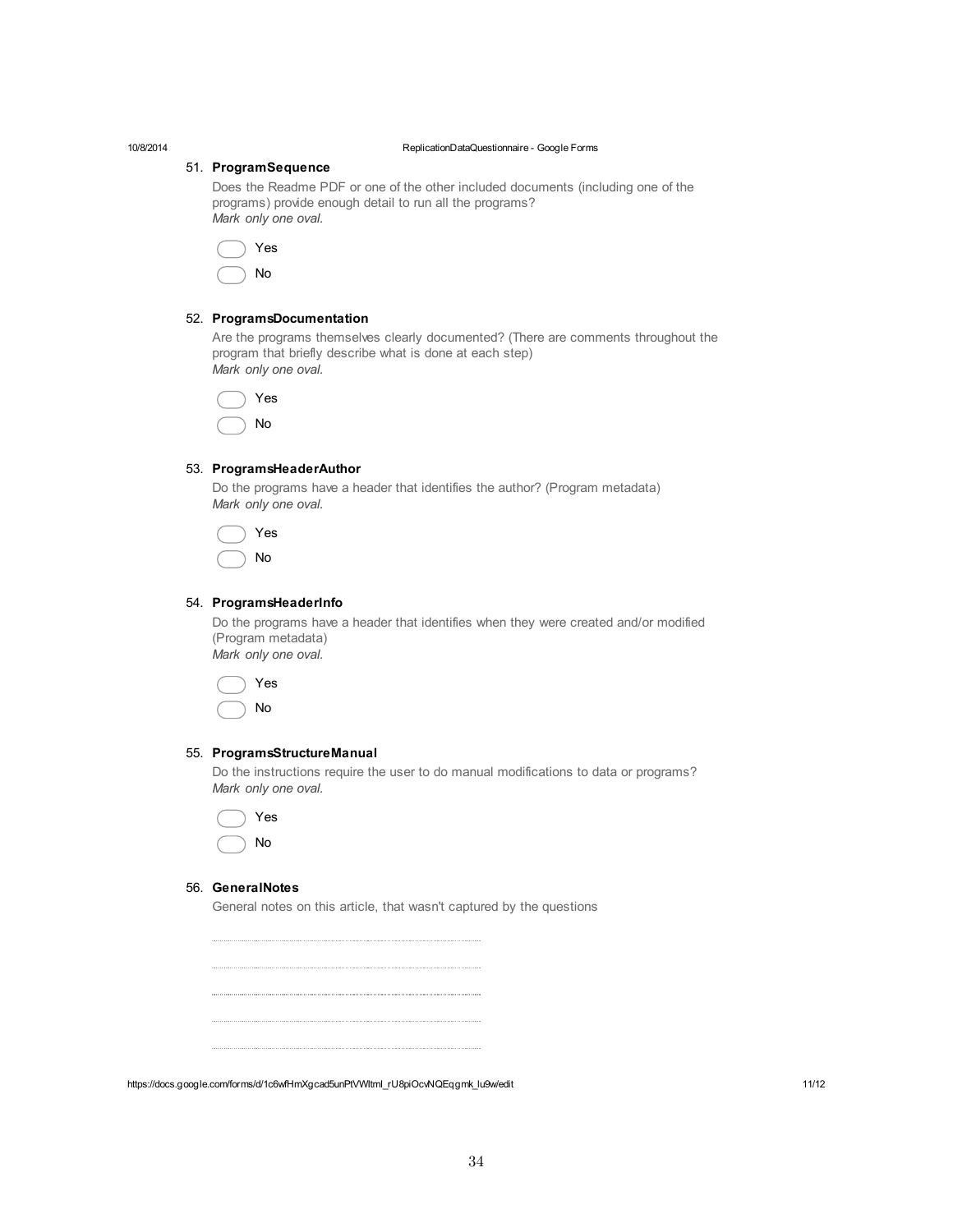| 10/8/2014 | ReplicationDataQuestionnaire - Google Forms<br>57. How difficult do you think replicating the article will be? *<br>Mark only one oval. |   |     |  |    |   |         |
|-----------|-----------------------------------------------------------------------------------------------------------------------------------------|---|-----|--|----|---|---------|
|           |                                                                                                                                         | 1 | 2 3 |  | -4 | 5 |         |
|           | easiest                                                                                                                                 |   |     |  |    |   | hardest |
|           |                                                                                                                                         |   |     |  |    |   |         |
|           |                                                                                                                                         |   |     |  |    |   |         |

Pow ered by

https://docs.google.com/forms/d/1c6wfHmXgcad5unPtVWItmI\_rU8piOcvNQEqgmk\_lu9w/edit 12012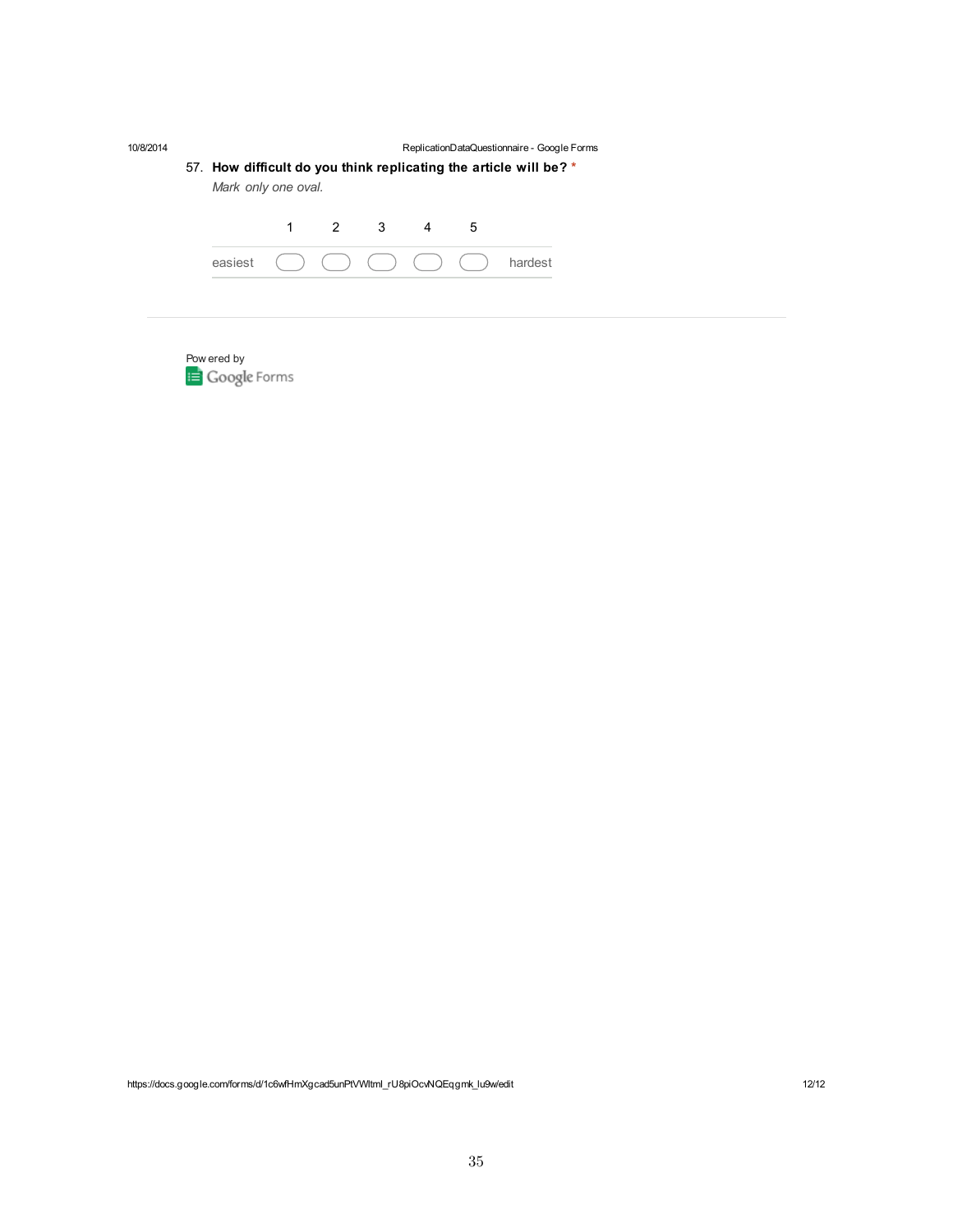## D Exit Questionnaire

10/8/2014 Exit\_Questionnaire\_Draft Google Forms

# **Exit\_Questionnaire\_Draft**

Please fill out the form to the best of your abilities.

\* Required

1. Please enter your NetID

2. **DOI \*** What is the DOI (not the URL!) of the article you reviewed?

3. **Code\_Success \***

Did you manage to eventually get all the programs to run successfully? *Mark only one oval.*

Yes

No *Skip to question 11.*

### **Original Program**

4. **Program\_Run\_Clean \***

Did the programs run "as is" without needing to make ANY changes? *Mark only one oval.*

Yes, no changes were necessary. *Skip to question 7.*



No, I needed to make changes in the code.

### **Changes to Program Code**

#### 5. **Directory\_Change**

Were the changes restricted to simply redirecting file/folder paths? *Mark only one oval.*

Yes

No, the changes to the code were more involved.

https://docs.google.com/forms/d/1tK1o7TGxWtTXcUazKsr\_QJQV6LF8b\_mXyIa3AvFK1Vo/edit 1/5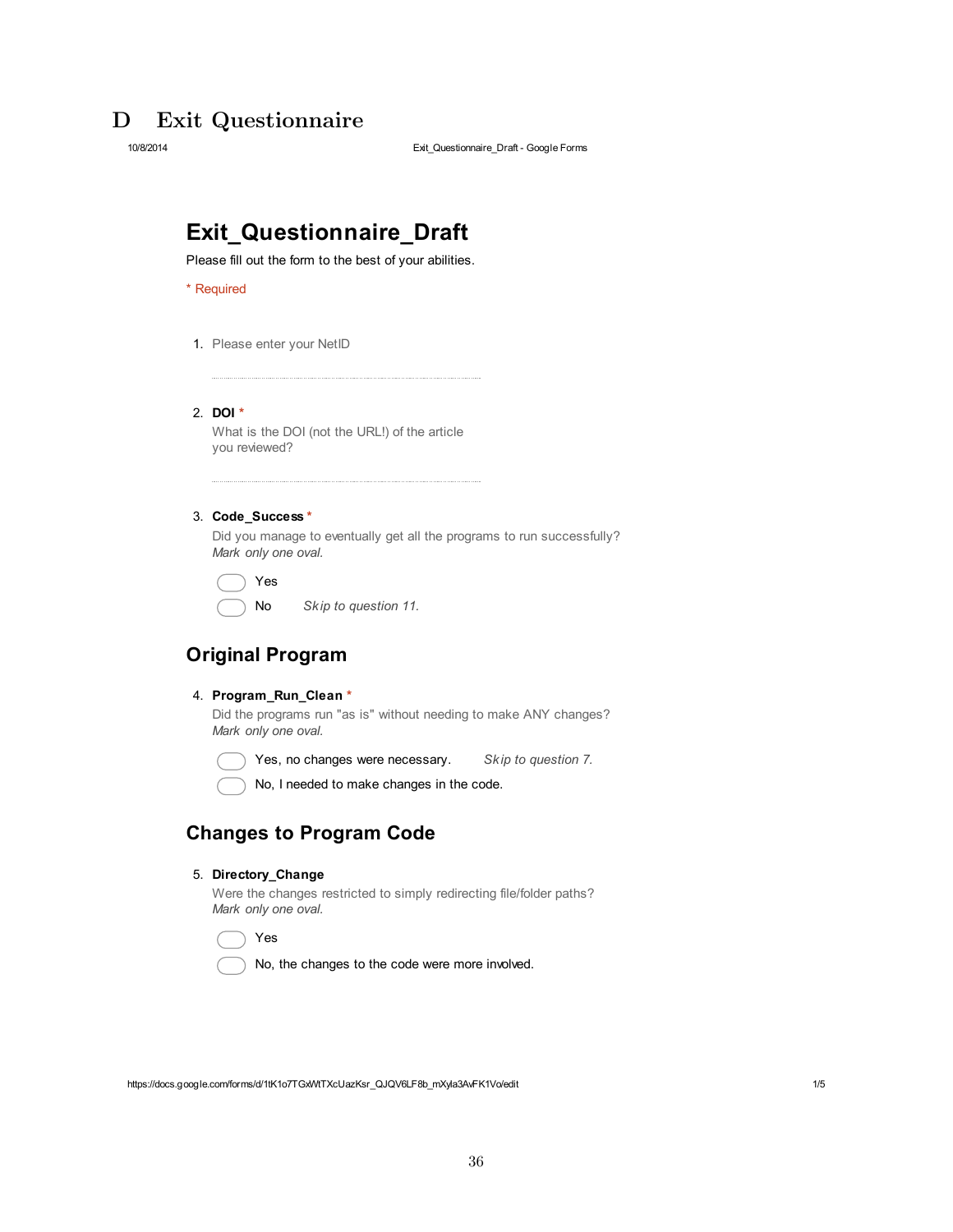#### <span id="page-38-0"></span>10/8/2014 Exit\_Questionnaire\_Draft Google Forms

#### 6. **Code\_Changes**

If the changes were more involved, briefly describe what changes you had to make.

### **Program vs Paper Discrepancies**

#### 7. **Output\_Accuracy**

Do the numbers produced by your program exactly match their corresponding values in the paper?

*Mark only one oval.*

Yes

No, some of the numbers are different.

#### 8. **Discrepancy\_Location**

If there are values that do not match, please list their location (ie. table number, column, page).

*Skip to question 11.*

### **Reason for replication failure.**

9. Which of the following apply? *Check all that apply.*

Missing data set

|  |  |  |  | Error in the program code |  |
|--|--|--|--|---------------------------|--|
|--|--|--|--|---------------------------|--|

Other:

https://docs.google.com/forms/d/1tK1o7TGxWtTXcUazKsr\_QJQV6LF8b\_mXyla3AvFK1Vo/edit 205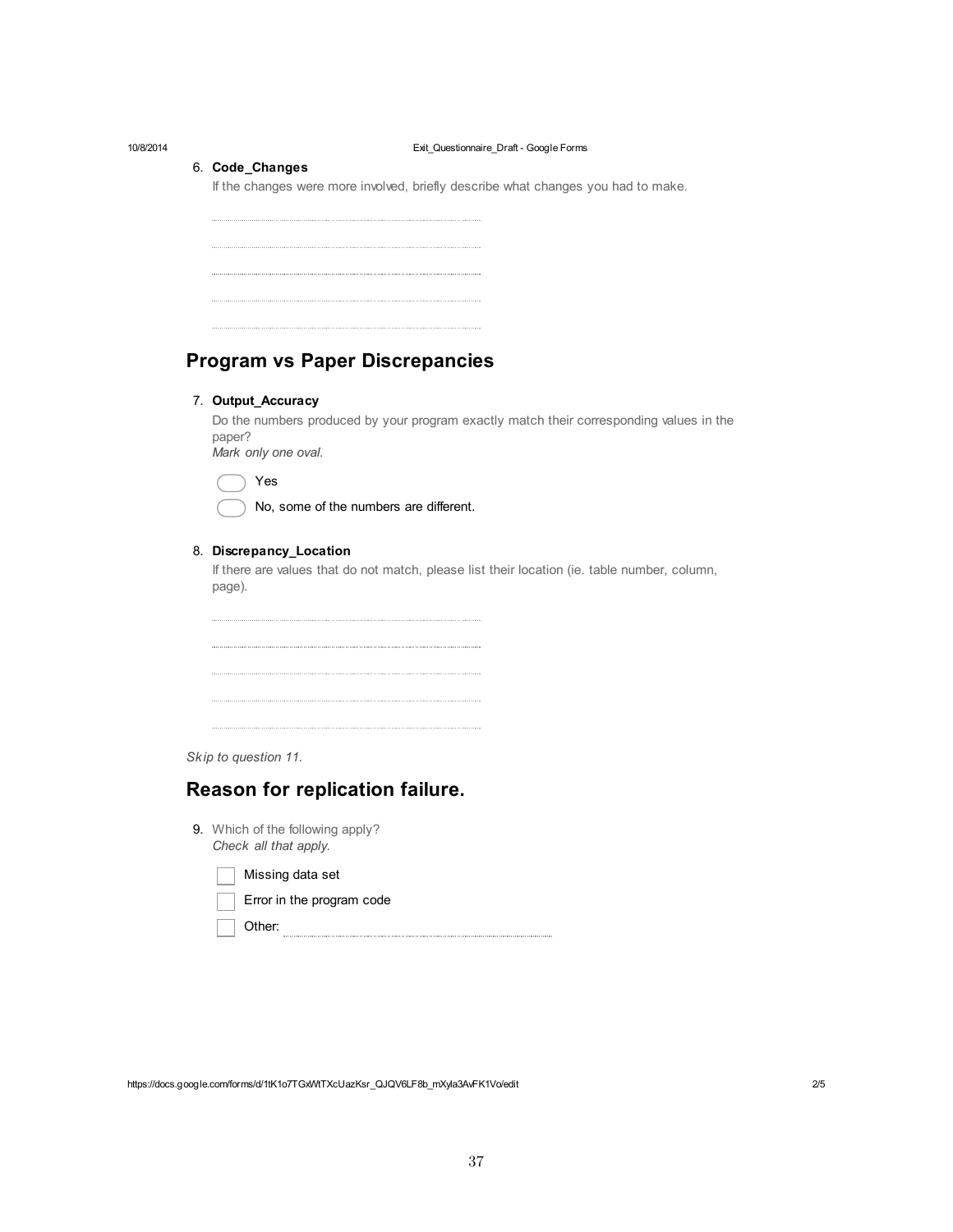#### 10/8/2014 Exit\_Questionnaire\_Draft Google Forms

10. Briefly describe the reason why you could not replicate.

### **Software Issues**

#### 11. **Software\_Extensions**

Did you have to load any software extensions? (Eg. In matlab, the optimization toolkit is required to run the fmincon command. In Stata, outreg2 needs to be installed before running the command.) *Mark only one oval.*



#### 12. **Software\_Version**

Did the authors use a different version of software (ie. Stata11 instead of Stata13)? *Mark only one oval.*



#### 13. **First\_Replicator**

Are you the first replicator? *Mark only one oval.*

| Yes | Skip to question |
|-----|------------------|
| No  |                  |

### **Previous Replicator Questions**

#### 14. **Common\_Issues**

Did you encounter the same issues as the previous replicator? *Mark only one oval.*

Yes *Skip to question 17.*

Yes No

https://docs.google.com/forms/d/1tK1o7TGxWtTXcUazKsr\_QJQV6LF8b\_mXyIa3AvFK1Vo/edit 3/5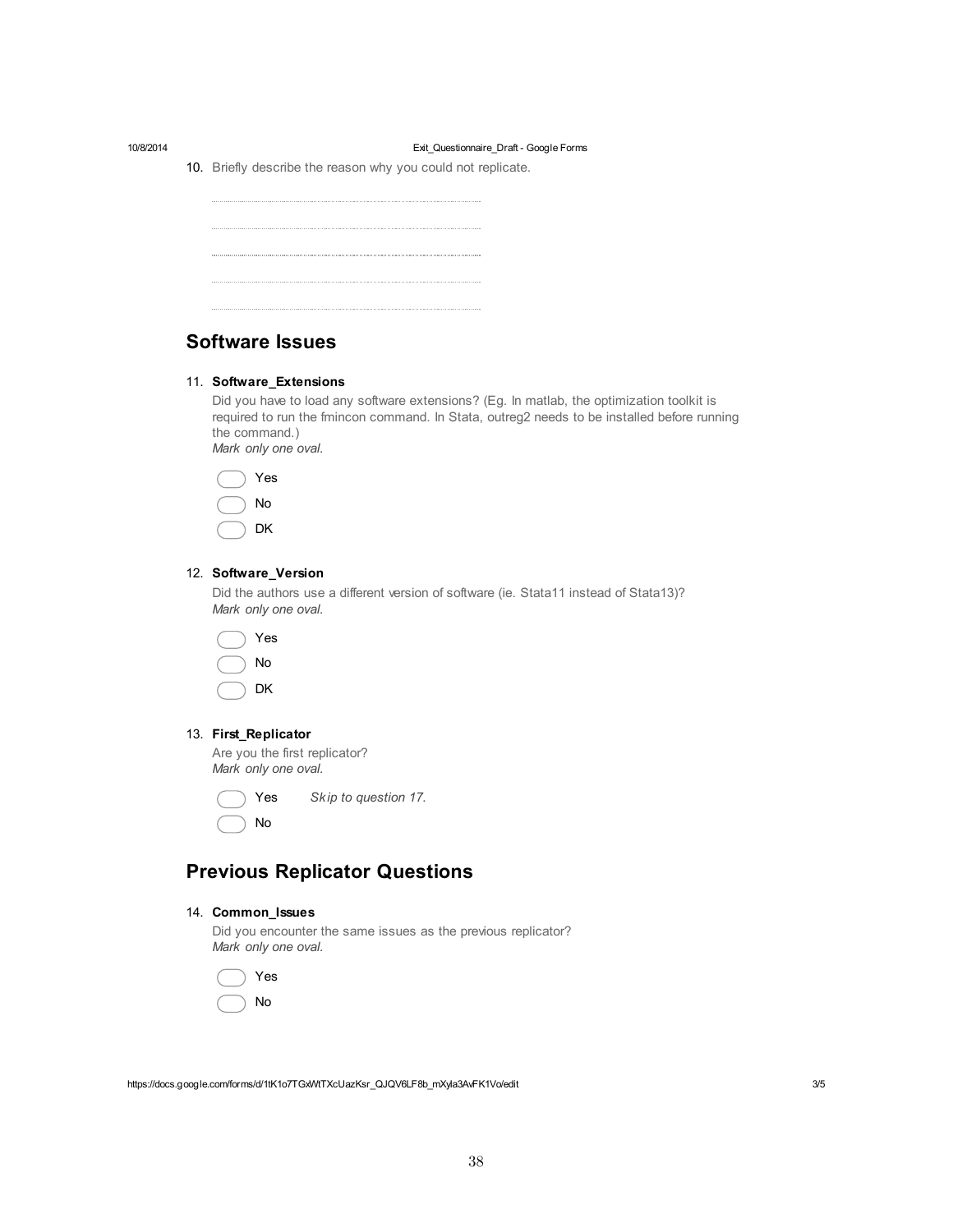| 10/8/2014 | Exit_Questionnaire_Draft - Google Forms                                                            |
|-----------|----------------------------------------------------------------------------------------------------|
|           | 15. Overcome_Issues                                                                                |
|           | Were you able to overcome any problems faced by the previous replicator?<br>Mark only one oval.    |
|           | Yes                                                                                                |
|           | No                                                                                                 |
|           | N/A. The previous replicator had no issues.                                                        |
|           |                                                                                                    |
|           | 16. Replication_Helpfulness                                                                        |
|           | Describe the usefulness of the previous replicator's notes. Did you add to them?                   |
|           |                                                                                                    |
|           |                                                                                                    |
|           |                                                                                                    |
|           |                                                                                                    |
|           |                                                                                                    |
|           |                                                                                                    |
|           | <b>Original Author</b>                                                                             |
|           |                                                                                                    |
|           | 17. How complete was the original author's readme/generic instruction file?<br>Mark only one oval. |
|           |                                                                                                    |
|           | Complete. Provided all information required to run the programs.                                   |
|           | Incomplete. Was ambiguous or left out crucial steps.                                               |
|           | No readme file was provided.                                                                       |
|           | 18. What actions could the authors have made to make the replication exercise easier? (Eg.         |
|           | correctly point to folder names)                                                                   |
|           |                                                                                                    |
|           |                                                                                                    |
|           |                                                                                                    |
|           |                                                                                                    |
|           |                                                                                                    |
|           |                                                                                                    |
|           | <b>Overall Rating</b>                                                                              |
|           |                                                                                                    |
|           | 19. How difficult do you think the replication exercise was? *                                     |
|           | Mark only one oval.                                                                                |
|           | $\overline{2}$<br>1<br>3<br>5<br>4                                                                 |
|           |                                                                                                    |
|           | easiest<br>hardest                                                                                 |
|           |                                                                                                    |

https://docs.google.com/forms/d/1tK1o7TGxWtTXcUazKsr\_QJQV6LF8b\_mXyIa3AvFK1Vo/edit 4/5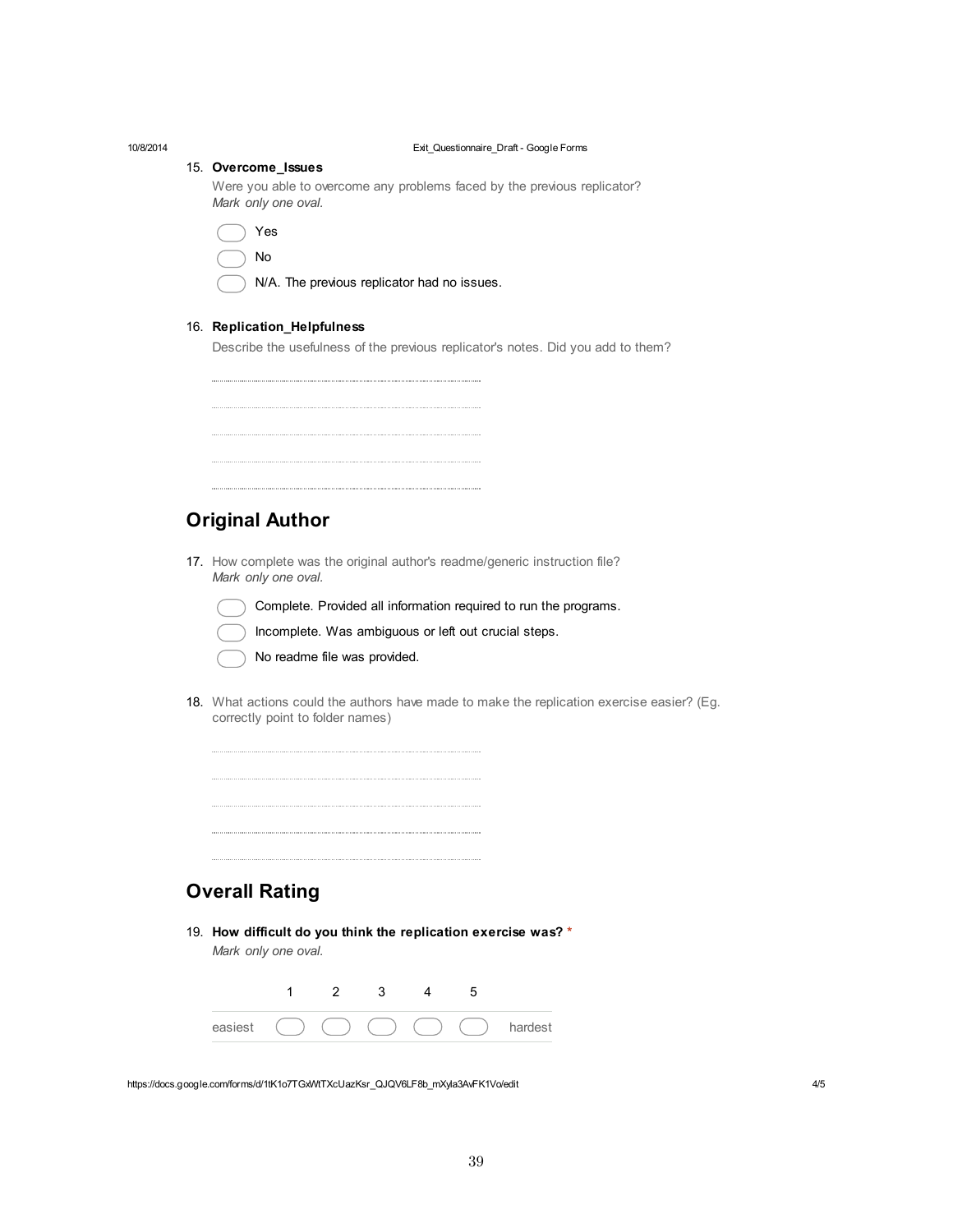| 10/8/2014 | Exit_Questionnaire_Draft - Google Forms                                          |
|-----------|----------------------------------------------------------------------------------|
|           | 20. If this differs from the initial assessment, why?                            |
|           |                                                                                  |
|           |                                                                                  |
|           |                                                                                  |
|           |                                                                                  |
|           |                                                                                  |
|           | 21. GeneralNotes                                                                 |
|           | General notes on this article/replication, that wasn't captured by the questions |
|           |                                                                                  |
|           |                                                                                  |
|           |                                                                                  |
|           |                                                                                  |
|           |                                                                                  |
|           |                                                                                  |



https://docs.google.com/forms/d/1tK1o7TGxWtTXcUazKsr\_QJQV6LF8b\_mXyla3AvFK1Vo/edit 5/5